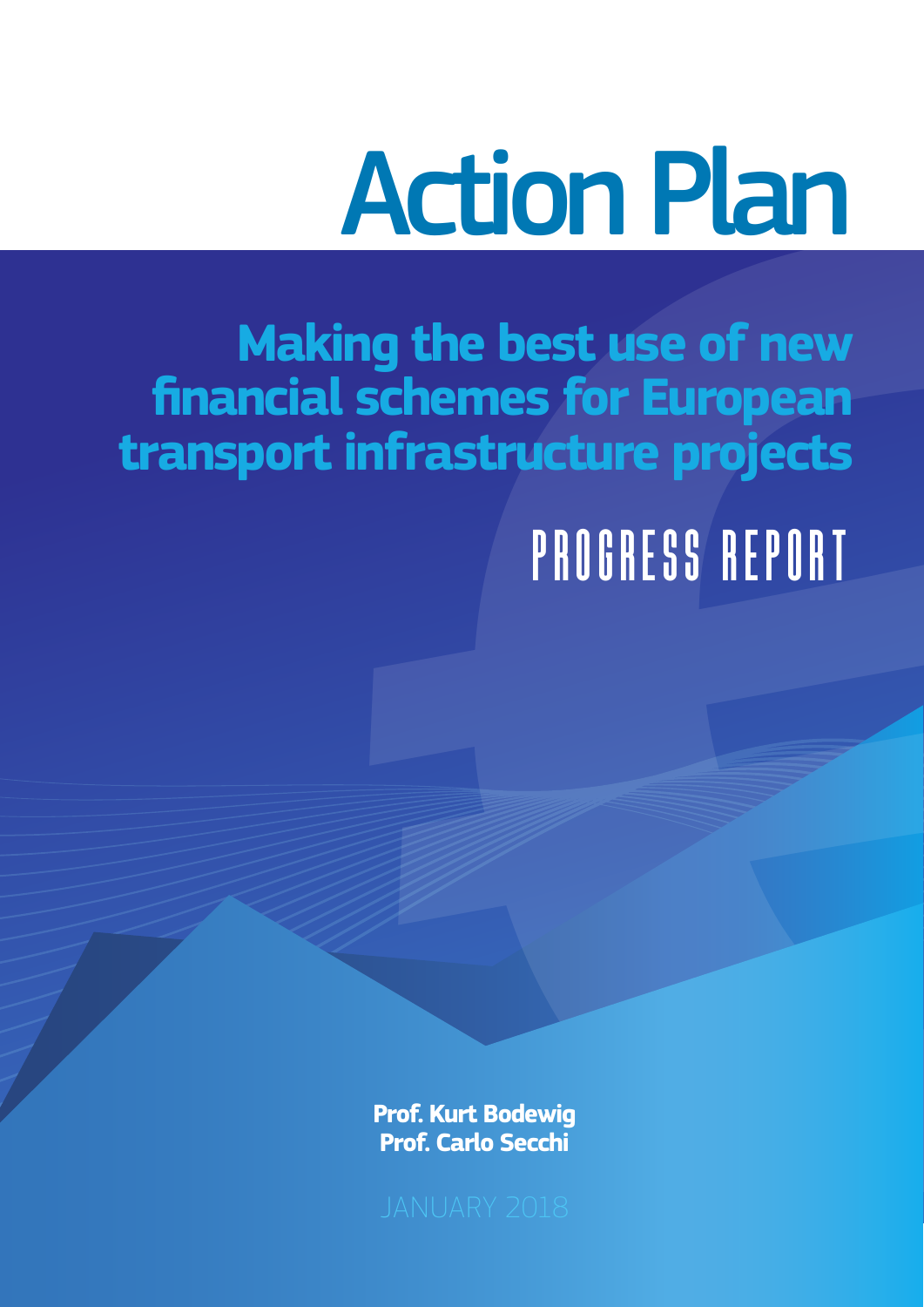### JANUARY 2018

The European Coordinators are designated by the European Commission, DG MOVE, in order to facilitate the coordinated implementation of the TEN-T core network corridors.

*Prof. Bodewig* is the European Coordinator of the Baltic-Adriatic Corridor. He is a former Federal Minister of Transport, Infrastructure and Housing of Germany. He is Professor for Transport Policy and Infrastructure at the University of Applied Sciences Osnabrück and Guest Professor for Transport Policy, Infrastructure and Logistics at the Hefei University in China. From 2013 until 2016, he has been president of two Commissions of the German Länder on 'Sustainable Financing of Transport Infrastructure in Germany' and on 'Construction and Maintenance of the German transport network' ("Bodewig Commission").

*Prof. Secchi* is the European Coordinator of the Atlantic Corridor. He is a former Member of the Italian Senate and of the European Parliament, where he was Vice-President of the Economic, Monetary Affairs and Industrial Politics Commission over 1994-1999 and a member of the High Level Group of the reform of the statute and financial treatment of the members of the European Parliament in 2000. He was the Rector of Bocconi University over 2000-2004 and is Professor Emeritus at Bocconi of European Economic Policy. He is also active in several boards and institutes. He has been involved with the TEN-T policy already since 2009, as Coordinator as well as Chair of the 'Expert Group on TEN-T financing' that contributed to the revision of TEN-T and the launch of the Connecting Europe Facility.

### Disclaimer:

This report includes considerations and proposals for future reflection and potential development in line with the opinion of the authors and does not prejudice the official position of the European Commission. The report has not been subject to any specific assessment by the European Commission and hence does not imply its support.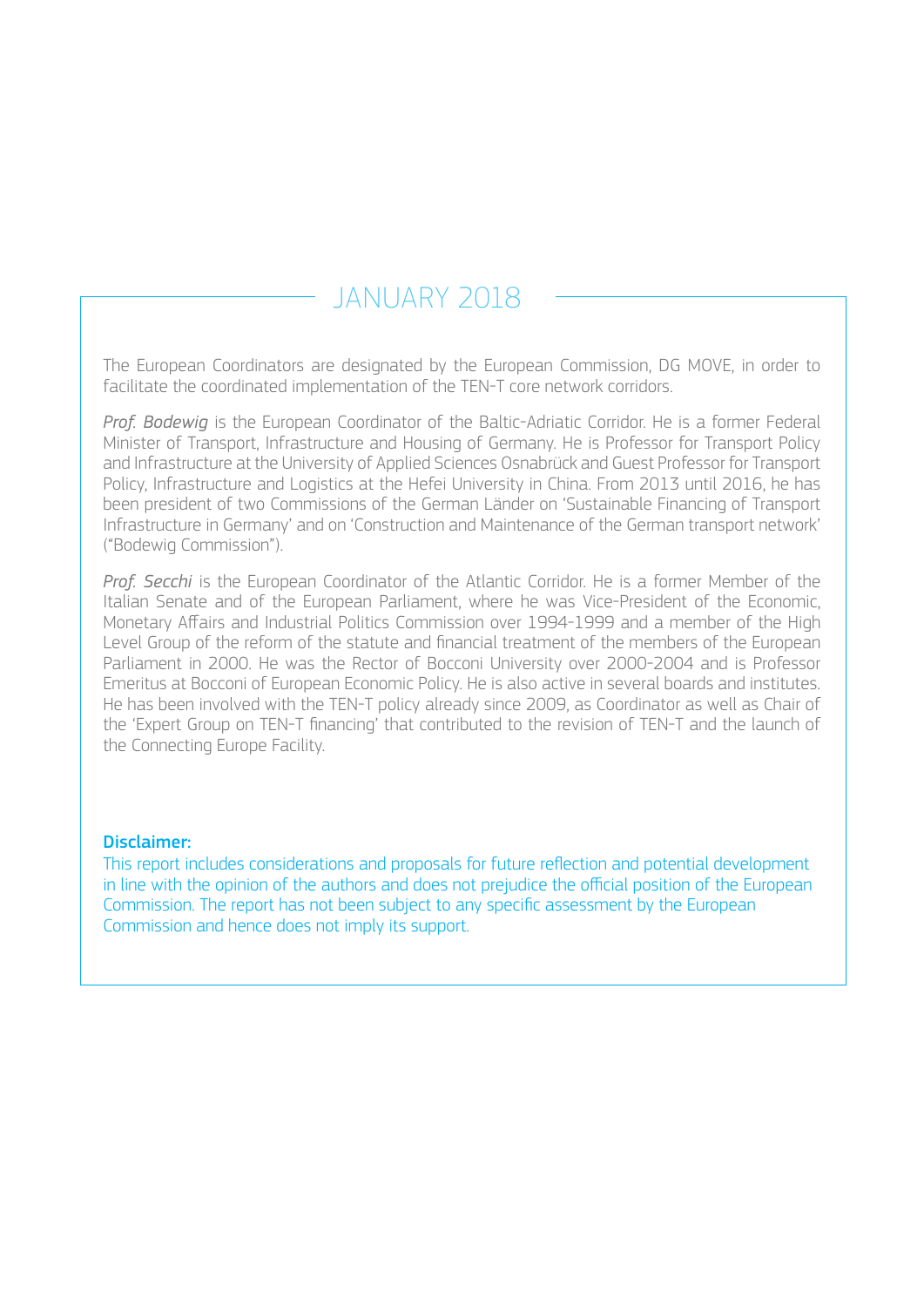## Action Plan

# **Example 18 Action Plan**<br>
Final schemes for European<br>
Diffusion Plans<br>
PMUHES HPUH<br>
Prof Kut Bodew<sub>s European</sub><br>
Prof Kut Bodew<sub>s European</sub> Coodmate *Progress Report* **Making the best use of new financial schemes for European transport infrastructure projects**

**Authors** Prof. Kurt Bodewig, European Coordinator Prof. Carlo Secchi, European Coordinator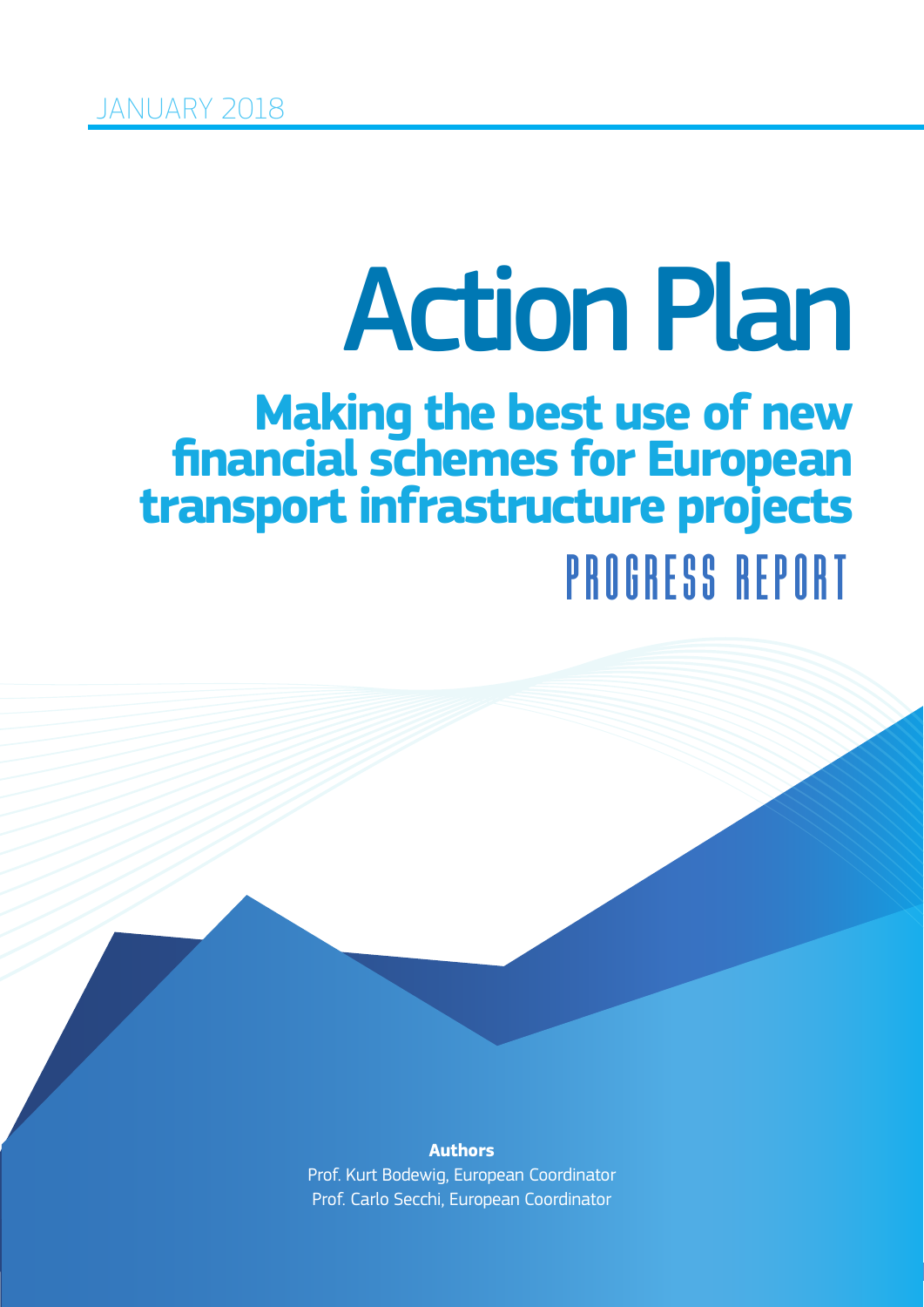### **Contents**

| III. |  |
|------|--|
|      |  |
|      |  |
|      |  |
|      |  |
|      |  |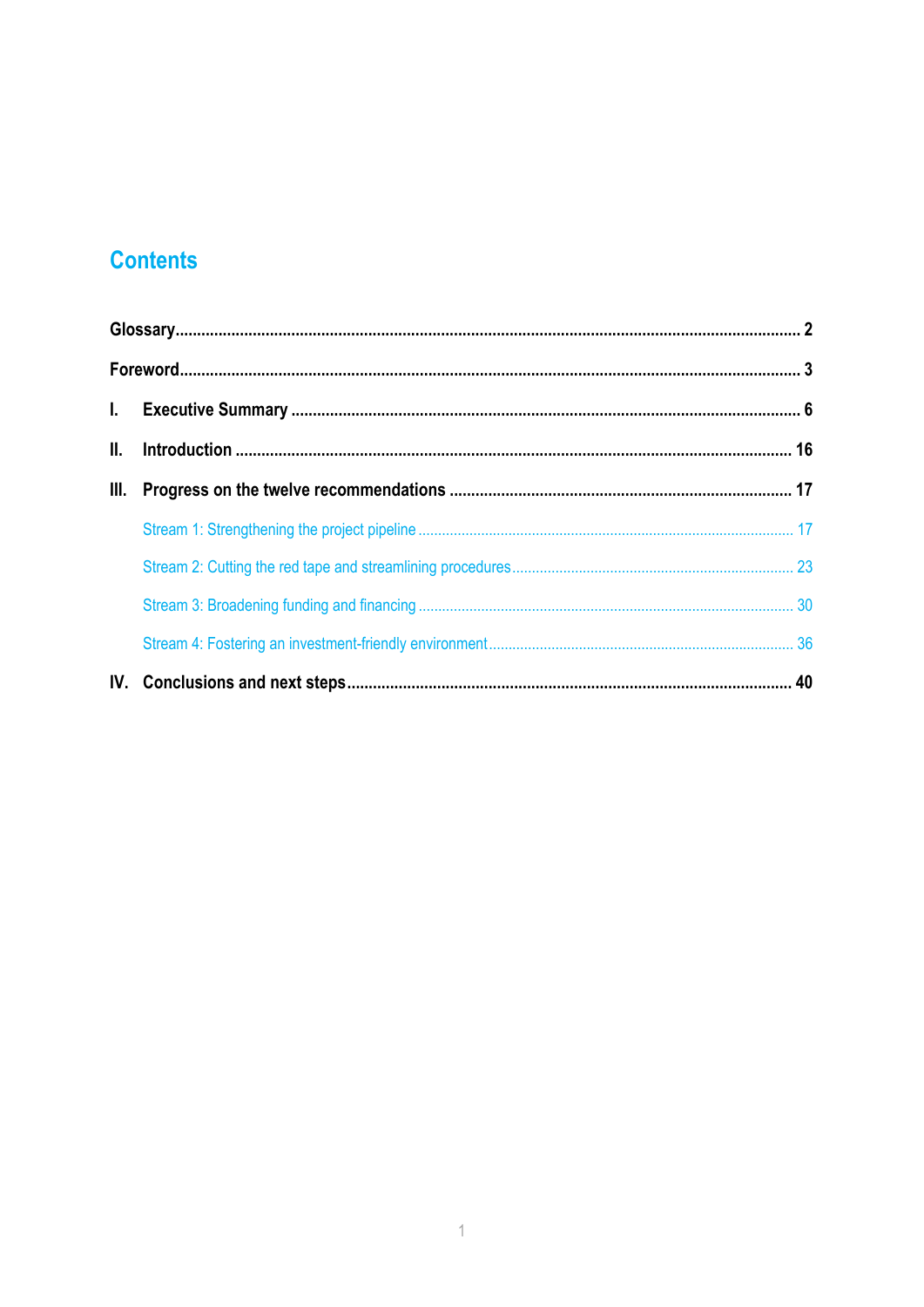### **Glossary**

| <b>CBA</b>               | Cost-benefit analysis                                    |
|--------------------------|----------------------------------------------------------|
| <b>CBS</b>               | Christophersen-Bodewig-Secchi                            |
| <b>CEF</b>               | <b>Connecting Europe Facility</b>                        |
| <b>CSA</b>               | Coordination and Support Action                          |
| <b>EBRD</b>              | European Bank for Reconstruction and Development         |
| EC                       | <b>European Commission</b>                               |
| <b>EFSI</b>              | European Fund for Strategic Investments                  |
| EIA                      | <b>Environmental Impact Assessment</b>                   |
| <b>EIAH</b>              | European Investment Advisory Hub                         |
| EIB                      | European Investment Bank                                 |
| <b>EIPP</b>              | European Investment Project Portal                       |
| <b>EPEC</b>              | European PPP Expertise Centre                            |
| <b>ERTMS</b>             | European Rail Traffic Management System                  |
| <b>ESIF or ESI Funds</b> | European Structural and Investment Funds                 |
| <b>ETS</b>               | <b>Emission Trading Scheme</b>                           |
| <b>GBER</b>              | <b>General Block Exemption Regulation</b>                |
| <b>GHG</b>               | Greenhouse Gas                                           |
| <b>JASPERS</b>           | Joint Assistance to Support Projects in European Regions |
| <b>MGDD</b>              | Manual of Government Deficit and Debt                    |
| MFF                      | <b>Multiannual Financial Framework</b>                   |
| NER                      | New Entrants' Reserve                                    |
| <b>NPB</b>               | <b>National Promotional Bank</b>                         |
| <b>PPP</b>               | <b>Public Private Partnership</b>                        |
| <b>PSA</b>               | <b>Programme Support Action</b>                          |
| TEN-T                    | <b>Trans-European Transport Network</b>                  |
| TTE                      | Transport, Telecom and Energy                            |
|                          |                                                          |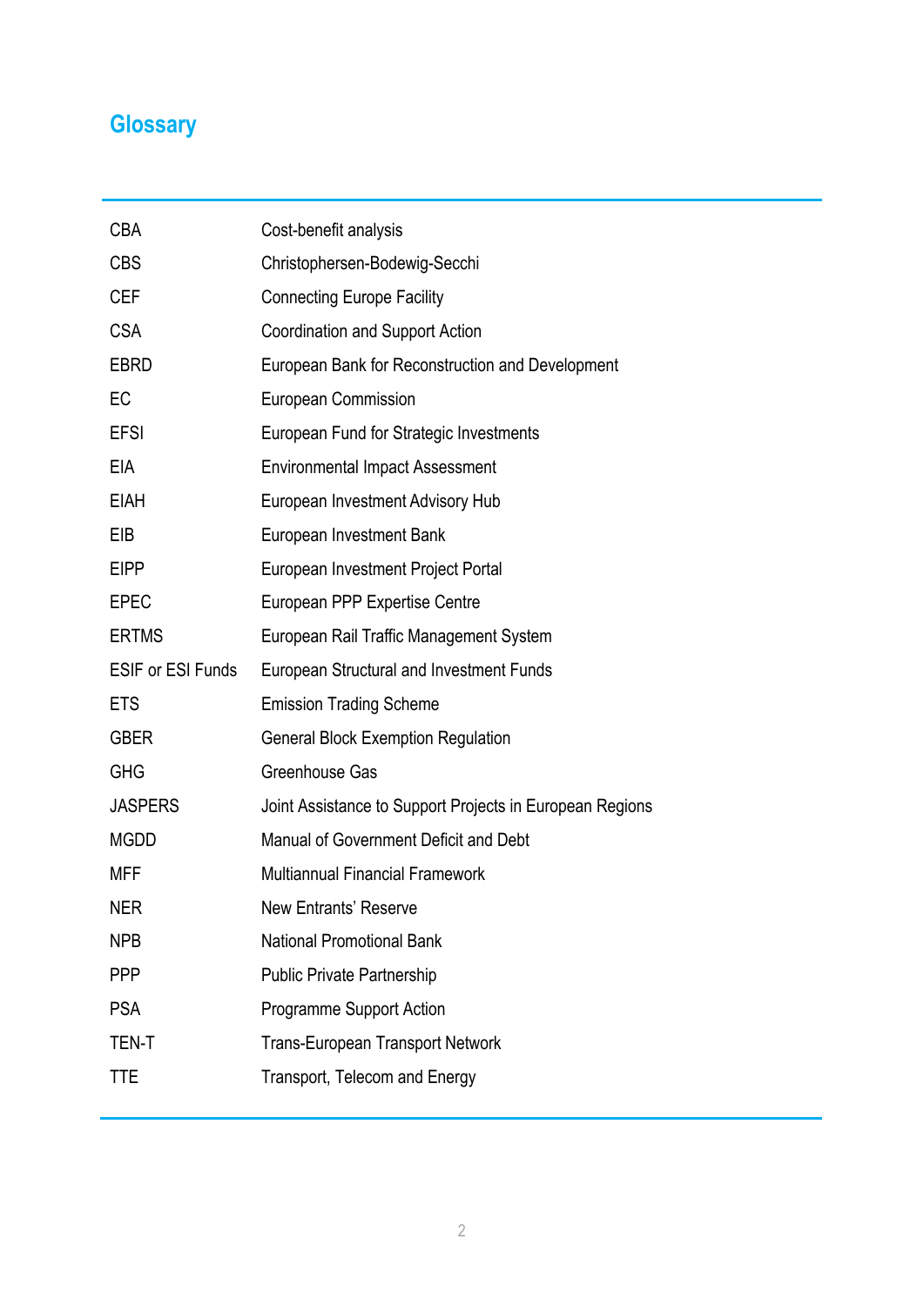### **Foreword**

In June 2015, former Vice-President Henning Christophersen (†) and the two European TEN-T Coordinators, Professor Kurt Bodewig and Professor Carlo Secchi, issued an "Action Plan to make the best use of new financial schemes for European transport infrastructure projects" upon the request of the Transport Ministers' Informal Council in Milano (September 2014). This Action Plan, so-called "CBS report", largely contributed to the debate on the Jobs, Growth and Investment Package of President Juncker and supported the implementation of the related European Fund for Strategic Investment (EFSI). It aimed at fully grasping the opportunities offered by EFSI and financing of transport projects in general, facilitating synergies between public sources at national (in particular National Promotional Banks) and EU level (Connecting Europe Facility (CEF), European Structural and Investment Funds (ESIF), European Investment Bank (EIB)) and private sources such as institutional investors, commercial banks and insurance companies. The report was presented in formal and informal Transport Councils in Milano, Bruxelles and Luxembourg.

Since its publication in June 2015, several of the measures called for by the CBS report have been developed and successfully implemented. Taking into consideration these improvements, Professor Kurt Bodewig and Professor Carlo Secchi have prepared the present progress report. It highlights the progress made with regard to their original twelve recommendations and, most importantly, outlines the steps and measures that are still needed to improve the framework for transport infrastructure investments in Europe.

This progress report was elaborated on the basis of the European Coordinators' own experiences on the TEN-T core network corridors and consultations with stakeholders. Next to numerous one-to-one contacts, a first draft of the Executive Summary was presented at a Commission seminar on the Investment Plan for Europe held in Belgium in June 2017 and an abstract<sup>1</sup> at the Informal Transport Council and Connecting Europe Conference in Tallinn in September 2017.

This progress report is embedded in a wider strategy of the Coordinators to contribute to the future of the TEN-T, notably through the publication of several issues papers<sup>2</sup> promoting a fully integrated mobility policy and their Joint Declaration on the future of TEN-T and CEF3. It is one element in the Coordinators' efforts to have a neutral and fully integrated and cross-cutting view on infrastructure policy, implementation and financing. As such, it is pivotal in "breaking up the silos".

In the overall context of the discussions on the future of the Juncker "Investment Plan for Europe" and the next financial perspectives, it should also be noted that the first CBS Action Plan was issued before the Juncker Investment Plan came out. Nevertheless, its twelve CBS recommendations very well match with the three pillars of the Investment Plan (1<sup>st</sup> pillar "Mobilising finance for investment", 2<sup>nd</sup> pillar "Making finance reach the real economy" and 3<sup>rd</sup> pillar "Improved investment environment") and can therefore directly apply to help improving the design and implementation of the EFSI. Figure 1 illustrates this interconnection.

1

<sup>1</sup> https://ec.europa.eu/transport/sites/transport/files/cbs\_abstract.pdf

<sup>2</sup> https://ec.europa.eu/transport/sites/transport/files/themes/infrastructure/news/doc/2016-06-20-ten-t-days-2016/issues-papers.pdf

<sup>3</sup> https://ec.europa.eu/transport/sites/transport/files/coordinators\_joint\_declaration.pdf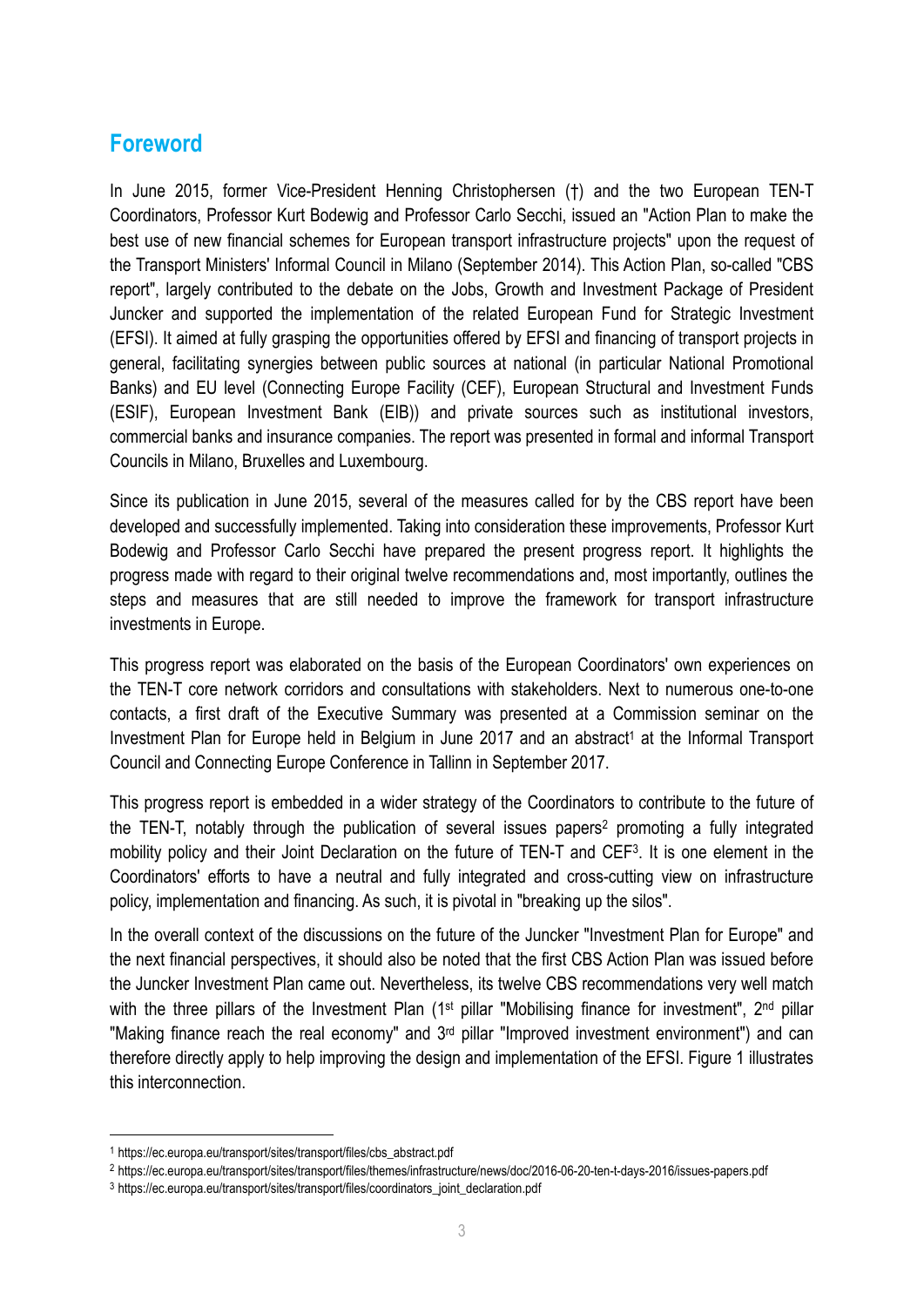*Figure 1: The three pillars of the Juncker Investment Plan in conjunction with the 12 recommendations of the CBS Action Plan* 

### **1. MOBILISING FINANCE FOR INVESTMENT 2. MAKING FINANCE REACH**

*European Fund for Strategic Investment (EFSI) European Investment Advisory Hub* 

- Recommendation 7: Finding additional resources
- Recommendation 8: Monetisation of external costs and benefits
- Recommendation 9: Pooling and Blending

### **THE REAL ECONOMY**

*European Investment Project Portal*

- Recommendation 1: Development of an adequate project pipeline
- Recommendation 2: Comprehensive approach to project life cycle
- Recommendation 3: Support for improving the quality of projects and attracting private finance

### **3. IMPROVED INVESTMENT ENVIRONMENT**

*Removing regulatory barriers Structural reforms at national level* 

- Recommendation 4: Optimisation of procurement procedures
- Recommendation 5: Simplification of permitting
- Recommendation 6: Clarification of State aid rules
- Recommendation 10: Attracting the private sector: financial markets and regulations
- Recommendation 11: Statistical treatment of PPPs
- Recommendation 12: Stakeholders involvement and consultation. Communication.

The EFSI benefitted from EUR 2.2 billion of CEF budget to constitute the EU guarantee. From its launch in 2015 until July 2017, EFSI approved 47 operations contributing to transport objectives, triggering a total of EUR 21.4 billion in related investments. This represents around 15% of the overall investment from the Infrastructure and Innovation Window (IIW) of the EFSI. In addition, four programmes have been pre-approved, including the two green shipping programmes with potential to mobilise additional EUR 3.5 billion of investment.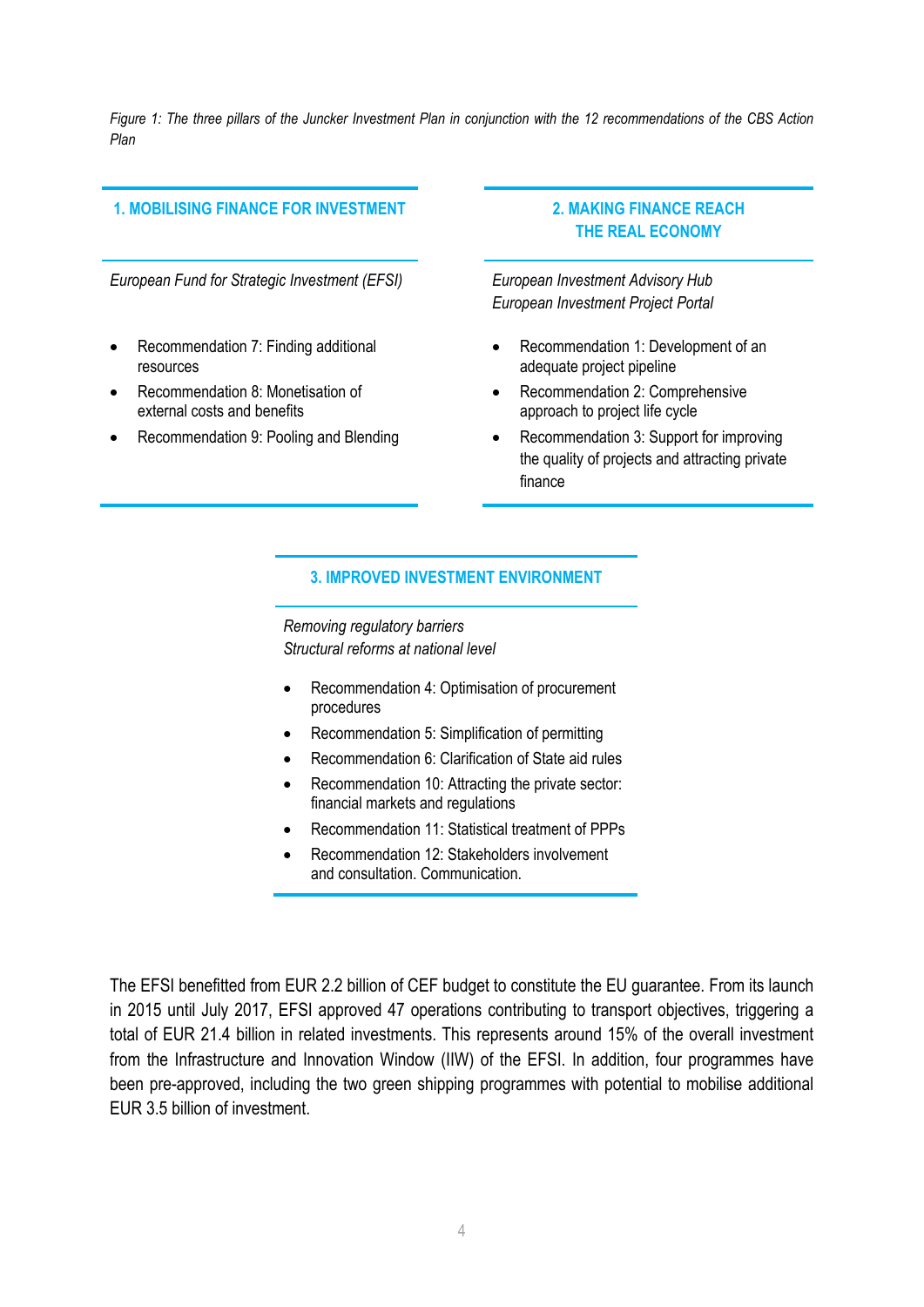Against this background, the overall purpose of this progress report is on the one hand to improve the financing and funding conditions for future investments in the transport sector, and more widely in general infrastructure investments. On the other hand, it aims at further maximising the success of the EFSI and in particular at increasing the share of investments in sustainable transport infrastructure, notably by EFSI. As such, the authors of this report wish to give a strong impetus to the discussions on the next MFF and on a reinforced CEF 2 and EFSI.

Deliberately, this progress report maintains the original structure (i.e. 12 recommendations) of the initial report of 2015, even though the situation has evolved in many ways. It was considered preferable not to change the structure as to allow a better comparison with the original recommendations and thus an easier highlight of the progress made.

Last but not least, the authors wish to express their sincere gratitude for the precious support and advice obtained from the other European Coordinators (with whom a final draft was discussed in Strasbourg on 14 November 2017), the Commission services, of which DG MOVE units B1, B2 and C4, DG COMP, DG ECFIN, DG FISMA, EUROSTAT and the EIB as well as all the public and private bodies consulted (including NPBs).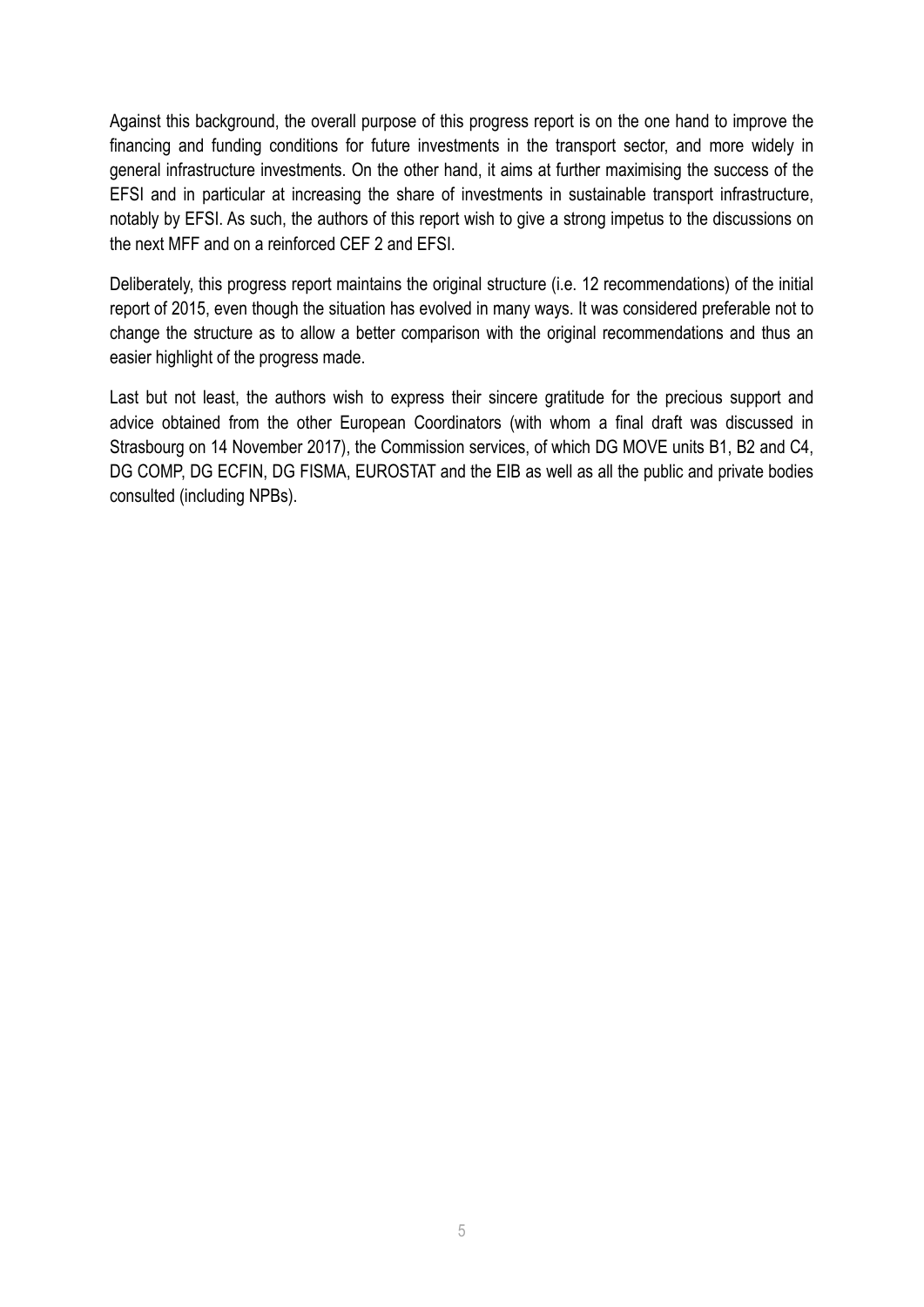### **I. Executive Summary**

This progress report highlights the remaining and additional steps and measures stemming from the original CBS Action Plan and the progress made since its publication in June 2015.

### **Stream 1: Strengthening the project pipeline**

One major condition for private investors to engage in infrastructure projects is the existence of a sound and stable pipeline of mature projects.

### **Recommendation 1: Give Member States and project promoters access to dedicated technical assistance through the European Investment Advisory Hub (EIAH) and national assistance schemes.**

*Progress made:* The EIAH is up and running and the European Investment Project Portal (EIPP) has been set up, where project promoters can make their project visible and investors can look for investment opportunities. National Promotional Banks (NPBs) generally stepped up their efforts in terms of evaluation and advice. On the side of the ESI Funds, the ex-ante conditionalities for the Transport Priority are almost fulfilled by all concerned Member States.

However, while the EIAH is fulfilling its original mandate, it is challenged to meet the higher expectations of project promoters. This discrepancy may need to be reflected in an amended agreement between the Commission and the EIB. Indeed, the EIAH is mainly aimed at giving high level (financial) advice and indicates where to find more detailed advice, e.g. with regard to the operational and technical aspects of projects, with suitable programmes such as JASPERS, and building on enhanced cooperation with NPBs. For the sake of completeness, it should be noted that the EIAH also develops relationships with the European Commission's Structural Reform Support Services for the provision of strategic advisory services from the EIB.

Regarding the EIPP, it is unclear at this stage whether transport projects have benefited from the visibility it offers.

- to assess the **CEF blending call** which may showcase promising sectors and types of projects for blending and also possible best practice and shortcomings, inter-alia in terms of project preparation;
- to enhance the effectiveness of the EIAH as a tool ensuring a systemic **coordination between the different sources of technical assistance** (JASPERS, EPEC, ELENA…); to increase awareness of the existence and mandate of the EIAH, and to assess the impact of the EIPP;
- to evaluate the **capacity-building programmes** (JASPERS, Fi-Compass…) and, if deemed necessary, introduce additional capacity building programmes and programme support actions for project promoters related to EFSI and CEF 2. In particular, to consider providing **tailor-made assistance**, e.g. via specific country teams, support groups, teams for cross-border projects or projects leading to decarbonisation; similarly, to consider preparing **toolkits for Member States** about financial instruments, conducting analyses of acceptable costs for infrastructure users and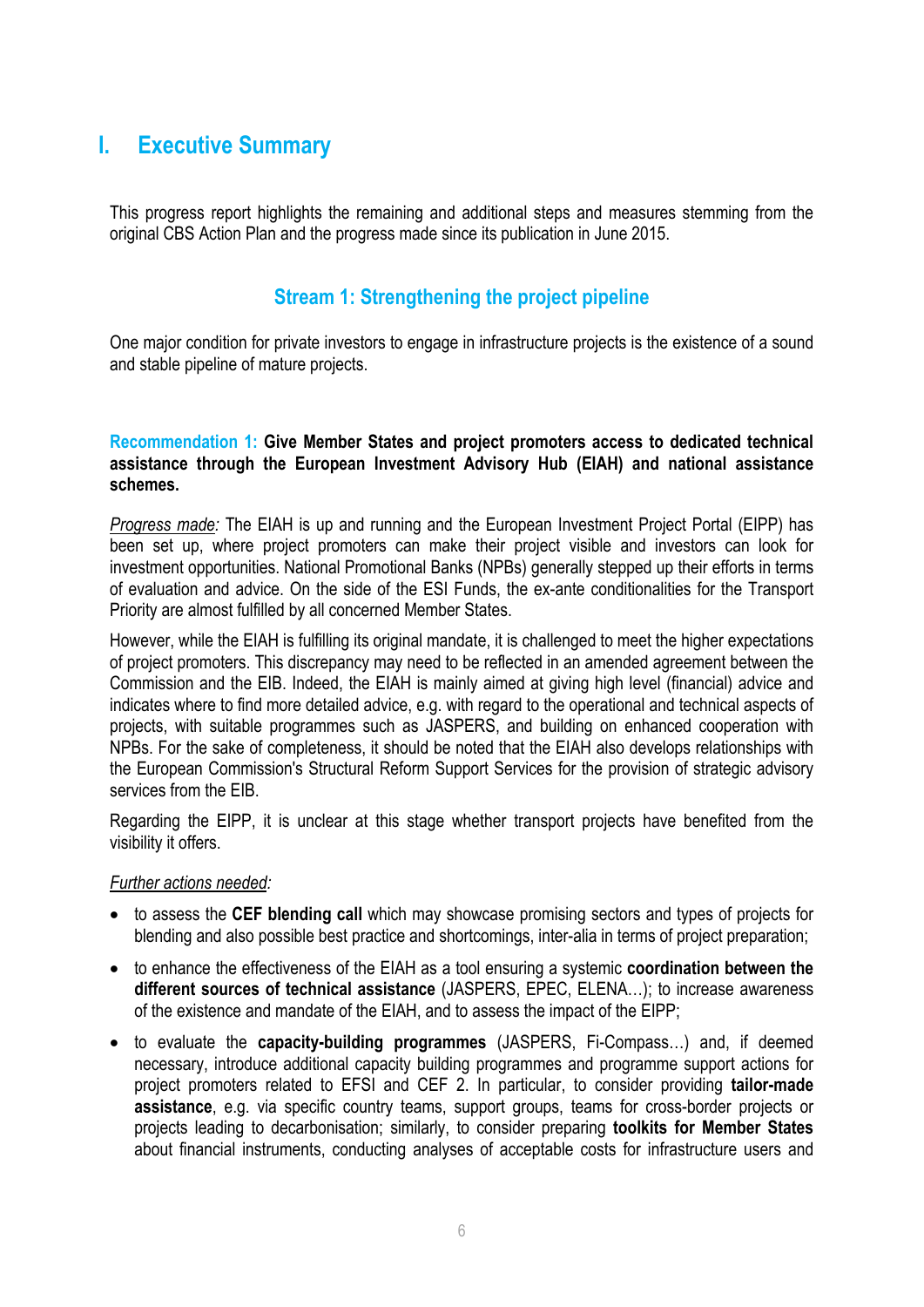possible private capital involvement in non-revenue projects etc.; finally, to encourage Member States to set up appropriate solutions, if needed, for technical/engineering assistance;

- to draw lessons from the past CEF calls by conducting a general review of **"low-quality" project proposals,** leading to lessons learnt and guidance for future project development;
- to prepare **aggregated guidance on cost-benefit analysis**, reviewing and deepening the current CBA guidance for ESI Funds.

### **Recommendation 2: Project promoters should take the whole lifecycle of the project into account in terms of costs and revenues, also when not using EIB/EFSI.**

*Progress made:* The growing role of financial instruments compared to grants, due to continuously scarce(r) public resources, forces project promoters to think of alternative ways of financing which implicitly also leads to an improved quality of projects under a project life cycle perspective.

The EIB continues to be an essential partner in the development and implementation of new EU Financial Instruments, as well as in making them attractive to as many new financial partners as possible. Indeed, the EIB in deals is often welcomed by commercial banks as giving the necessary confidence to participate (a process resembling a crowding-in effect). Under the EFSI and EU financial instruments, the EIB ensures sound project appraisal and therefore an improved quality of projects. The EFSI Investment Committee assesses the additionality of EFSI intervention. However, an operational definition of additionality, beyond pure financial aspects, is needed and several stakeholders call for a closer link between additionality and policy priorities. Measures to limit the potential risk of crowding out commercial banks and other private investors are also discussed and considered.

For the TEN-T, the process of issuing Implementing Decisions has started as a way to provide a stable framework and ensure commitment of all parties involved in specific complex projects. A first such Implementing Regulation was issued on 5 January 2017 for the deployment plan of ERTMS.

- notwithstanding the enlargement of the market for financial instruments which we mention above, to act upon the **feedback that EFSI risks crowding out commercial banks** and other private investors, based on an assessment of the share of EFSI imputable to the incentive provided, compared to what the market would have taken up in any case;
- to assess whether it would be effective to modulate the current **cost recovery and incentives systems used by the EIB** and the set of **performance targets for EFSI 2.0** so as to systematically focus financing towards operations of EU added value and with potential to attract private finance, and, very importantly, to address also (bankable) small projects;
- to continue issuing **Implementing Decisions** for complex projects requiring strong commitment from all parties involved. Currently being looked at are the cross-border high speed rail connection between Evora in Portugal and Merida in Spain and the Rail Baltica project from Tallinn to Warsaw;
- to mainstream the **logic of the project life cycle** for CEF and other funding instruments by ensuring that projects focus not only on the technical side but also on the **financing** alike as a pre-requisite for their implementation. This can be captured in the **cost-benefit analysis** which is almost always required for public funding and in a full-fledged **business plan**, which is necessary for financing by financial institutions and private investors, but should become common practice also for public funding. In looking at the costs, **maintenance costs** in particular should not be forgotten;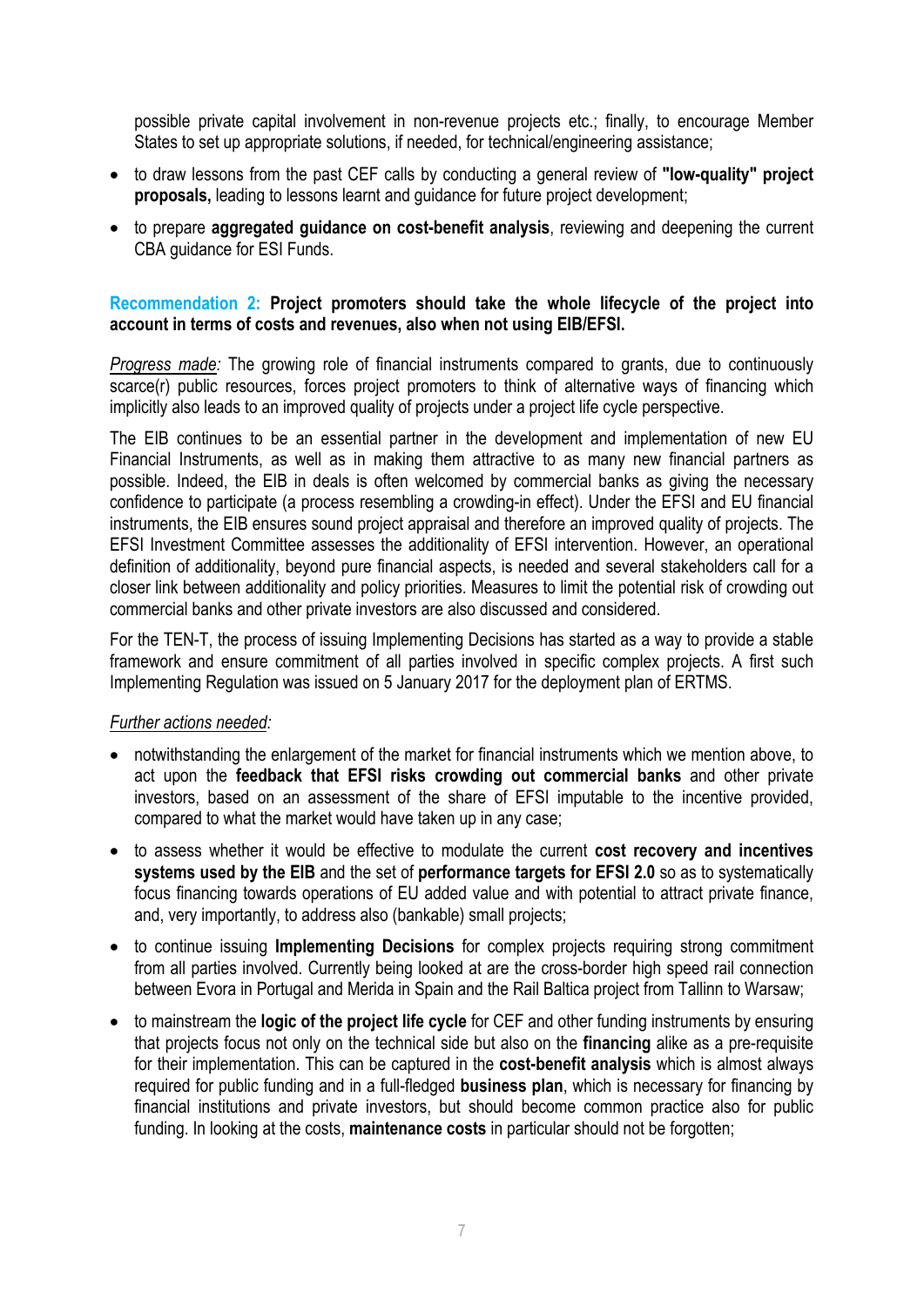• notably for large cross-border projects and important corridor projects and when blending is not possible, to assess the possibility to **enucleate specific components of projects (segmenting)**  generating revenues and suitable for financing on the one hand and the parts not generating revenues which should receive priority in terms of public resources.

### **Recommendation 3: Member States and project promoters should focus on improving the quality of projects.**

*Progress made:* The European TEN-T Coordinators continuously engaged in a dialogue with Member States and local and regional authorities as well as infrastructure managers of all transport modes in dedicated Corridor Forum meetings, working groups and various missions, with the objective of assessing the investments needs on each core network corridor and improving the quality of the projects by sound coordination and analysis. For all TEN-T core network corridors a detailed list of projects and investment needs until 2030 have been defined.

As stated under recommendation 2, the ex-ante conditionalities for the Transport Priority of the ESI Funds are almost fulfilled by all concerned Member States.

- to continue focusing funding from CEF on the **projects pre-identified in Annex I of the CEF Regulation** (currently under revision), further refined in interaction with the core network corridors;
- in parallel, by increasing the quality of projects, to expand for CEF projects the **potential for blending** of funding and financial instruments whenever feasible;
- to reinforce the **ex-ante conditionality as introduced under ESIF** in the funding instruments for transport of the next MFF by making sure that the supported projects are in coherence with the funding priorities set in Annex I of the CEF Regulation. This will ensure that Member States develop a realistic and mature project pipeline linked to both their national Transport Master Plans and the TEN-T priorities. Synergies with the European Semester should also be explored;
- to boost the project pipeline by the adoption and regular evaluation or update of **long-term transport strategies and plans** (at corridor, national and regional levels) and by a clear and stable **prioritisation of projects**.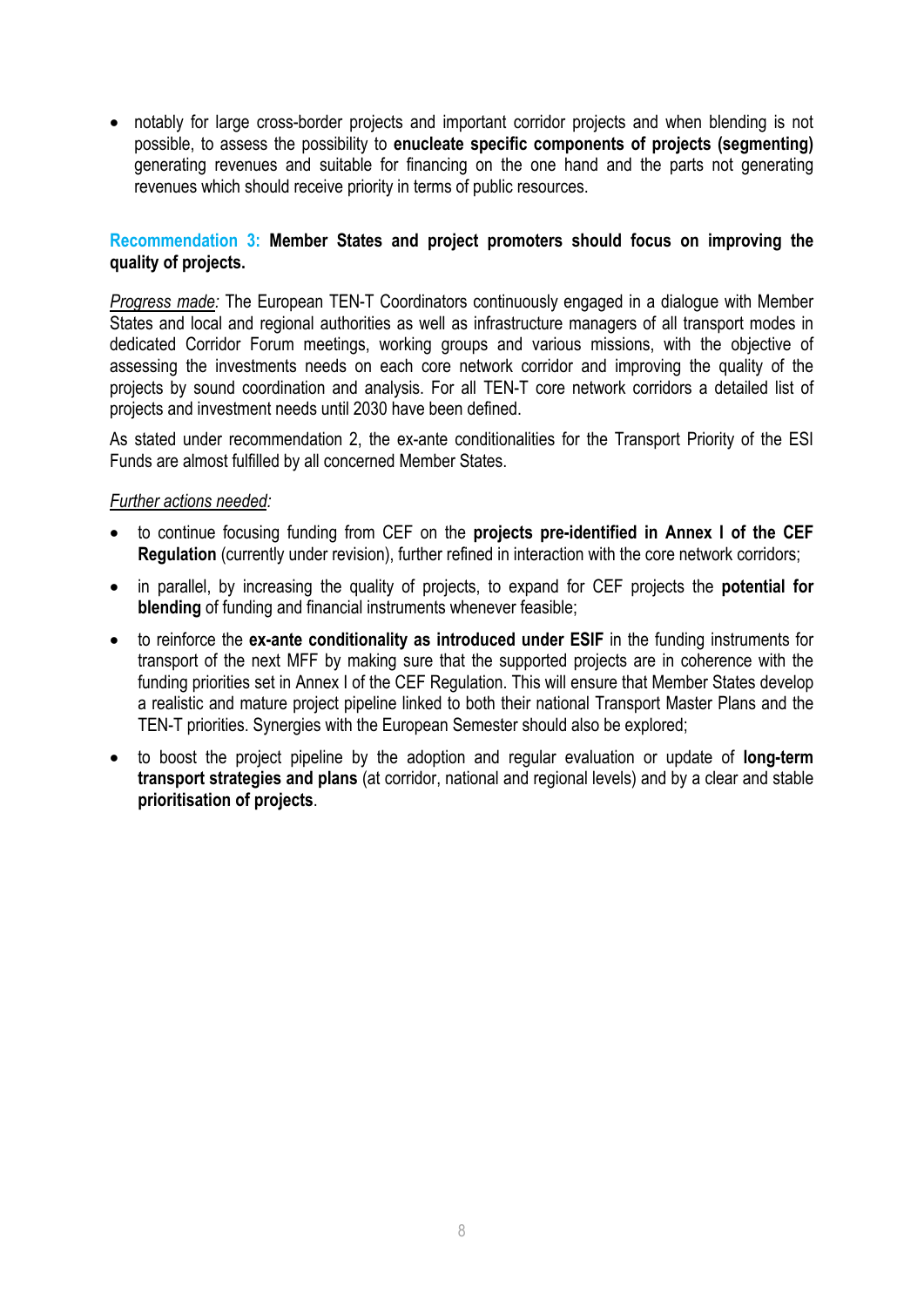### **Stream 2: Cutting the red tape and streamlining procedures**

Private investors require certainty for procurement and permitting procedures, including an adequate State aid framework. Once the regulatory context is improved, it needs to remain stable for as long as possible.

### **Recommendation 4: Member States need to simplify their procurement procedures and the EU should help for cross-border projects.**

*Progress made:* New EU procurement and concession rules were introduced via Directives 2014/23/EU, 2014/24/EU and 2014/25/EU in April 2016 with new features for cross-border projects. The European Commission also launched in October 2017 a voluntary ex-ante assessment of the procurement aspects for large infrastructure projects. This experimental mechanism is meant to provide more clarity and guidance to public authorities, and help them to exchange and adopt best practices. In addition, the study contracted by DG MOVE in 2016<sup>4</sup> on the facilitation of the implementation of TEN-T projects gave important guidance for future action. An impact assessment is currently being carried out to design possible new initiatives in this field.

### *Further actions needed:*

- to gather the learnings from cross-border projects where the **transnational companies** successfully addressed procurement, especially in terms of their **governance structure**;
- to consider the **set-up of special (single) procurement rules for cross-border projects** covering for example the applicable law, jurisdiction and the language to be used;
- to introduce a **special treatment of strategic infrastructure investment** under the Stability and Growth Pact rules;
- to use the potential of the voluntary **ex-ante assessment** to spread best practices and design further EU action if needed. However, this ex-ante assessment should already lead to more stringent conclusions (e.g. more towards an ex-ante clearance than an assessment) as to avoid doubling the existing processes.

### **Recommendation 5: Member States should streamline and simplify their permitting procedures; this should also be facilitated by the EC.**

*Progress made:* The study on the facilitation of the implementation of TEN-T projects promoted by DG MOVE in cooperation with other EC services provided guidance for the simplification on EU permitting. Based on the recommendations of the study, an impact assessment is on-going to design the best actions that can be undertaken at EU level to assist the Member States with this task. In this context, DG MOVE recently launched a public consultation and organised dedicated workshops to examine these issues with the relevant stakeholders.

### *Further actions needed:*

**.** 

• to establish a **single permitting authority** for TEN-T projects including all environmental assessments, either via an EU level permitting procedure or a **single leading authority** at national level acting as a 'one-stop-shop' for project promoters;

<sup>4</sup> See Final Report of the DG MOVE study on the facilitation of the implementation of TEN-T projects (2016): https://ec.europa.eu/transport/sites/transport/files/2016-12-permitting-facilitating-ten-t.pdf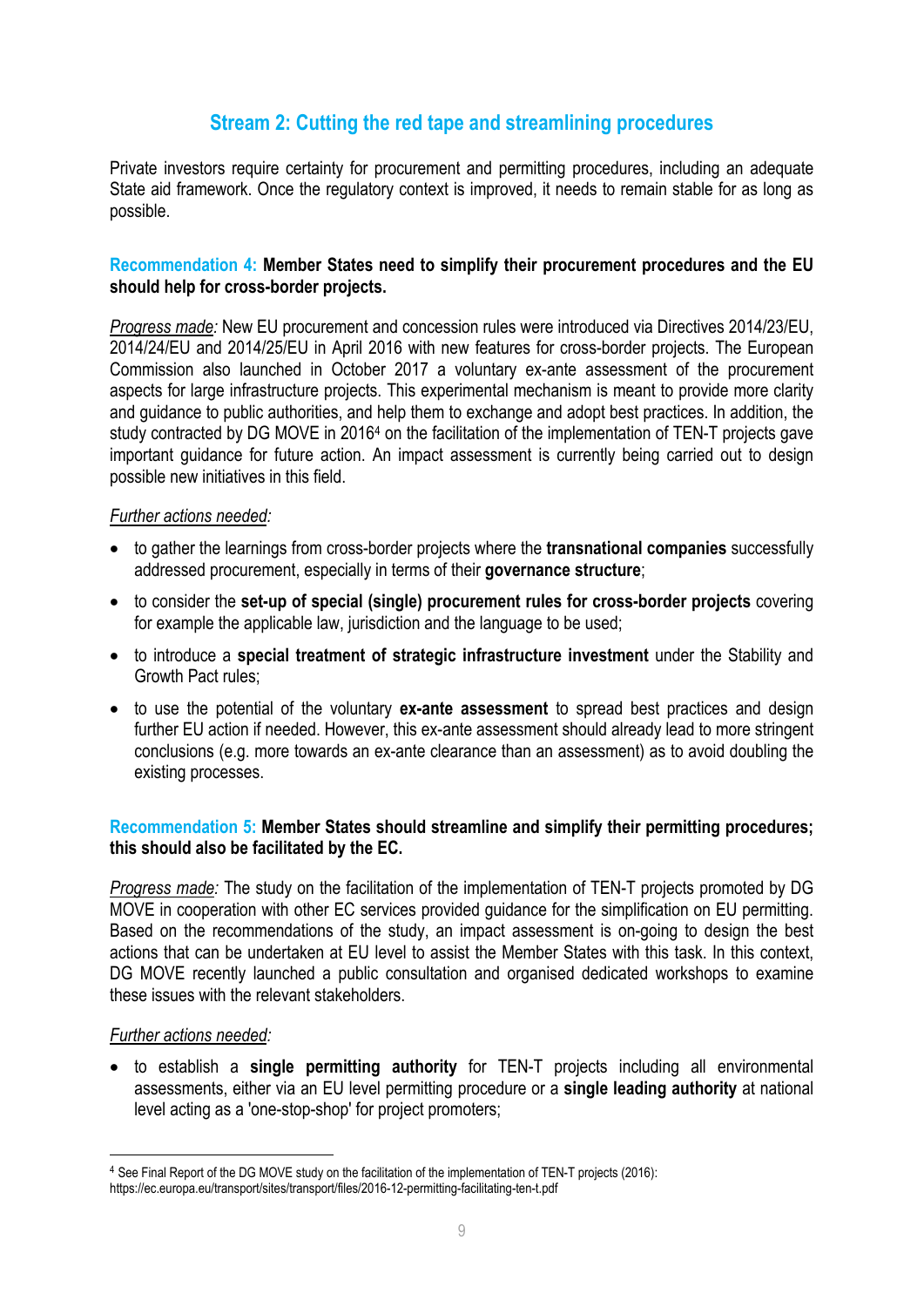- to propose an option for **setting time limits** for the permitting procedure overall and in distinct phases;
- to introduce a **mandatory joint procedure** for all environmental assessment procedures stemming from EU legislation, by **grouping and aligning several permitting steps** time-wise without undermining the qualitative standards of the assessment of the individual criteria;
- to **harmonise the permitting requirements** and procedures for projects involving EU co-financing as to avoid competition between or doubling of diverging bureaucratic and procedural requirements from different EU funds;
- to provide **technical clarification and/or guidance** on defining and understanding the most difficult procedures;
- to explore **existing conventions** (such as the Espoo Convention5) for the use of cross-border projects, in order to have a single procedure for several Member States replacing the national ones;
- to closely follow up on the **impact assessment** process that should lead the European Commission to take some initiatives to further streamline the regulatory environment and administrative procedures applying to TEN-T projects.

### **Recommendation 6: The EC should ensure an adequate State aid framework.**

*Progress made:* Important progress has been made in revising the State aid rules by the adoption of a draft General Block Exemption Regulation (GBER) in March 2016, amended in June 2017 to extend its scope to other categories of transport projects. There is also agreement between EIB and DG COMP for EU guarantees treatment under EFSI. In December 2016, DG COMP also issued a new notice providing practical guidance on which measures constitute State aid, giving additional legal certainty for clarifying when public funding of infrastructure is in principle excluded from the application of the State aid rules<sup>6</sup>. Finally, first pilot cases have been established to be assessed by the Single Window appraisal process of the statistical treatment, the State aid clearance, eligibility, environmental impact assessment documentation and others.

### *Further actions needed:*

**.** 

- to further **widen the Single Window** for analysing complex projects and to gear the process more towards a **project clearance upfront**, thus providing legal certainty and predictability about the overall investment;
- to provide **sufficient human resources and expertise** available in the short term for the Single Window initiative:
- to assess the possibility of **fine-tuning the scope of the "Important Projects of Common European Interest"**, especially for strategic horizontal projects endorsed by all Member States (e.g. ERTMS, SESAR). This would allow for a simplified faster procedure for the notification and appraisal of State aid.

<sup>5</sup> https://www.unece.org/fileadmin/DAM/env/eia/documents/legaltexts/Espoo\_Convention\_authentic\_ENG.pdf

<sup>6</sup> http://www.ec.europa.eu/competition/state\_aid/modernisation/notice\_aid\_en.html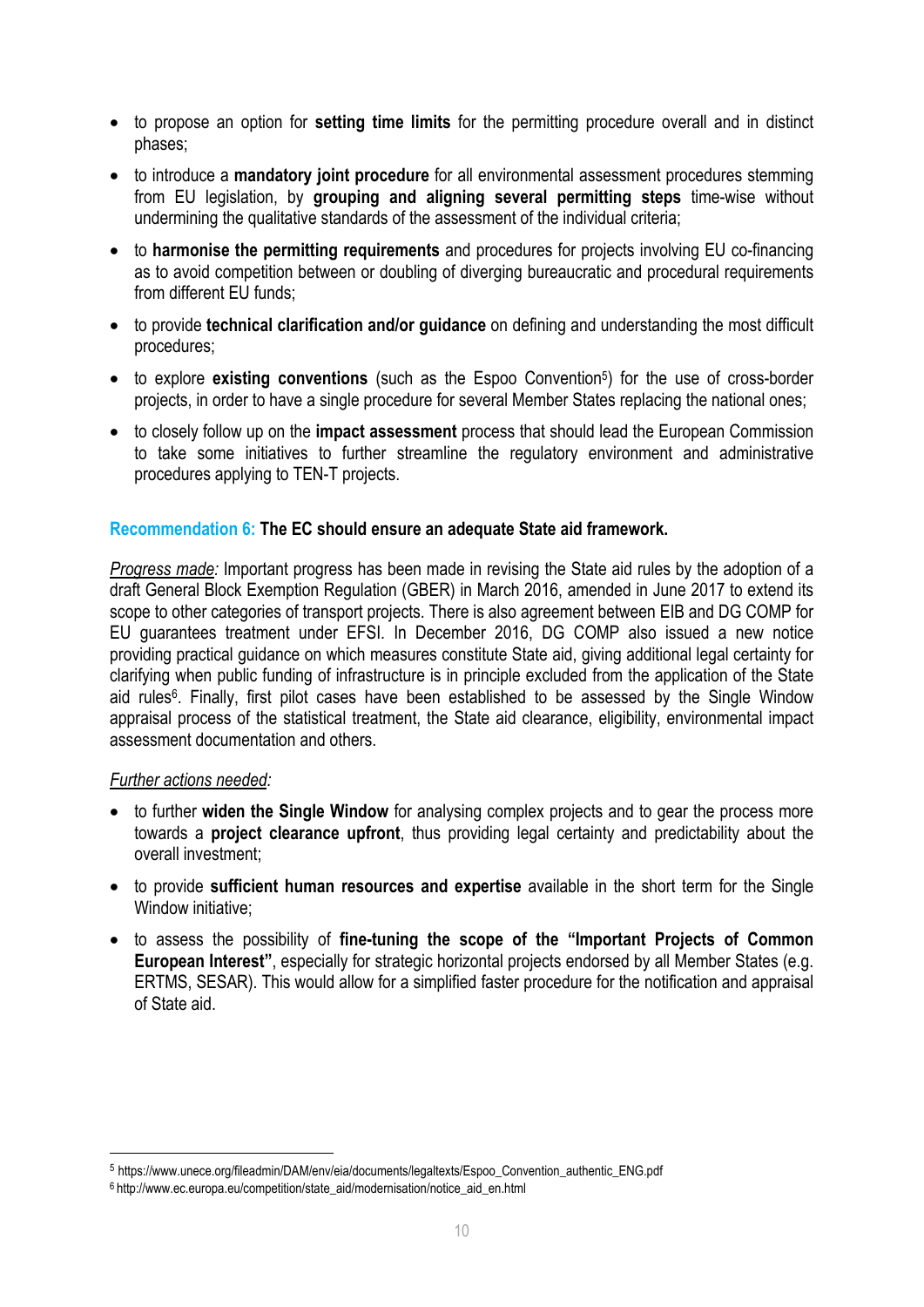### **Stream 3: Broadening funding and financing**

Public resources are increasingly scarce, but still essential to adequately involve private investors. Consequently, additional efforts and innovative ideas ensuring a coherent policy and funding/financing framework for infrastructure investments are of utmost importance.

### **Recommendation 7: The EC should propose a framework to find additional financial resources for projects of EU added value (e.g. earmarking of revenues and cross-financing solutions).**

*Progress made:* Some work is on-going but there are very little results so far. It is however welcomed that a simplification of the EU Financial Regulation and the Common Provisions Regulations is currently under discussion. A Reflection Paper on the Future of EU Finances was adopted by the Commission in June 2017.

### *Further actions needed:*

- to look into **widening the user-pays and polluter-pays principles**, without jeopardising the use of sustainable modes of transports, but instead as to generate extra resources to be allocated to green transport investments;
- to further promote the **combination of grants and private finance** (i.e. blending), when appropriate, to support EU added value operations which address areas in transition (i.e. neither fully revenue generating and thus marketable, nor made up for full grant support) such as the initial roll-out of alternative fuels, certain components of innovation like greening of shipping fleets, certain rail investments like ERTMS etc.;
- to consider the setting up of **CEF blending facilities** for specific policy objectives, which could even encompass transport, energy and digital. This would be relevant especially for projects with long implementation times and low direct financial returns which bring specific EU benefits ("EU added value") (e.g. deploying interoperability of rail, supplying alternative fuels, deploying C-ITS services etc.);
- to consider the setting up of a **special fund** in synergy with the CEF and its CEF blending facilities for the solution of special problems which require ad-hoc financial efforts e.g. by developing an investment fund in the type of financing platforms (e.g. for cross-border projects, interoperability, innovation and energy efficiency in transport, etc.);
- to ensure a realistic implementation of the simplified Financial Regulation once adopted and to keep working on one single set of rules and simplified financial and Common Provisions Regulations so to leverage the **joint use of EU instruments**. In this respect, consider to reinforce the flexibility with the next MFF of transferring budget from shared to direct management of ESIF.

### **Recommendation 8: The EC should propose a framework to monetise externalities.**

*Progress made:* Some work is on-going but there are very little results so far. However, the revision of the ETS Directive is expected to set up Innovation and Modernisation Funds, and there are on-going discussions on green bonds.

### *Further actions needed:*

• to develop guidance on the identification and quantification of the **positive externalities** generated by a project and their **internalisation** in its revenues;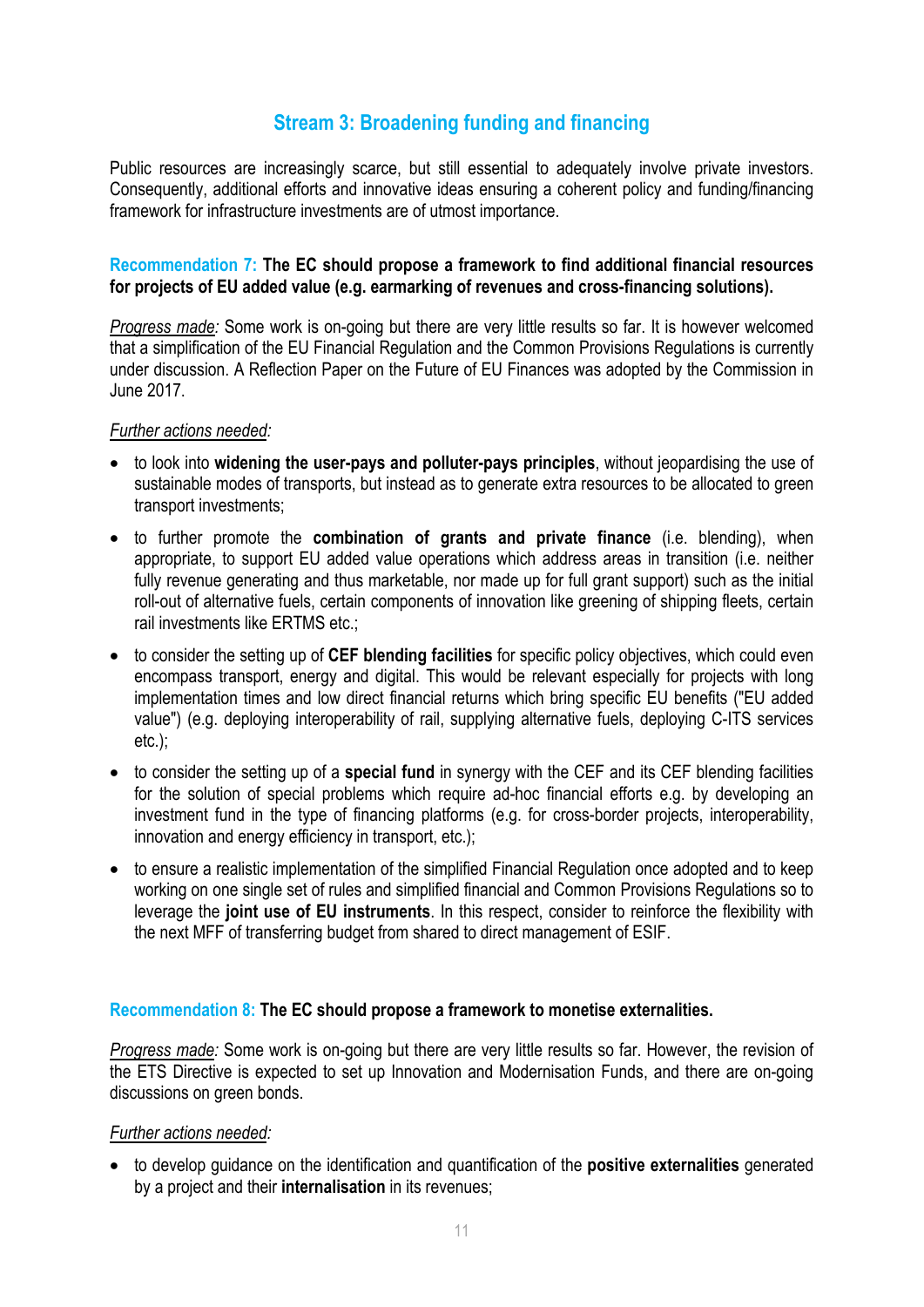- to ensure a close follow-up of the **recast of the Eurovignette Directive** which could lead to a better re-allocation of road-charging revenues especially into road maintenance;
- to consider **broadening the eligibility of the Innovation and Modernisation Funds to clean transport**, building on Commission Decision allowing the channelling of NER3007 budget through the CEF Debt Instrument to support renewable transport demonstration projects;
- to consider the use of resources generated by **green bonds to support projects which contribute to the decarbonisation of transport**, such as rail projects and projects for the deployment of alternative fuels.

### **Recommendation 9: The EC, the EIB and the National Promotional Banks should facilitate the blending of financing and the pooling of projects.**

*Progress made:* In transport, grants from CEF and the ESIF can both be blended with financial instruments, notably EFSI, instruments of National Promotional Banks and private financing. This concept has been tested with the recent first CEF blending call (68 proposals were submitted requesting EUR 2.2 billion out of the EUR 1 billion of available funding). Under the revised CEF Regulation (within the overall Omnibus), all CEF DGs will also have the possibility to set up blending facilities.

- to assess the TEN-T pipeline against **potential for blending** of funding and financial instruments and to draw the learnings from the first **CEF blending call** experience in setting up CEF blending facilities;
- to further develop guidance on how to set up **PPPs in a blending context**. Indeed, it appears that some opportunities to do so are not being taken up given the combined complexities of PPP procurement and the blending approach. Such guidance could take inspiration from EPEC's paper on blending ESIF with PPPs<sup>8</sup>:
- to assess existing **pooling facilities** like investment platforms and ad-hoc facilities;
- to act upon the lessons learnt from the **mid-term evaluations and spending reviews** of the different EU funding and financing programmes and instruments, including those from the CEF transport mid-term evaluation;
- to also carry out **independent assessments** of those EU funding and financing programmes and instruments as this may reveal additional opportunities for improvement;
- to establish a **clearer division of tasks and missions** between EIB interventions under EFSI and regular EIB interventions or interventions from commercial banks and other private investors, in order to limit/eliminate the risk of crowding out these commercial banks and other private investors;
- to develop a **financial support system for administrative costs** for financing institutions in processing particularly small projects;
- to leverage the possibility to cooperate in a more systematic way with other financial institutions such as **National Promotional Banks and the EBRD**. Noteworthy, the EIAH is already establishing Memorandum of Understanding for collaboration with the NPBs and with the EBRD to provide advisory services to SMEs.

<sup>1</sup> 7 https://ec.europa.eu/clima/policies/lowcarbon/ner300\_en

<sup>8</sup> http://www.eib.org/epec/resources/blending-ue-structural-investment-fund-ppp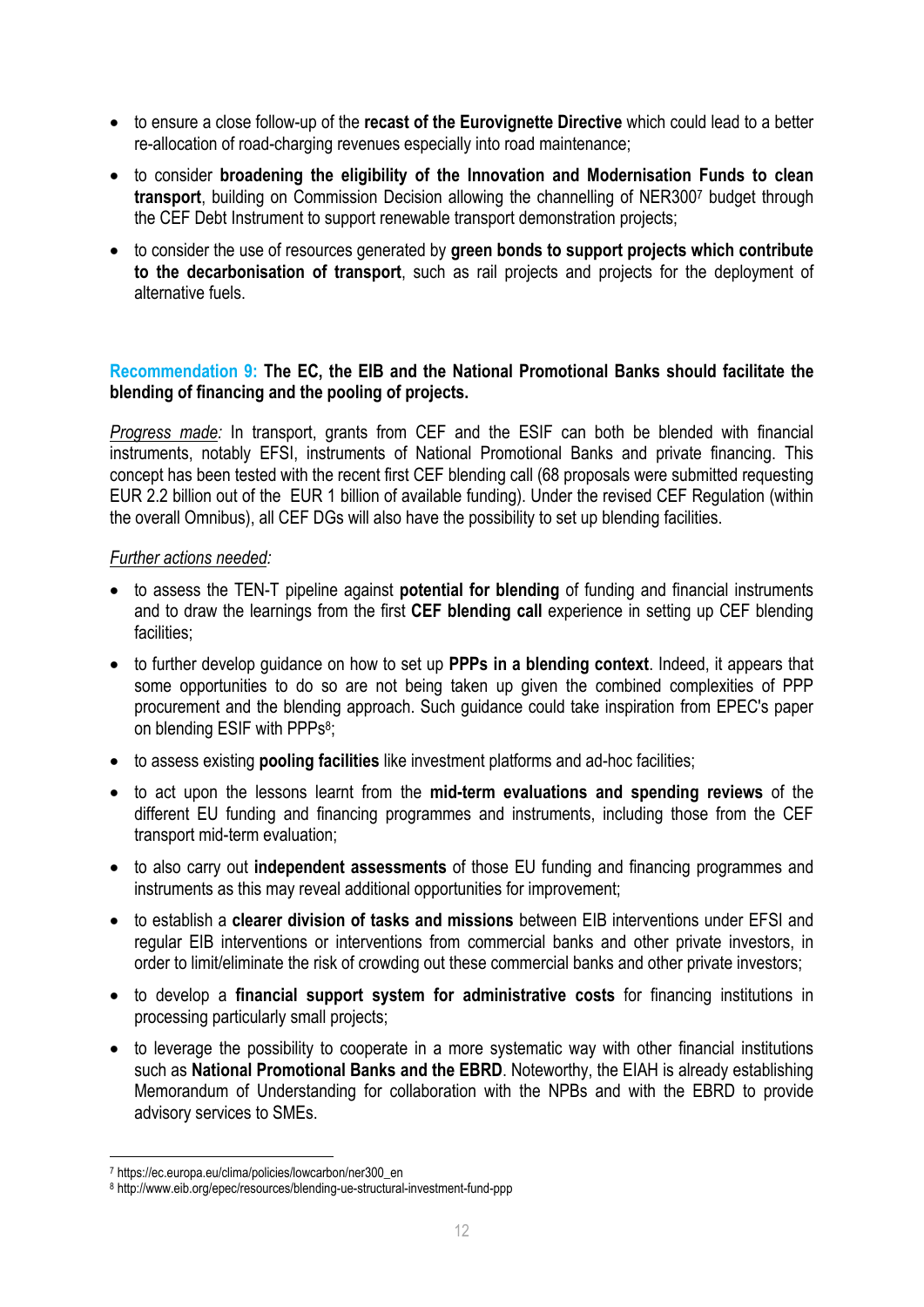### **Stream 4: Fostering an investment-friendly environment**

In order to adequately address the huge investment needs, a targeted cooperation of all actors is needed. Private investors require a friendly and stable environment (not only regulatory) to be willing for example to consider PPPs in infrastructure projects.

### **Recommendation 10: The EC should create a new infrastructure asset class.**

*Progress made:* In their original versions, the Financial Regulations Solvency 2 and Basel III were considered detrimental to long-term infrastructure financing. The idea to create a new asset class for infrastructure projects for which long-term economic viability is proven led to the adoption of an implementing act on Solvency 2 for so-called "qualifying infrastructure investments", which now benefit from a lower risk calibration.

The Commission published in May a reflection paper on the deepening of the economic and monetary union, considering inter-alia options to link financial support from the EU budget to structural reforms and the creation of a "European safe asset".

Last but not least, the Commission formed a High Level Group on Sustainable Finance and asked it to come forward with recommendations to go (more quickly) towards a low carbon, more resource-efficient and sustainable economy. The final report of that group is expected end of 2017.

### *Further actions needed:*

- to consider similar measures within the revision of the CRD4/CRR (that transposed in Europe the **BASEL III** guidelines) for investments from the banking sector, i.e. **reduction of the capital requirements** proposed for transport-related investments, possibly also as part of **sustainable finance**, according to conditions to be met by the promoter and the project:
- to consider possible support from the "**European safe asset**", which would be a new financial instrument pooling together national debt to reinforce integration and financial stability of infrastructure of EU strategic interest such as TEN-T projects.
- to leverage links/synergies between the TEN-T projects and the conclusions of the High Level Group on Sustainable Finance.

### **Recommendation 11: The EC should propose a clear statistical treatment of PPPs.**

*Progress made:* In September 2016, Eurostat issued a guide in cooperation with EPEC, the European PPP Expertise Centre. The quide has received broadly positive feedback from stakeholders and is expected to have a positive impact on the project pipeline in the medium term.

### *Further actions needed:*

**.** 

- to assess the **feedback** (mostly positive) received **on the new guidance** and see if and how that guidance could be further refined;
- to act upon the assessment9 which EPEC made of the **impact of the new procurement Directives**, highlighting ambiguities to be clarified:
- to encourage the finalisation and publication of new **guidance on concessions**.

<sup>9</sup> http://www.eib.org/epec/resources/publications/epec\_ppp\_and\_procurement\_en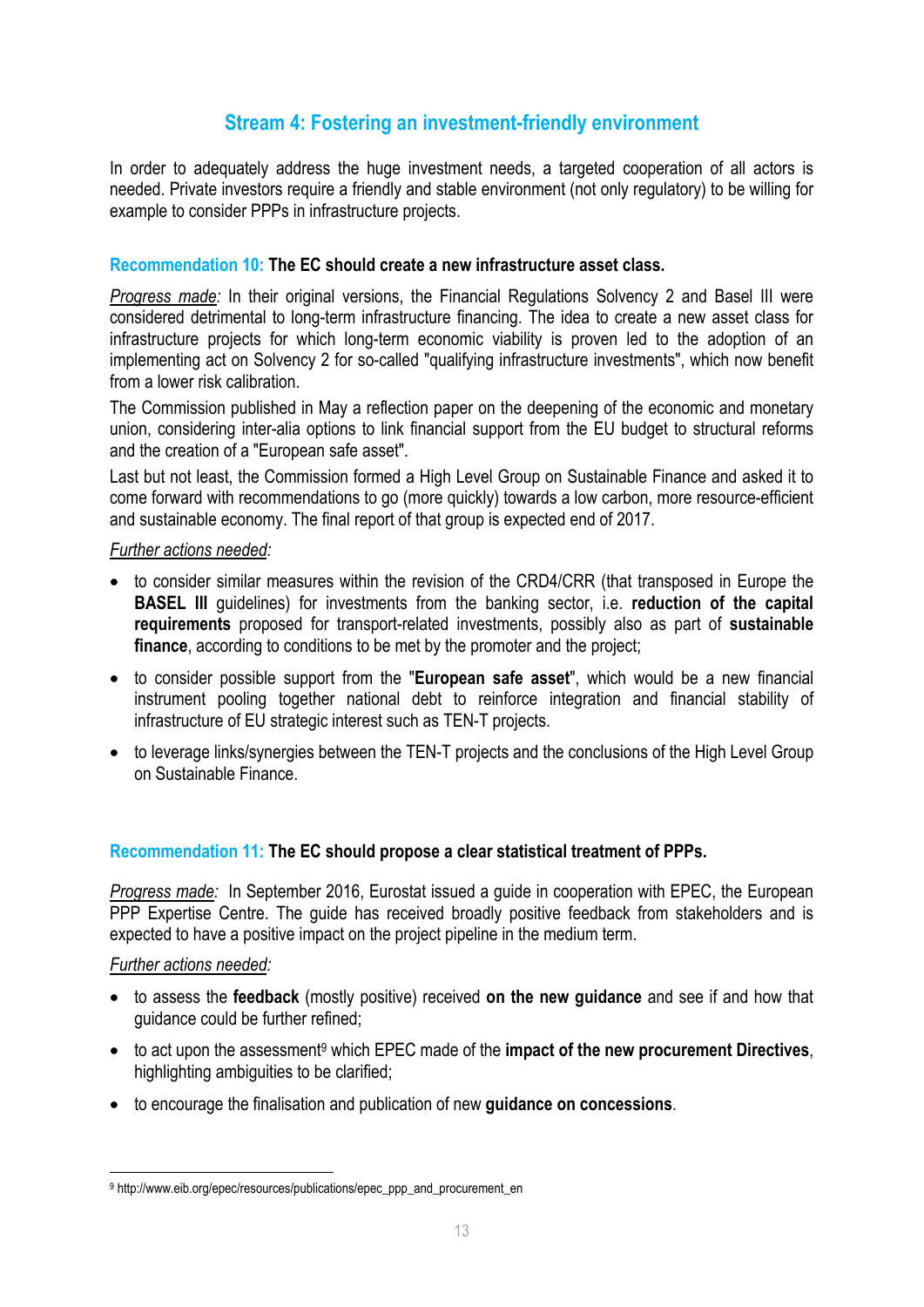### **Recommendation 12: The EC and the EIB should promote financial instruments and schemes.**

*Progress made:* Several ideas have been elaborated such as making public involvement mandatory in permitting procedures or carrying out a general public campaign about TEN-T strategy and projects. In view of the importance of keeping local communities involved, particularly on cross-border projects, some good practices are available, although further results could be obtained through the implementation of ad-hoc initiatives (e.g. innovative flagship projects).

- to set up principles for **public consultation** procedures for TEN-T projects as to maximise transparency and quality dialogue with interested parties and to reduce court proceedings etc.;
- to introduce more effective **communication strategies** to raise visibility and acceptability of investments, e.g. by addressing the most important features of environmental studies;
- to carry out a TEN-T **public information** campaign;
- to improve the **process for appeals** of decisions on development consent;
- to align consent processes as much as possible and give special attention to **public acceptance** when translating the results of the DG MOVE study on the facilitation of the implementation of TEN-T projects into concrete measures;
- to interact with major projects in an integrated way not only the basic infrastructure, but also any relevant issue ("**breaking the silos**");
- to contribute to **multilevel** institutional **governance** of large projects and cross-border projects;
- to trigger innovative **flagship projects** along core network corridors as to highlight the positive impact of deploying innovative features of transport and where possible the **active involvement of local communities**.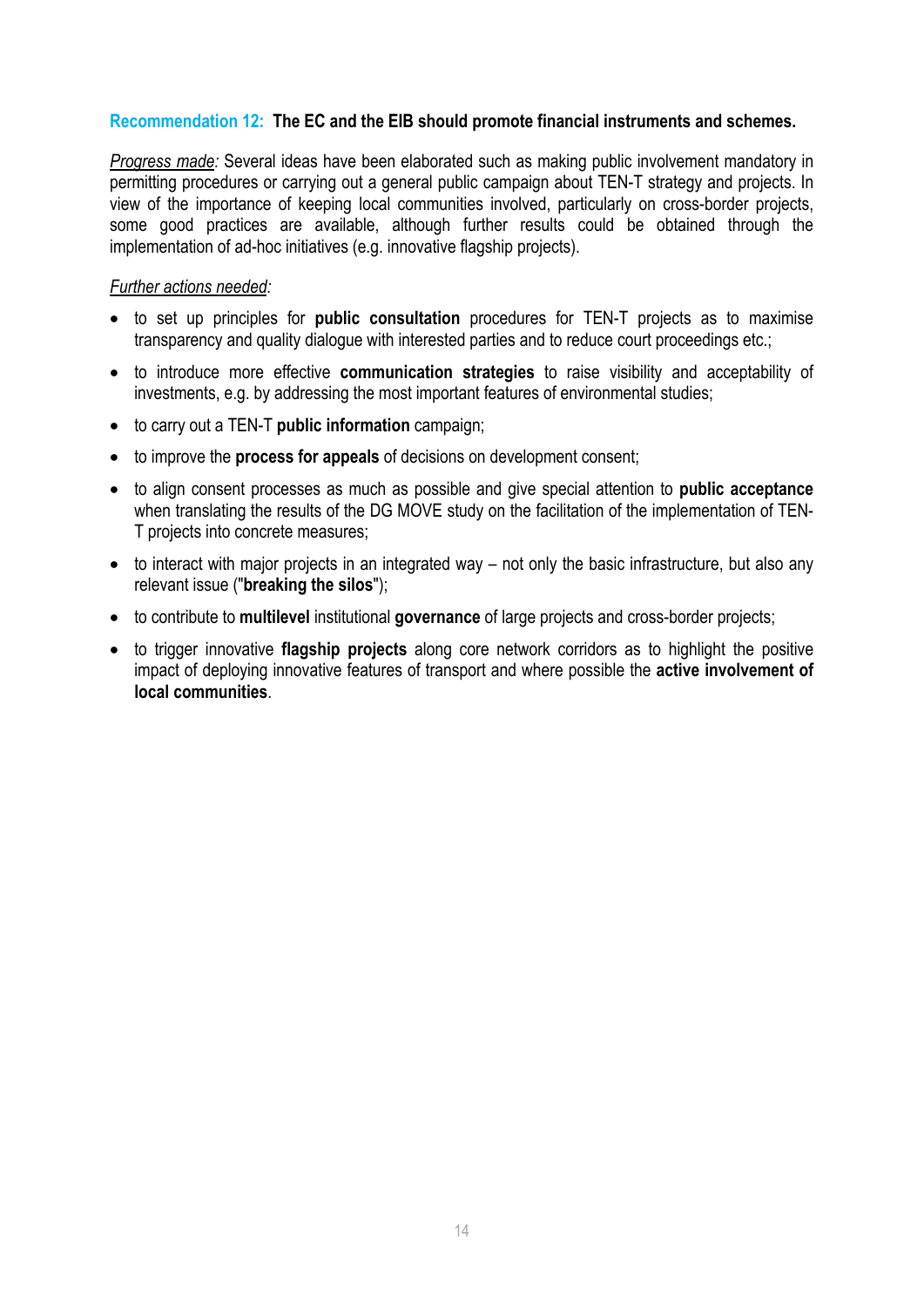### *Financial Needs and key projects*

The European Coordinators have worked very intensively in assessing and improving a stable and mature project pipeline for the realisation of the TEN-T core network corridors. More than **2,900 projects** have been identified through a very intensive participatory approach with all concerned corridor stakeholders, namely the Member States, the infrastructure managers of all transport modes, the Regions and the urban nodes. The analysis leads to an investment need of around **750 billion EUR for the realisation of the corridors until 2030**.

### *Conclusions*

The TEN-T European Coordinators call for a stronger Investment Plan for Europe with an increased grant budget for European added-value investments in transport, energy and telecom and a greater use of blending and financial instruments at the same time. The **Connecting Europe Facility (CEF)** shall become the **main instrument for infrastructure financing** and thereby accelerate and simplify the EU investment framework, by tackling the overlap with other funds such as ESIF, by including its specific financial instruments and by further exploiting the blending of grants and private financing. In addition, this should be closely facilitated by the removal of regulatory barriers to national and European investment and by sound and tailored technical assistance and greater visibility of investment opportunities to help mobilising investment projects for the real economy.

They emphasise that a coherent mix of public funding and private financing is the way forward. Funding and financing ought to be combined in synergy, leveraging on each other, to achieve the TEN-T vision. CEF grant support needs to be focused on the projects of highest European added value (cross-border sections, bottlenecks, horizontal priorities) whereas the use of financial instruments, e.g. under the European Fund for Strategic Investment, is to be promoted for revenue generating projects which are not sufficiently attractive to private investors. Streamlining the EU funding instruments, blending EU grants with financial instruments, planning a strategic pipeline of projects relying on the TEN-T corridor logic should be further promoted.

In this respect, we call for the setting up under the next MFF of a **specific blending instrument for transport infrastructure, related to CEF 2**. It should link the public financing of all types of transport infrastructure with a real and measurable increase of the operational efficiency of the TEN-T.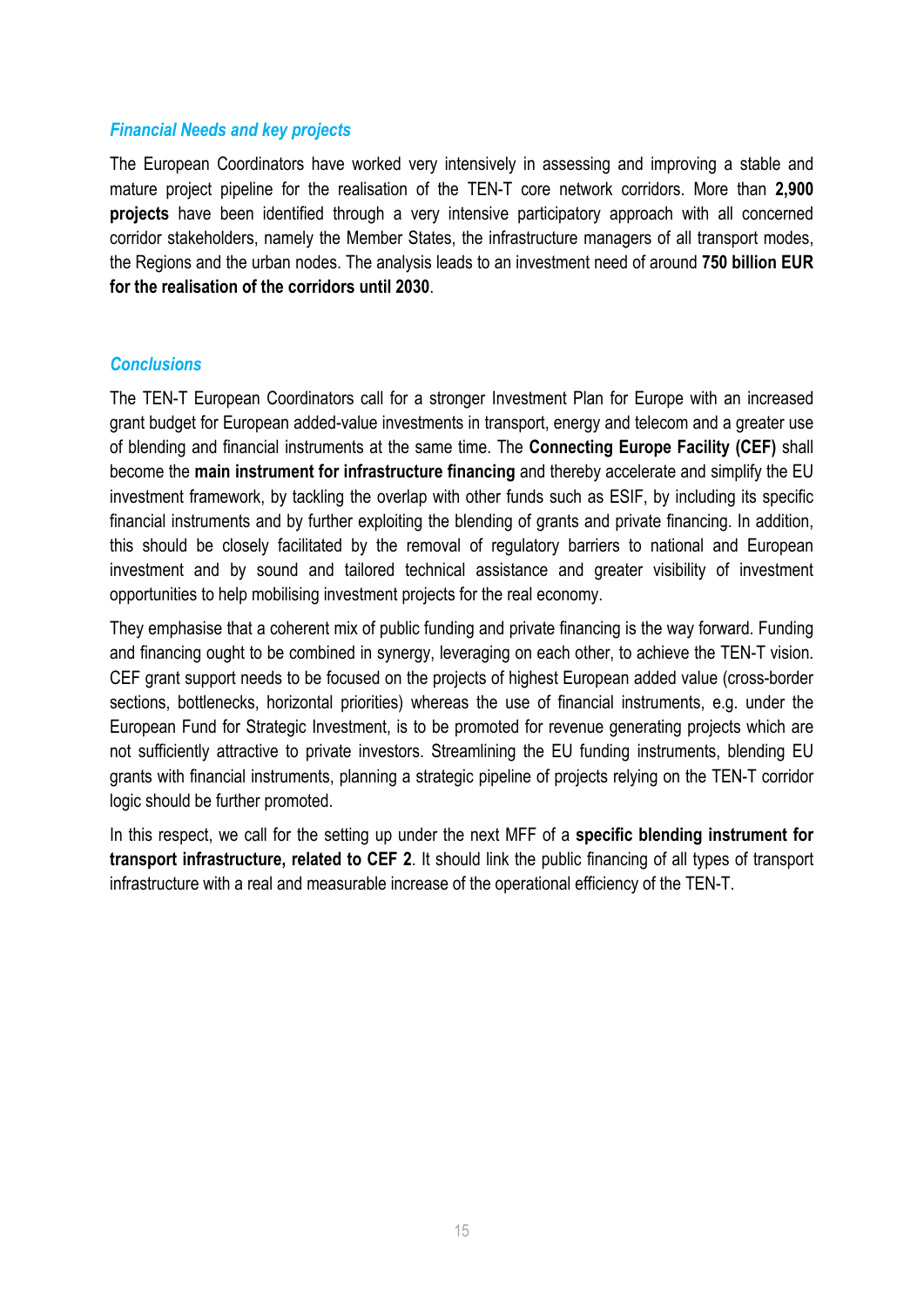### **II. Introduction**

**.** 

With the publication of the White Paper on the future of Europe by President Juncker in March 2017 and of the Reflection Paper on the future of EU finances in June 2017, the European Commission has given the starting point for a wide-ranging debate on tomorrow's Europe mapping out the different opportunities and options, including the way towards the future EU budget.

In this overall context, the European Coordinators of the trans-European transport networks presented their Joint Declaration on the future of TEN-T and CEF to the Informal Council of Transport Ministers in Tallinn in September 2017. In this Declaration, they call for a stronger Investment Plan for Europe with an increased grant budget for European added-value investments in transport, energy and telecom and a greater use of blending and financial instruments at the same time. The Connecting Europe Facility (CEF) shall become the main instrument for infrastructure financing and thereby accelerate and simplify the EU investment framework, by tackling the overlap with other funds such as ESIF, by including its specific financial instruments and by further exploiting the blending of grants and private financing. In addition, this should be closely facilitated by the removal of regulatory barriers to national and European investment and by sound and tailored technical assistance and greater visibility of investment opportunities to help mobilising investment projects for the real economy.

The present progress report of the CBS Action Plan shall constitute one important input for the debate on how to improve the framework for transport infrastructure investments in Europe in the next multiannual financial framework (MFF).

### *Investment needs of the transport sector along the TEN-T*

In addition, the preparation of a new proposal for reinforcing the Connecting Europe Facility as a single investment instrument for the realisation of the trans-European networks requires a thorough estimation of the investment needs for the next MFF. Based on a qualitative assessment of the TEN-T / CEF project pipeline through the corridor studies, the financial needs for the implementation of the core transport network in its entirety by 2030 are estimated in the range of EUR 750 billion (for 2016 until 2030). Complementary to this assessment, the European Commissioner for Transport, Violeta Bulc, invited the Member States to communicate their own estimates of investment needs on the core and on the comprehensive networks. 25 Member States have communicated their figures and 3 Member States have indicated that estimates are not feasible at this stage. This exercise led to an estimation of investment needs for the years 2021-2030 of around EUR 500 billion<sup>10</sup> for the TEN-T core network and of around EUR 1.5 trillion including the TEN-T comprehensive network and other transport investments<sup>11</sup>. Moreover, Member States provided feedback on what can be done to enhance the regulatory framework, to boost the project pipeline and to develop financial instruments with the help of the EU. This feedback has been taken into account when drafting the present report.

<sup>&</sup>lt;sup>10</sup> EUR 488bn for the 25 Member States which responded, including a broad estimate for the remaining two Member States and excluding the UK. This is broadly in line with the Commission's estimate, excluding UK and reflecting only the years 2021-2030.

<sup>11</sup> Other transport investments include urban transport, intelligent transport systems, upgrade, etc. It should be noted that several Member States indicated growing needs for repair and maintenance of transport infrastructure.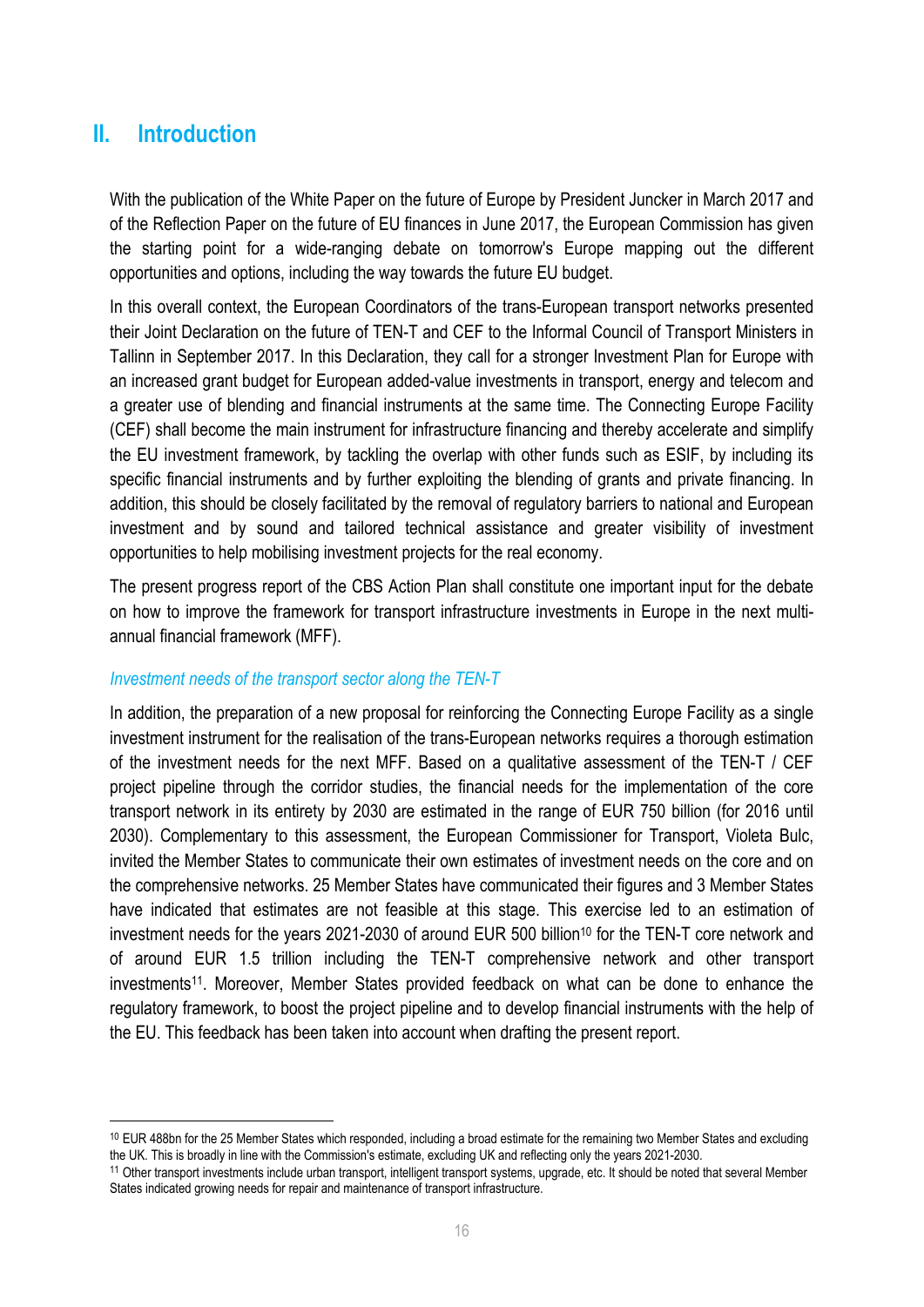### **III. Progress on the twelve recommendations**

This progress report highlights the progress made with regard to the twelve recommendations of the original CBS Action Plan and the additional steps and measures that are still needed to improve the framework for transport infrastructure investments in Europe. Indeed, although current policy measures are certainly on the right track, there are still various opportunities for improvement which should be embraced. This is especially important in a context where grants are bound to become more and more scarce and new solutions must be found for securing the financial resources necessary to implement the transport infrastructure projects which will allow to meet the TEN-T objectives.

### *Stream 1: Strengthening the project pipeline*

One major condition for private investors to engage in infrastructure projects is the existence of a sound and stable pipeline of mature projects.

### **Recommendation 1: Give Member States and project promoters access to dedicated technical assistance through the European Investment Advisory Hub (EIAH) and national assistance schemes.**

The original CBS Action Plan states that Member States' administrations should have unimpeded access to dedicated technical assistance, in particular through the European Investment Advisory Hub which is an integral part of the European Fund for Strategic Investment (Juncker Plan), in order to undertake the following three goals: first, to support the activities for the development of a stable pipeline of mature projects, encouraging investors to engage in transport infrastructure; secondly, to help identify projects that could use project finance and thirdly, to provide advice, when necessary, for the adaptation of the procedures and the legal framework. The existing and future support schemes, for instance at the national level, should also be mobilised towards these goals. This dedicated technical assistance should also include support for generating a better understanding of the Public Private Partnership (PPP) schemes and for mastering risk-sharing techniques.

Since the publication of the Action Plan in 2015, the EIAH<sup>12</sup> is up and running and the European Investment Project Portal (EIPP)13 has been set up, where project promoters can make their project visible and investors can look for investment opportunities. However, while the EIAH is fulfilling its original mandate, it is challenged to meet the higher expectations of project promoters. This discrepancy may need to be reflected in an amended agreement between the Commission and the EIB. Indeed, the EIAH is mainly aimed at giving high level (financial) advice and indicates where to find more detailed advice, e.g. with regard to the operational and technical aspects of projects, with existing programmes such as JASPERS, and building on enhanced cooperation with NPBs. Noteworthy, the EIAH also develops relationships with the European Commission's Structural Reform Support Services for the provision of strategic advisory services from the EIB. Regarding the EIPP, it is unclear at this stage whether transport projects have benefited from the visibility it offers.

1

<sup>12</sup> http://www.eib.org/eiah/

<sup>13</sup> https://ec.europa.eu/eipp/desktop/en/index.html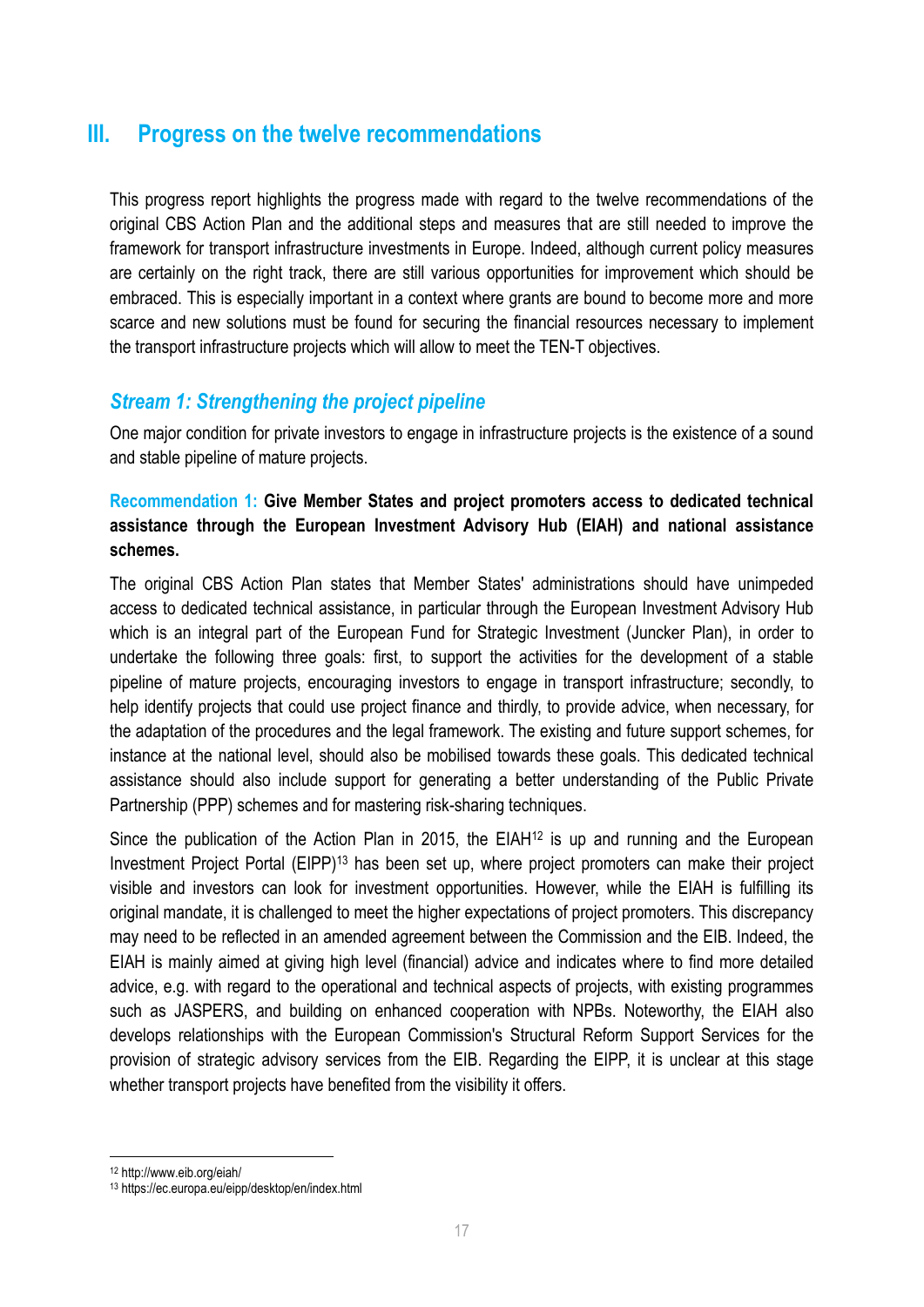At the same time, one can however witness a stronger pipeline of projects: for all TEN-T core network corridors substantial progress has been made in defining a detailed list of projects and investment needs until 2030. Indeed, more than 2,900 projects / investments have been defined along the nine core network corridors for their completion until 2030. As for ESIF, the ex-ante conditionalities for the Transport Priority are almost fulfilled by all concerned Member States. As explained further under recommendation 3, ESIF ex-ante conditionalities should continue under the next MFF and should link more closely to the projects pre-identified in Annex I of the CEF Regulation while CEF should continue to focus on these projects, further refined in interaction with the different corridors' stakeholders. National Promotional Banks, from their side, generally stepped up their efforts in terms of evaluation and advice.

Besides the recognition of the above improvements, a number of enhancements and additional actions should still be put in place. First of all, the CEF blending call, which was set up in a way as to trigger an upgrade in project preparation, should be assessed. It needs to be seen whether the blending mechanism really led to an improved project preparation compared to a preparation in view of an application for grants. Best practice and shortcomings in that respect need to be evaluated. At the same time, the CEF blending call certainly also constitutes a good basis to assess promising sectors and types of projects that are more suitable for blending facilities. Furthermore, an exchange of (best) practice for project promoters in making use of blending facilities and the use of private financial instruments should be fostered.

The effectiveness of the EIAH as a tool to ensure a systematic coordination between the different sources of technical assistance could be enhanced**.** In that context, a Working Group was created by DG ECFIN to simplify and potentially merge the envelopes for technical assistance for investment projects. The challenge is that the framework which may consequently be put in place remains agile and flexible to address the different needs and sectorial specificities, allowing sectorial directorates / directorates general to continue steering policy developments and building up project pipelines.

Experience with the EIAH so far has also shown that it is of utmost importance to increase the awareness of the hub and of its mandate so as to manage expectations. The impact of the EIPP should also be assessed, measuring the number of projects able to attract private financing thanks to the visibility it offers and seeing how it could better benefit transport investments.

In view of the possible EFSI 3.0 and CEF 2, the existing capacity-building programmes for project promoters, such as JASPERS, ELENA for transport and Fi-Compass, should be evaluated as to assess whether additional capacity building and programme support actions are necessary. If deemed relevant, tailored-made advice could be provided, possibly through Coordination and Support Actions (CSAs) under the CEF, which could take the form of specific country teams, teams for cross-border projects, teams for projects leading to decarbonisation etc. Local advisory teams per country could prove particularly useful when pooling of different EU funds is needed.

Similarly, toolkits for Member States could be prepared in order to disseminate information on financial instruments, conducting analyses of acceptable cost for infrastructure users and possible private capital involvement in non-revenue projects etc. Member States should also be encouraged to put in place, if needed, appropriate schemes for technical/engineering support, calling upon for example polytechnics and public engineering companies.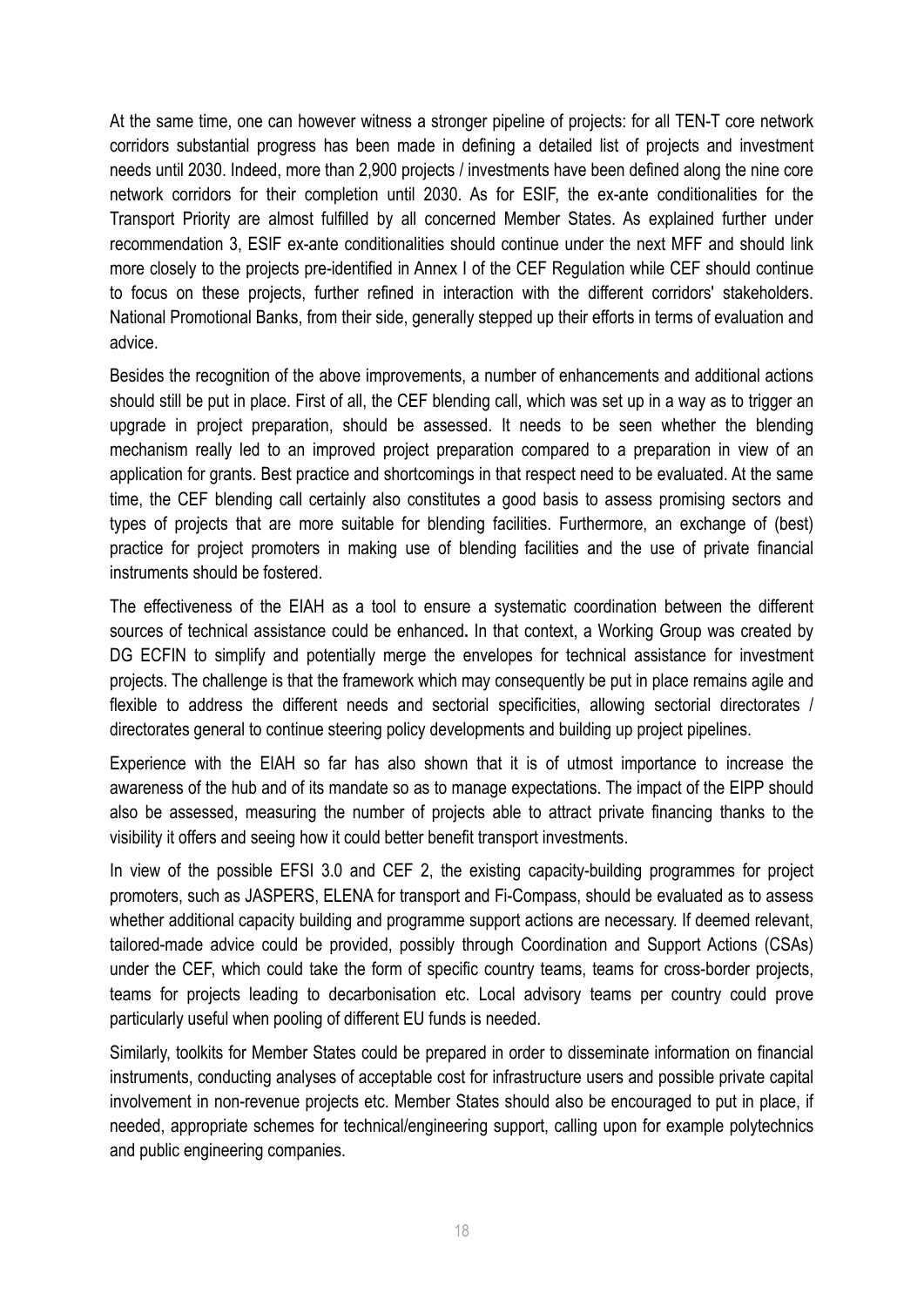Lessons shall also be drawn from the past CEF calls by conducting a general review of "low-quality" project proposals. Such lessons learnt could be the basis for guidance to be disseminated for future project preparation.

Finally, an aggregated guidance document on cost-benefit financial and economic analysis should be prepared, reviewing and deepening the current CBA guidance for ESI Funds and CEF. Specific examples (good practices) and sectoral guidance for projects to be supported through blending, notably on how to structure the financial analysis (including on key elements of the financial plan), could for example be included.

### **Recommendation 2: Project promoters to take the whole lifecycle of the project into account in terms of costs and revenues, also when not using EIB/EFSI.**

It was recommended that project promoters should include and pay due consideration, in the project preparation process, to the project's life-cycle from project conception to development and implementation, including the costs and all other relevant issues linked to their maintenance. Maintenance activities and costs should be carefully planned and included in the project financial structure in order to ensure full functioning of the infrastructure during its entire life-cycle and avoid future budgetary issues linked to maintenance and other issues.

In general, projects which are privately financed tend to do this well. Therefore, steps taken to promote private finance investment in transport infrastructure, in particular EFSI, contribute implicitly to better project preparation, in particular under a life cycle perspective. The EIB continued to be an essential partner in the development and implementation of new EU financial instruments, as well as in making them attractive to as many new financial partners as possible. Indeed, the EIB in deals is often welcomed by commercial banks as giving the necessary confidence to participate (a process resembling a crowding-in effect). The EIB also contributes through sound project appraisal and thus an improved quality of projects. However, the overall pipeline for privately financed transport projects is still relatively weak which increases the risk of EFSI crowding out private investors. With regard to this risk, an operational definition of additionality, beyond pure financial aspects, is needed and several stakeholders call for a closer link between additionality and policy priorities.

Measures to address this potential issue (fed back by some stakeholders) of crowding out commercial banks and other investors are being considered by the EIB.

It also needs to be assessed whether it would be effective to modulate the cost recovery and incentives systems of the EIB and the performance targets for EFSI 3.0 in a way that financing is focused on projects of EU added value and with potential to attract private investors, and in a way that allows to address smaller, yet bankable projects. This is very important as it has been demonstrated that also smaller projects can directly contribute to the TEN-T objectives while for the time being the incentives are based on volume. Last, it would be beneficial for transport projects that EFSI and the EIB explicitly take into account in their evaluation the indirect benefits generated in terms of jobs/growth and environmental aspects.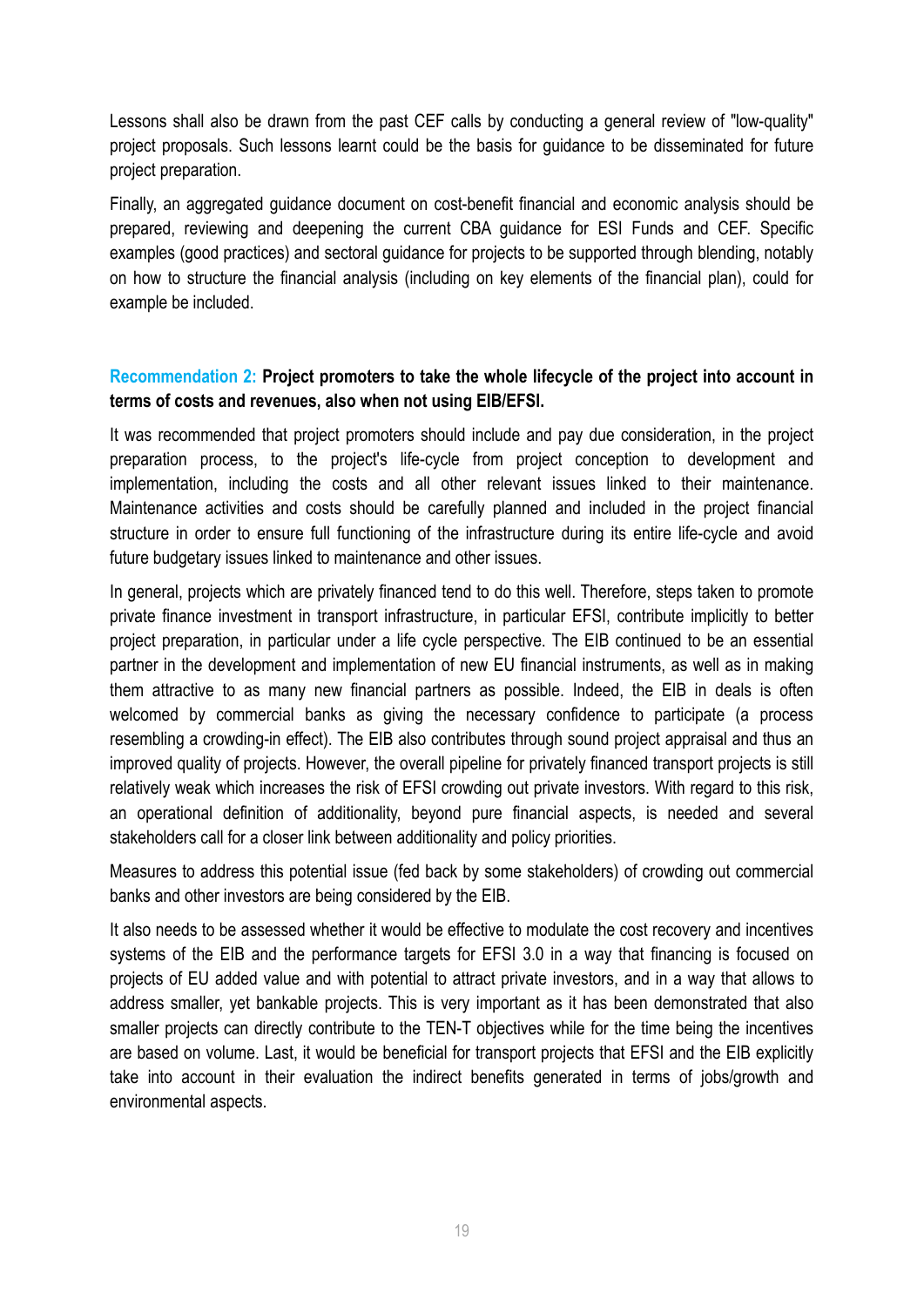Looking beyond private finance, publicly financed projects should adopt some of the methods of privately financed projects. Project preparation should focus not only on the technical aspects but also on the financial parameters. This should become a pre-requisite for implementation. Something which is not to be overlooked in the financial analysis is the maintenance costs of the project. It is crucial to not forget them as this can otherwise lead to disastrous situations such as abandoned infrastructure or infrastructure in poor conditions, leading to a loss of revenues (a case in point is the capillary rail network in some Member States).

For this financial analysis, not only is cost-benefit analysis important, but there is also a clear case for developing a robust business plan. While a cost-benefit analysis takes into account externalities and privileges socio-economic criteria, a business plan shows whether, based on the flow of revenues and costs, the project can stand on its feet. Such a business plan is already required when private investment is involved; the practice should be extended to projects considered for public funding, in complement to the CBA. Only a business plan can provide a real assessment of the value for money of a project and demonstrate its economic sustainability.

Financial analysis could also allow new opportunities for private finance investment, for example by systematically assessing the components of the project which can generate revenue and therefore be suitable for private finance (from PPPs or blending or pure market support). The parts not generating revenues should receive priority in terms of public funding. Such a segmenting is important because it allows complex projects to find financial solutions by opening space for the market, and it allows a better concentration of public funds where they are really needed. This is even more crucial for large crossborder projects and important corridor projects.

Progress has also been made for specific complex TEN-T projects by starting the process of issuing Implementing Decisions. These decisions provide a stable framework and ensure commitment of all parties involved. In January 2017, the Commission issued the first such Implementing Decision on the European Deployment Plan of ERTMS. It lays down the timetable for the deployment of the ERTMS on core network corridors and foresees that Member States shall notify the Commission of any delays in putting ERTMS in operation on a given core network corridor section to be equipped. It is addressed to all Member States. Two other Implementing Decisions are currently under development, one for the cross-border high speed rail connection between Evora in Portugal and Merida in Spain and one for the Rail Baltica project linking Tallinn, Pärnu, Riga, Kaunas and Warsaw. Based on these first experiences, it should be continued, whenever and wherever deemed useful, to issue such Implementing Decisions for complex projects requiring strong commitment from all parties involved.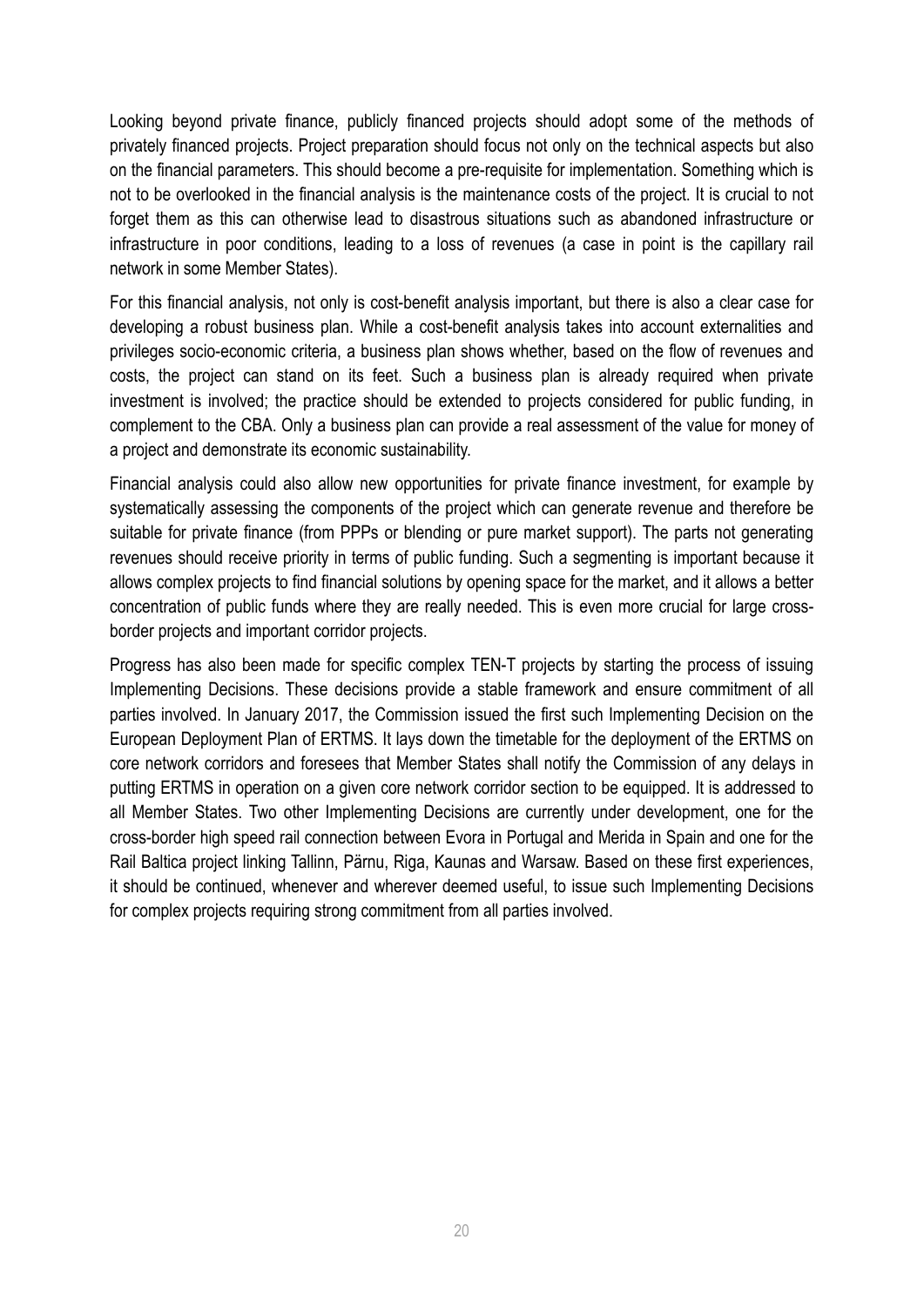### *Showcases:*

The 306 km HSL **Tours-Bordeaux**, in operations since 1 July 2017, was built in five years with full control of quality, costs and timing, embedding life-cycle, thanks to a PPP with a single building and operating company, with the right incentive to deliver (payment on traffic) and a tailored guarantee to make it acceptable for investors (LGTT on traffic ramp-up).

### **Implementing Decision: ERTMS European Deployment Plan**

On 5 January 2017 the European Commission adopted the Implementing Regulation (EU) 2017/6 on the European Rail Traffic Management System European Deployment Plan (ERTMS EDP). This is the first time that the Commission made use of its legislative power laid down in Article 47(2) of Regulation (EU) Nr. 1315/2013 to adopt implementing acts. ERTMS EDP replaces the old deployment plan of 2009. The deadlines of the old deployment plan for six ERTMS Corridors became unrealistic due to shortage of financing, limited number of available qualified experts or technical problems during implementation. The new ERTMS EDP sets new targets until 2023 by which about 30% of the core network corridors shall be equipped. In 2023, the ERTMS European Deployment Plan will be updated again setting out the precise implementation dates for the remaining part of the Corridors between 2024 and 2030. The new ERTMS EDP is the result of consultation and negotiation with Member States, carried out by the European ERTMS Coordinator Karel Vinck over the last two years.

### **Recommendation 3: Member States and project promoters should focus on improving the quality of projects.**

The CBS report of 2015 recommended that Member States and project promoters work together and obtain support for improving the quality of projects in order to facilitate their development and make them attractive to investors. As part of the projects' quality, attention should be paid to the contractual arrangement and appropriate risk-sharing between public and private partners when appropriate. Dedicated technical assistance should be made available to project promoters and other stakeholders for the project preparation, in dealing with environmental aspects, as well as, when appropriate, for financial structuring, procuring projects as Public-Private Partnerships (PPPs), Project Finance and for setting up Special Purpose Vehicles. Assistance should also be considered to support European, national or local authorities in the setting-up of dedicated investment platforms on a sectoral or geographical basis. The European Investment Advisory Hub and national advisory and training structures should focus on these activities.

Since 2014, the European TEN-T Coordinators are continuously engaged in a dialogue with Member States and local and regional authorities as well as infrastructure managers of all the transport modes through dedicated corridor meetings, working groups and various missions. The primary objective of this dialogue is to assess the investments needs on each corridor and to improve the quality of the projects through sound analysis and coordination.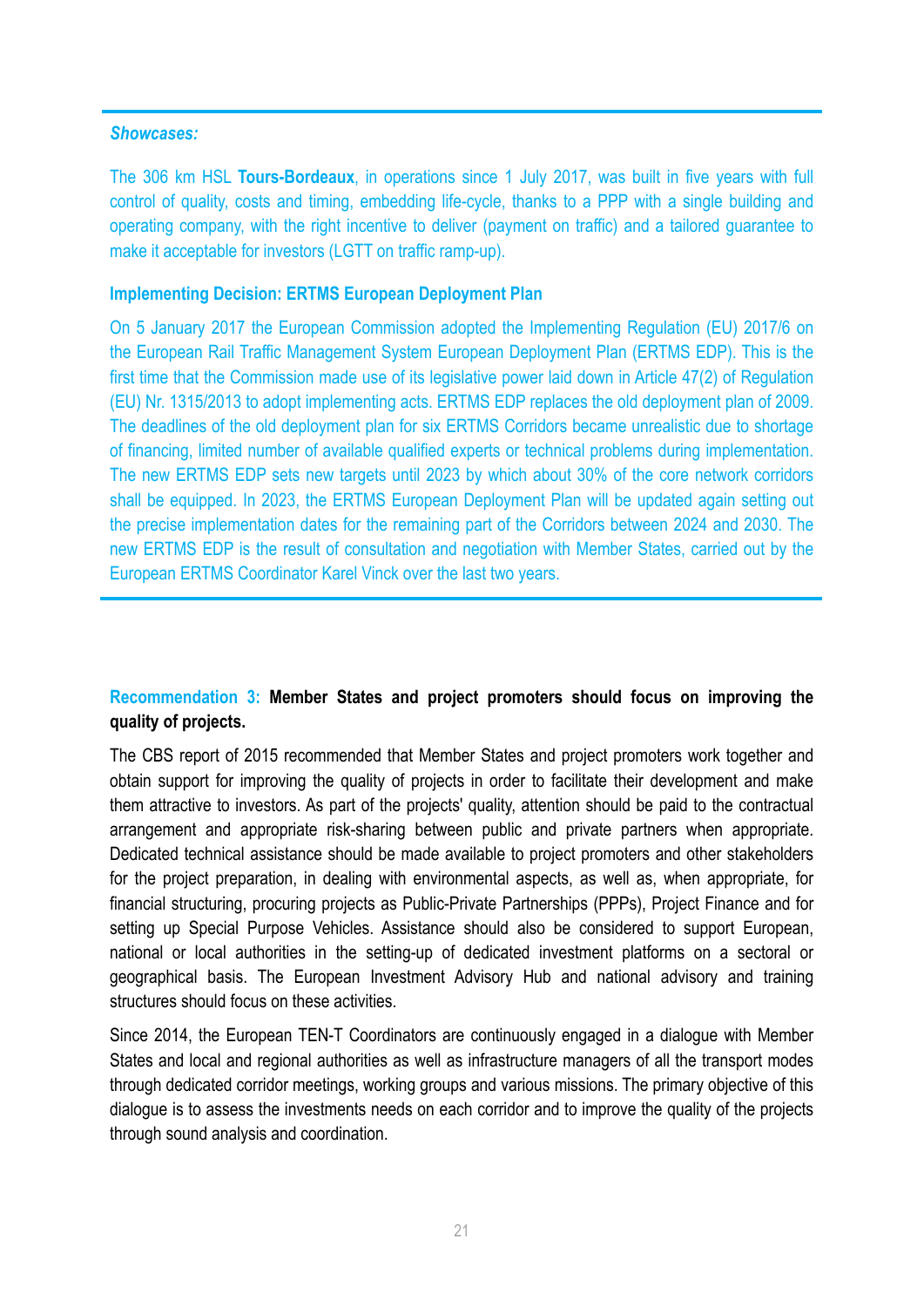For all TEN-T core network corridors a detailed list of projects and investment needs until 2030 have been defined and the ex-ante conditionalities for the transport priority under the ESIF are almost fulfilled by all concerned Member States.

Along this line, Member States in close cooperation with the European Coordinators, the European Commission and all infrastructure managers and other relevant stakeholders must continue focusing funding from CEF on the projects pre-identified in Annex I of the CEF Regulation (currently under revision) and which should be further refined in interaction with the core network corridors.

In parallel, by increasing the quality of projects, the potential of the TEN-T pipeline for blending of funding and financial instruments can be expanded and should be leveraged whenever feasible.

Besides, the ex-ante conditionalities as introduced under ESIF should be reinforced in the funding instruments for transport of the next MFF by making sure that the supported projects are in coherence with the funding priorities set in Annex I of the CEF Regulation. This will ensure that Member States develop a realistic and mature project pipeline linked to both their national Transport Master Plans and the TEN-T priorities. Synergies with the EU semester should also be explored.

Member States and project promoters should further work together and seek support for improving the quality of their projects in order to make them more attractive to investors. In doing so, they should pay specific attention to contractual arrangements and appropriate risk-sharing between public and private partners. Dedicated technical assistance should be sought in particular for dealing with environmental aspects, financial structuring, and procurement under PPPs where appropriate. These are the areas where the highest complexity and biggest capacity limitations can be observed.

Finally, the project pipeline can be boosted by the adoption and regular evaluation or update of longterm transport strategies and plans (at corridor, national and regional levels) and by a clear and stable prioritisation of projects.

### *Showcase:*

Problems on the **Madrid rail node**, notably for passengers, are nearly solved with an ambitious urban tunnel linking the Puerta de Atocha and Chamartin stations, including redesigning the Atocha station and merging two branches of the network. This will allow unbroken high speed services through the city, helping shift national traffic from air to HS rail. This will also free up capacity for international services.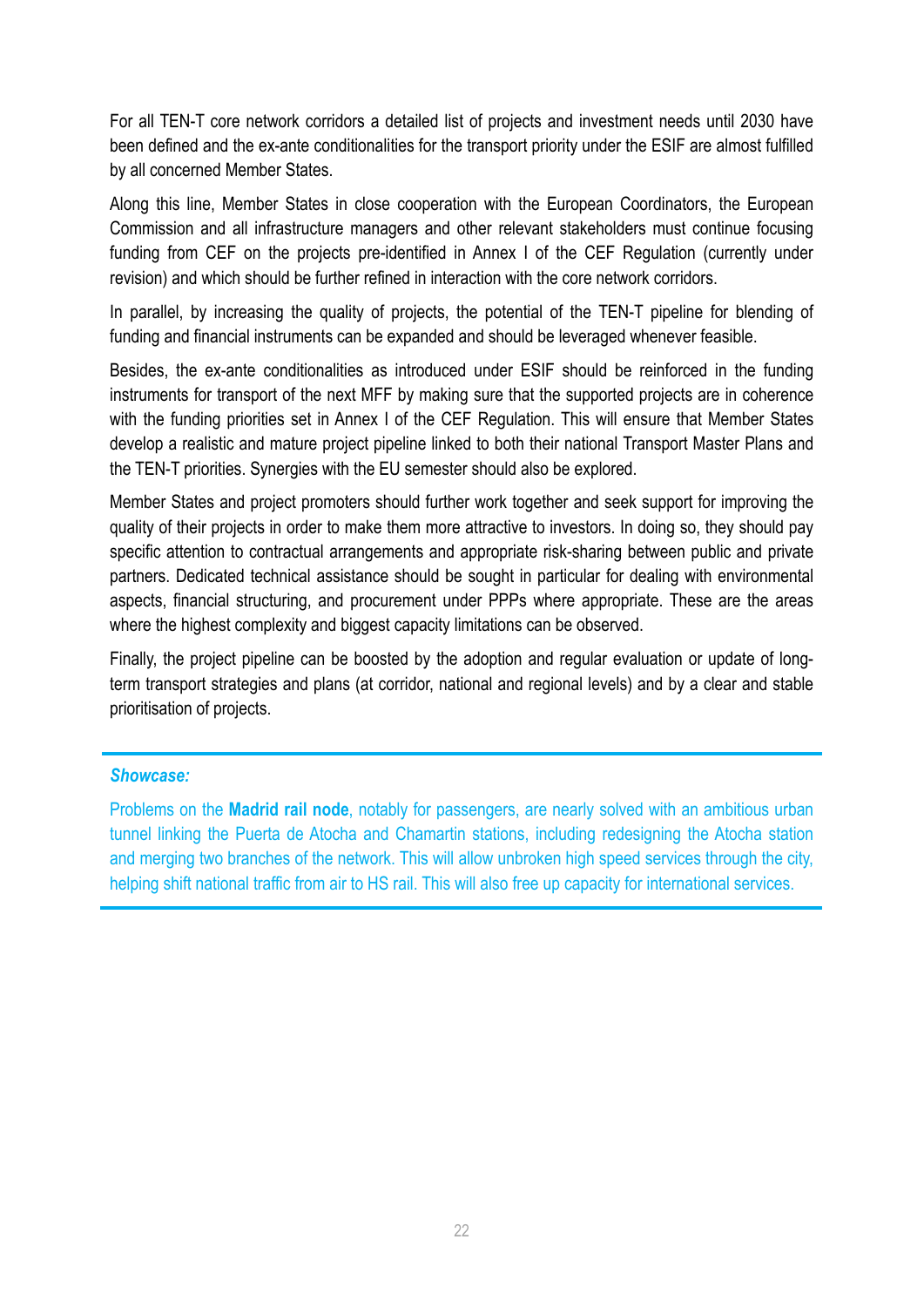### *Stream 2: Cutting the red tape and streamlining procedures*

Private investors require certainty for procurement and permitting procedures, including an adequate State aid framework. Once the regulatory context is improved, it needs to remain stable for as long as possible.

### **Recommendation 4: Member States need to simplify their procurement procedures and the EU should help for cross-border projects.**

Public procurement can bring major challenges to TEN-T projects. Delays in the procurement phase appear to be the consequence of a too complex legal framework, the absence of time limits for award procedures and, in particular, the long procedures in case award decisions are challenged. Challenges related to legal complexity and capacity also extend to PPPs, resulting in reluctance among authorities, promoters and investors to use this mechanism. This leads to missed opportunities to attract private investments.

Since the publication of the CBS Action Plan, new EU procurement and concession rules<sup>14</sup> were introduced via Directives 2014/23/EU, 2014/24/EU and 2014/25/EU in April 2016 with new features for cross-border projects. The European Commission also launched in October 2017 a voluntary ex-ante assessment of the procurement aspects for large infrastructure projects15. This experimental mechanism is meant to provide more clarity and guidance to public authorities, and help them to exchange and adopt best practices. In addition, the study contracted by DG MOVE in 201616 on the facilitation of the implementation of TEN-T projects gave important guidance for future action (see further details under recommendation 5). An impact assessment is currently being carried out to design possible new initiatives in this field.

Certainly, the above actions will improve the present situation. In addition, it is nevertheless recommended to pay increased attention to governance issues and in particular learn from cross-border projects where transnational companies successfully addressed procurement. For example, the Brenner Base Tunnel<sup>17</sup> and the Lyon-Torino rail connection<sup>18</sup> can be seen as laboratories for problem-solvingoriented cross-border governance.

Consider setting up special (single) procurement rules at EU level for cross-border projects – covering for example the applicable law, jurisdiction and the language to be used – is another possible way forward.

It is also recommended to introduce, when appropriate, a special treatment of strategic infrastructure investment under the Stability and Growth Pact rules. Indeed, one of the main obstacles to support investment in transport remains in certain Member States the lack of capacity of project promoters to raise debt and the fiscal treatment of Member States and local administrations.

17 https://www.bbt-se.com/en/

 $\overline{a}$ 

<sup>14</sup> Directive 2014/23/EU http://eur-lex.europa.eu/legal-content/EN/TXT/PDF/?uri=CELEX:32014L0023&from=EN, Directive 2014/24/EU http://eur-lex.europa.eu/legal-content/EN/TXT/PDF/?uri=CELEX:32014L0024&from=EN and Directive 2014/25/EU http://eurlex.europa.eu/legal-content/EN/TXT/PDF/?uri=CELEX:32014L0025&from=EN

<sup>15</sup> http://europa.eu/rapid/press-release\_IP-17-3543\_en.htm

<sup>16</sup> https://ec.europa.eu/transport/sites/transport/files/2016-12-permitting-facilitating-ten-t.pdf

<sup>18</sup> http://www.transalpine.com/lyon-turin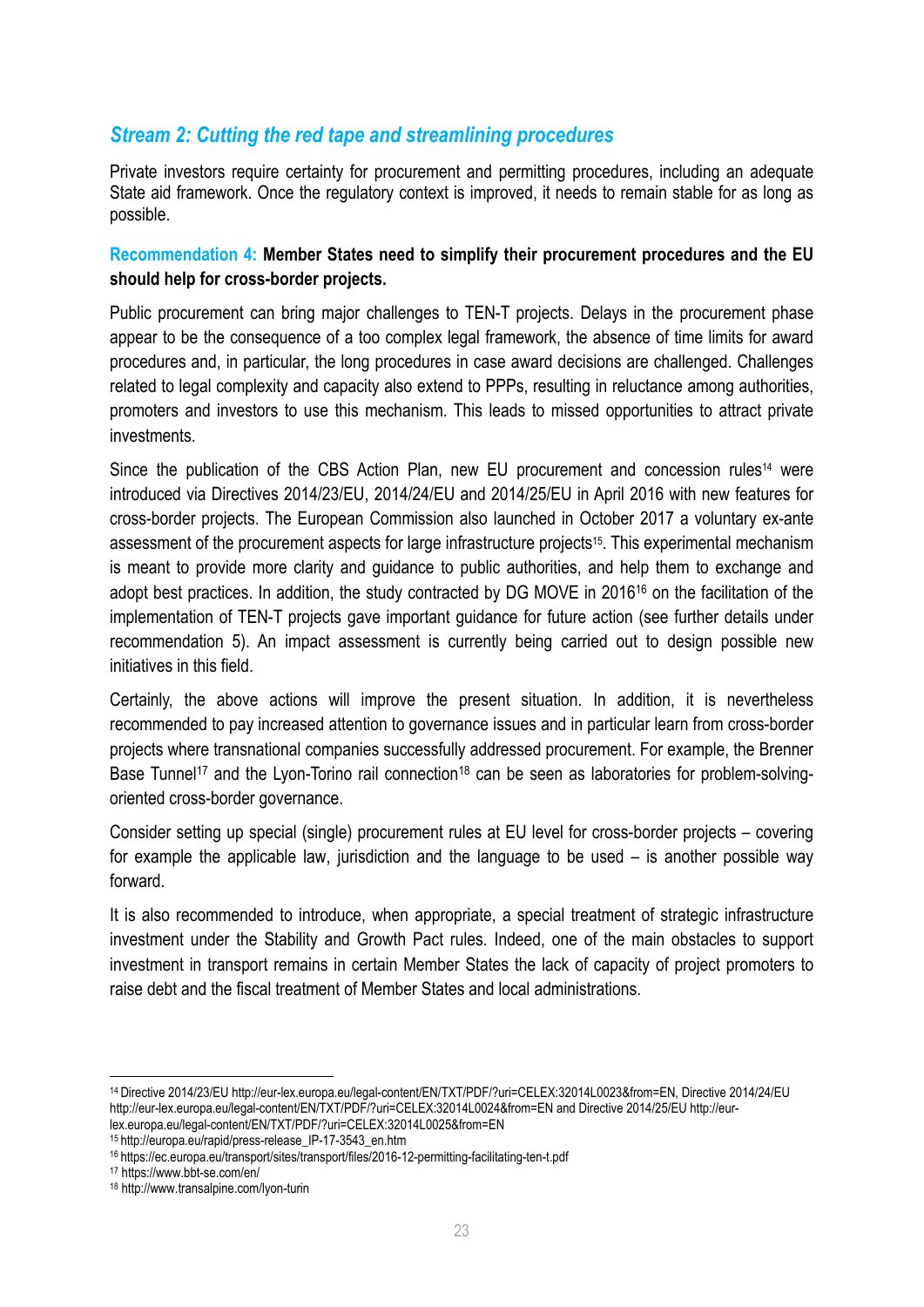Finally, the potential of the voluntary ex-ante assessment should be used as to spread best practices and design further EU action if needed. However, this ex-ante assessment should already lead to more stringent conclusions (e.g. more towards an ex-ante clearance than an assessment) as to avoid doubling the existing processes.

### *Showcases:*

### **Brenner Base Tunnel**

Austria and Italy signed a shareholder agreement in 2011 defining the procurement rules governing the project, i.e. tendering according to the law applicable to the company's headquarters i.e. in Italy. Following the adoption of the new EU Procurement Directives, the agreement was amended in 2015 and now states that the law applicable is the one of the country where the works are to be carried out and that for works to be carried out in both countries as part of the same contract the law applicable is the one applicable to the company's headquarters. In addition, the option to formulate the contract documentation in English was included in the agreement. However, it remains an ad hoc solution based on the common will of the joint venture and the Member States involved.

### **Rail Baltica**<sup>19</sup>

The Joint Venture RB RAIL AS, the Baltic States' Ministries as beneficiaries of the Rail Baltica Global Project and the national implementing bodies have agreed on a Contracting Scheme that defines the procurement principles governing the project. The scheme defines which types of contracts are to be procured under the sole responsibility of the Joint Venture (procurement committees consisting of RB Rail AS representatives only), which respectively as consolidated procurement (with participation of the relevant beneficiaries in the procurement committees) or as supervised national procurement (under the responsibility of the beneficiaries, with participation of RB RAIL AS). Common guidelines, templates and requirements for contracts and supplier qualifications are defined at the level of the Joint Venture. However, contracts are governed by the law of the state where the works are performed. For procurements by RB RAIL AS the tender documentation is published in English and – in case of country specific procurements – the respective national language, while the language regime for supervised national procurement is governed by the respective national Public Procurement laws and language rules (thus creating diverging situations, such as allowing offers to be submitted in English without providing a version in national language in Estonia, which is not the case e.g. under Latvian and Lithuanian law).

### **Evora – Merida**

The rather slow progress in the Evora – Merida rail link seems imputable, among other causes, to the absence of joint procurement and governance. The Spain-Portugal Ministerial Working Group on interoperability set up in June 2015 and the AVEP EEIG, which recently included interoperability in its mandate, are expected to provide effective solutions to speed up the realisation of this crucial crossborder link.

**<sup>.</sup>** 19 http://www.railbaltica.org/about-rail-baltica/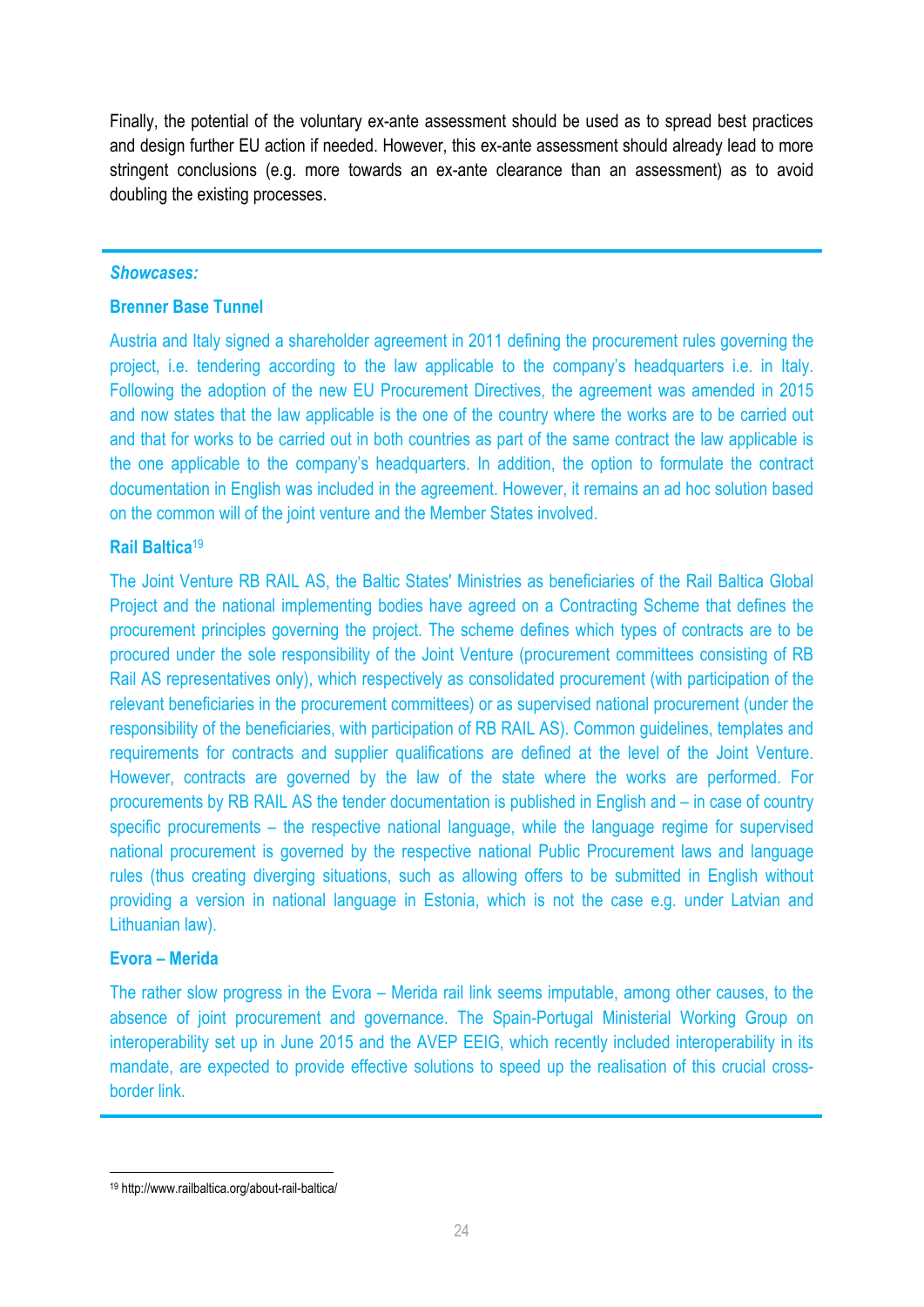### **Recommendation 5: Member States should streamline and simplify their permitting procedures; this should also be facilitated by the EC.**

Delays in permitting often occur due to the involvement of multiple steps and multiple authorities. It was therefore recommended that Member States should streamline and thus simplify their permitting procedures in order to facilitate and accelerate the implementation of projects, in line with EU legislation. A simplified process could for example consist of a single contact point ("one-stop-shop") for applying for a project, notably for cross-border projects. The different procedures linked to the Environmental Impact Assessment, Natura 2000 (Birds and Habitats Directives) and the Water Framework Directive could also be streamlined and aligned time wise. It would also be useful to anticipate as much as possible the relevant studies to avoid that they negatively impact the lead-times at the stage of procurement.

Since 2015, significant progress has been made in order to streamline and simplify the permitting. Indeed, the study on the facilitation of the implementation of TEN-T projects promoted by DG MOVE in cooperation with other EC services provided very relevant guidance for the simplification on EU permitting. The results of this study need to be very closely followed up. It is therefore highly welcomed that based on the recommendations of this study, an impact assessment is currently on-going to design the best actions that can be undertaken at EU level to assist the Member States in simplifying the permitting procedures. A number of options are being looked at, some of which could be combined. In this context, DG MOVE launched a public consultation<sup>20</sup> and organised dedicated workshops to examine these issues with the relevant stakeholders.

Firstly, a single permitting authority for TEN-T projects including all environmental assessments, either via an EU level permitting procedure or via a single leading authority at national level acting as a "onestop-shop" for project promoters, should be considered. In one of the options (EU level permitting procedure), the EU would play a direct role in the process of reviewing selected TEN-T projects and issuing development consent. In another option (requirement of establishment of a leading authority at national level), the application of the requirement action would be adopted at EU level, however its execution would be decentralised and implemented at national level. Finally, a better application of existing instruments and development of soft law as well as accompanying measures is possible. However, this option seems to be the least effective. Another measure would be to set time limits for the permitting procedure overall and in distinct phases. A total of 3.5 to 4 years is suggested.

A mandatory joint procedure for all environmental assessment procedures at project level stemming from EU legislation should be introduced, by grouping and aligning several permitting steps time-wise without undermining the qualitative standards of the assessment of the individual criteria. Indeed, this is a particularly complex domain which is not helped by uncertainties related to certain provisions in some pieces of legislation (in particular the Water Framework Directive and the Birds and Habitats Directives). A legitimate lack of capacity of authorities, project promoters and even environmental experts to carry out high-quality environmental assessment studies in a timely manner in compliance with all requirements as they are currently set is often witnessed. In this context, the permitting requirements and procedures for projects involving EU co-financing should also be harmonised as to avoid competition between or doubling of financial resources from different EU funds and respective diverging requirements.

**.** 

<sup>20</sup> https://ec.europa.eu/transport/themes/infrastructure/consultations/2017-ten-t-implementation\_en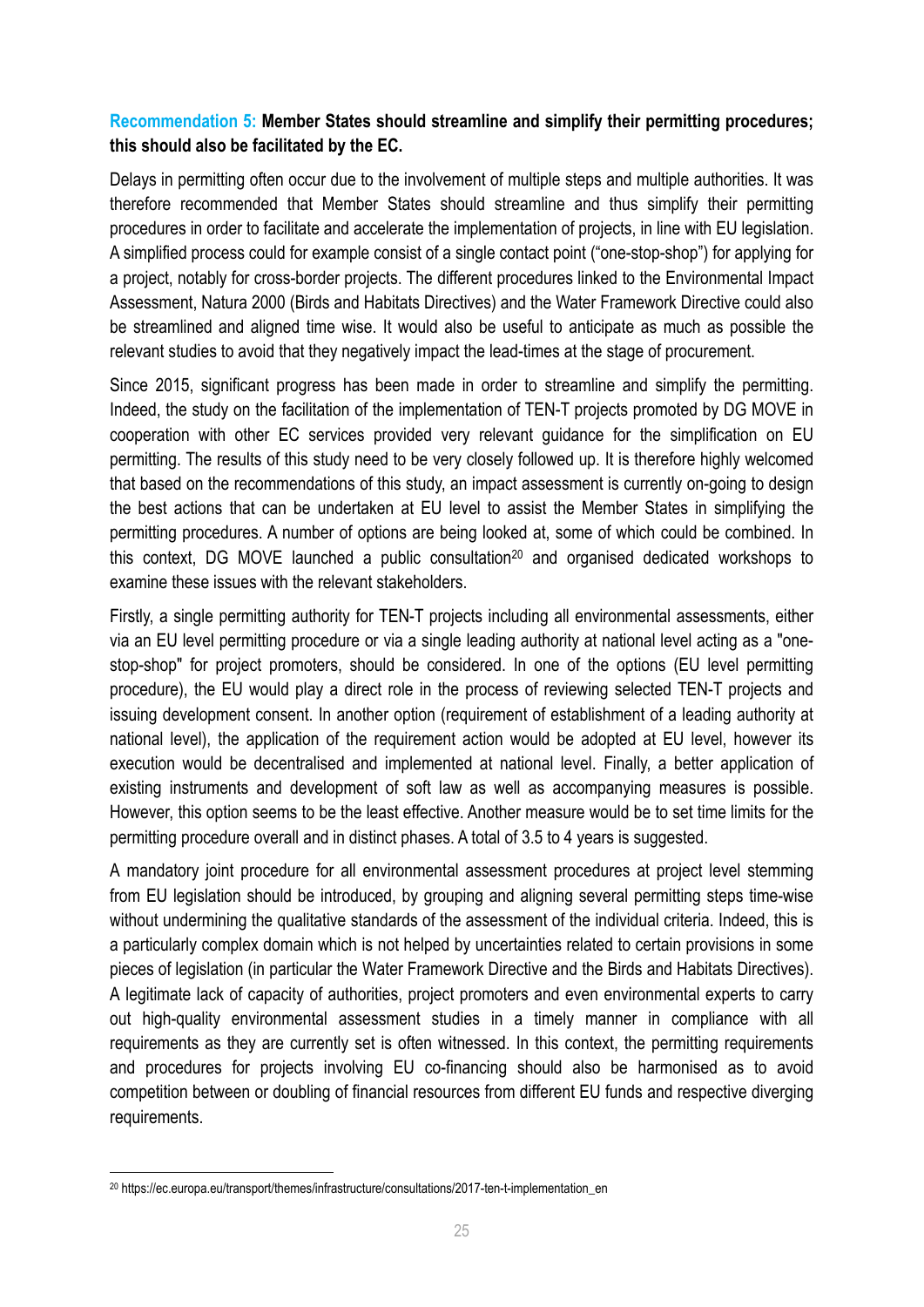Next to it, technical clarification and/or guidance on defining and understanding the most difficult procedures need to be provided. A comprehensive exchange of best practices and ad-hoc capacity building should be considered.

Existing conventions (such as the Espoo Convention<sup>21</sup>) for cross-border projects should also be explored. The 'Espoo Convention on EIA in a Transboundary Context' allows for a coordinated, crossborder comprehensive EIA, streamlining different national procedures with a joint agreement and providing a single environmental report. This Convention was for example successfully applied to the Nord Stream 2 project<sup>22</sup> (gas pipeline in the Baltic Sea). As far as consultations are concerned, the Espoo Convention may be used at the discretion of the Member States. The EIA Directive, as amended in 2014, provides the possibility for establishing a joint body to facilitate such consultations and so does the Espoo Convention when such a joint body already exists. For important projects of EU interest, this practice shall not be discretionary but rather mandatory and backed by a joint body of high standards and legitimacy. An important point is to define the scope of projects which would benefit from those new streamlined rules. These may be those particularly crucial in terms of necessity for the functioning of the TEN-T core network or complexity of implementation, such as bottlenecks and cross-border projects. Another option are the projects which have the vocation to benefit from Union financial support through CEF (as well as from other sources such as EFSI etc.).

### *Showcases:*

### **Integration of procedures: Integrating land acquisition into project permitting**

Certain projects of particular interest for the development of the national transport network benefit of a special status or fast-track procedure aiming at accelerating the permitting process. Such fast track procedure can include a reduction in the number of permits to be obtained, tighter time limits for the completion of the permitting procedure or for appeals, the possibility to conduct several assessments in parallel and other arrangements aimed at prioritising the handling of procedures for priority projects. For instance, the **Polish Act on railway transport** from 2003 and the Polish Act on special rules related to preparation and implementation of investments in state roads of 2008 proved to reduce the number of permits needed to 2 or 3 and also makes that land covered by a permit becomes automatically the property of the State Treasury. Indeed, the decision on implementation of state roads investment and the decision on the location of railways is equivalent to an expropriation decision concerning the land in the area of the planned investment. All the land situated in the area covered by the decision becomes automatically a possession of the State Treasury, which is then transferred to road and railway managers. The regional administration can give the decisions on implementation of state roads investment or the decision on location of railways a status of immediate execution, if it is justified with social or economic interest.

Similarly, the **Hungarian Priority Projects Act** of 2006 and amended in 2015 gives the possibility to conduct several procedures in parallel (environmental permit and occupation and use of forest land and/or the use of rural land can be requested at the same time); and the procedure to obtain the construction permit can be started even if the environmental permit has not yet been issued.

<sup>1</sup> 21 https://www.unece.org/fileadmin/DAM/env/eia/documents/legaltexts/Espoo\_Convention\_authentic\_ENG.pdf 22 https://www.nord-stream2.com/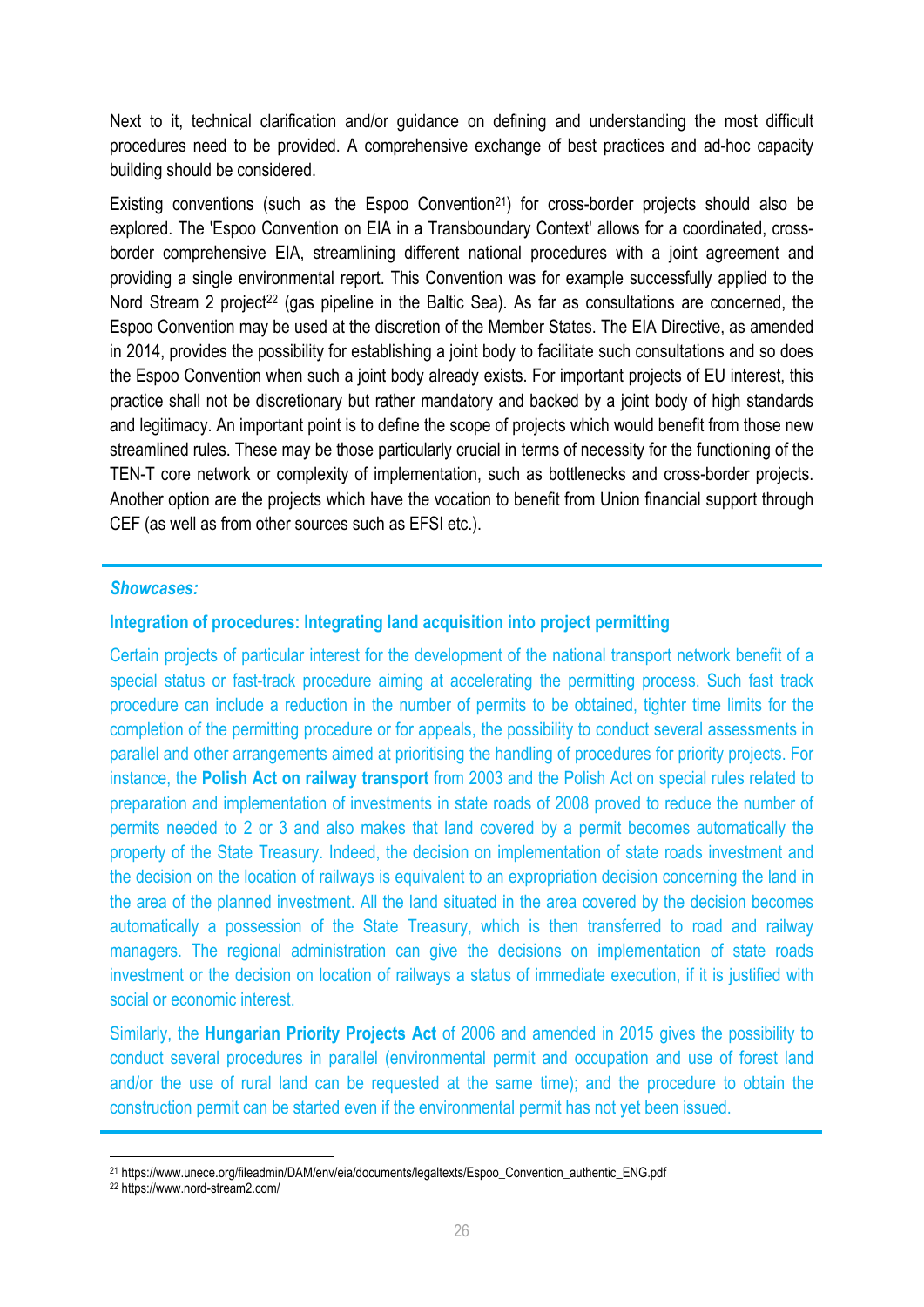### **Non-alignment of procedures, e.g. in terms of EIAs – the case of the Lys River (part of Seine– Scheldt)**

Different procedures and phasing of EIA and permitting in France and Flanders (design following EIA in France, versus EIA following design in Flanders) cause a time gap in authorisations for the Lys River project between the two countries. Given the complexity of waterway systems, an upfront integrated planning approach and anticipating river data gathering and management would improve efficiency. Running processes in parallel and synchronising process steps is also necessary.

### **Different transposition of EU acquis into national legal frameworks: case of Zevenaar – Emmerich – Oberhausen**

The project – in its cross-border context - encountered difficulties relating to the implementation of (European) environmental legislation. Different Dutch and German technical and regulatory standards related to fire safety, disaster control and transport of dangerous goods, caused an increased public demand in Germany for safety measures and the filing of a lawsuit against a planning permission allowing for less stringent standards in Germany than in the Netherlands. Development of an EU harmonised approach to rail safety legislation could provide a solution.

### **The Fehmarn Belt Fixed Link: a prominent example of a challenging cross-border project blocked at one side of the border**

The problems experienced, and their underlying causes, stem from delays in the authorisation procedure in Germany, both as a result of public opposition, and also effects of the interpretation of the Water Directive. The delays in the approval procedure on the German side are the main concern, as this cross-border project cannot start until approvals are granted on both sides. As is customary, works in Denmark were delayed pending the granting of the required approvals in Germany, where a lot of public opposition remains. The procedures in the two countries are markedly different, and have not been aligned for this project.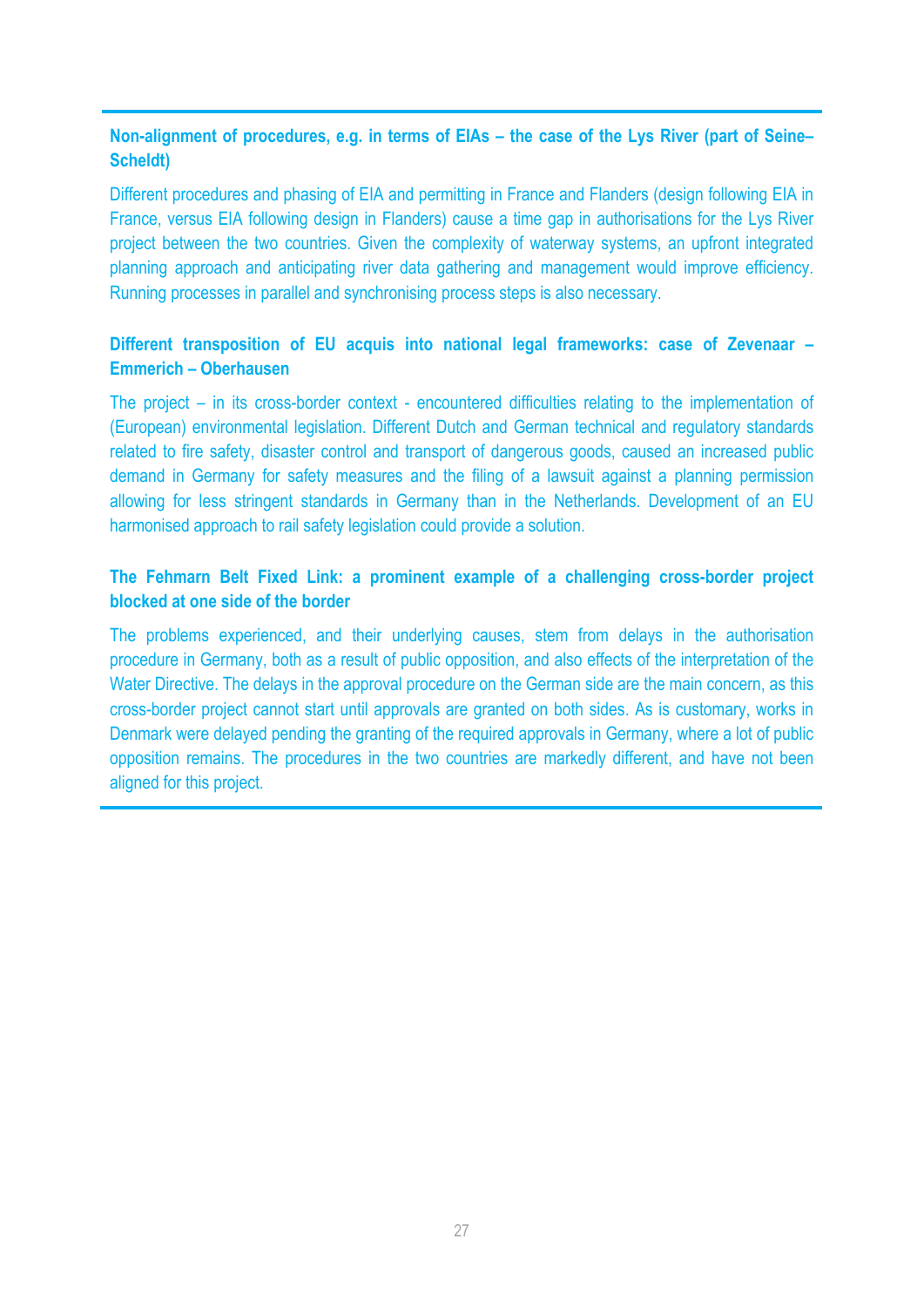### **Recommendation 6: The EC should ensure an adequate State aid framework (conducive of the use of EU financial instruments and of national support to infrastructure of European added value).**

To give certainty with regard to the application of the State aid rules was considered as one of the crucial elements for project promoters and investors which need an early clearance e.g. as regards the consistency of ESIF supported projects with the rules, and compliance of any Members States cofinancing. In this respect, the ideas brought forward in the Action Plan to ensure an adequate State aid framework included:

- establishing a "single window, fast-track clearance procedure" for notification of support linked to the EFSI and CEF, which would lead to an ex-ante clearance on the State aid. This is now established for EFSI;
- − the automatic recognition that financial instruments managed by the EU, such as the CEF Debt Instrument and the EFSI guarantee, are fully consistent with State aid rules;
- − the automatic recognition that national support to projects selected for EFSI support are fully consistent with State aid rules.

Important progress has been made in the meantime. The State aid rules have been revised with a draft General Block Exemption Regulation in March 2016. After the first consultation, the Commission simplified small investments in ports rendering the award of ports concessions more flexible, allowing the time needed for the concessionaire to recoup its investments. Public and stakeholders could submit further until Dec 2016. On 17 May 2017, the Commission approved the related Amending Regulation<sup>23</sup> which entered into force 20 days after its publication in the Official Journal on 20 June 2017<sup>24</sup>.

The State aid rules were further revised in May 2016 with the publication of a Notice<sup>25</sup> with guidance on when public spending falls within, and outside, the scope of EU State aid control. The Notice clearly underlines when public investments do not involve State aid, notably because they do not risk distorting the level playing field in the Single Market or risk crowding out private investment. The Notice also clarifies a number of things including that public investment for the construction or upgrade of infrastructure is free of State aid, if it does not directly compete with other infrastructure of the same kind. This is typically the case for roads, railway infrastructure and inland waterways. In contrast, infrastructure in airports or ports is often in competition with similar infrastructure. In these sectors, if one project is financed with public money while competing projects have to operate without public support, this can give the subsidised project a selective economic advantage over its rivals. Therefore such financing is subject to prior Commission scrutiny under EU State aid rules. Another clarification provided by the Notice is that, when infrastructure is built with public financing that involves State aid in line with EU rules, public authorities need to make sure that such aid is not passed on to the operator or users of this infrastructure. This is the case if an operator or user pays a market price to use the infrastructure in question, for instance as a result of a competitive, transparent, non-discriminatory and unconditional tender. A last important clarification is that EU State aid control focuses on public investments that have effect cross-border. Funding provided to local infrastructures or local services which are unlikely to

**.** 

<sup>&</sup>lt;sup>23</sup> http://ec.europa.eu/competition/state\_aid/legislation/gber\_2017\_amendment\_en.pdf and

http://ec.europa.eu/competition/state\_aid/legislation/gber\_2017\_explanatory\_note\_ports\_and\_airports.pdf<br><sup>24</sup> http://eur-lex.europa.eu/legal-content/EN/TXT/PDF/?uri=CELEX:32017R1084&from=EN

<sup>&</sup>lt;sup>25</sup> http://eur-lex.europa.eu/legal-content/EN/TXT/PDF/?uri=CELEX:52016XC0719(05)&from=EN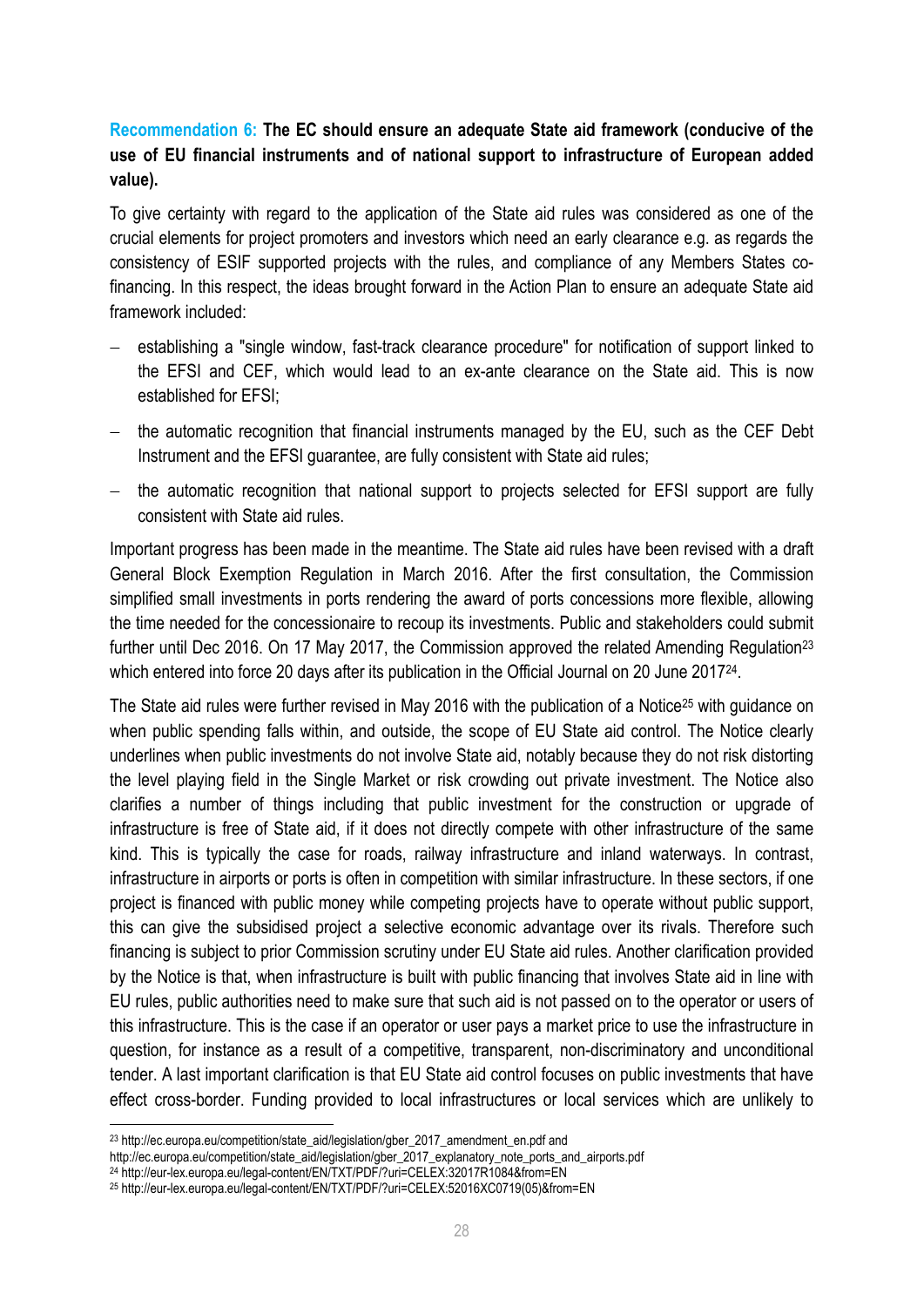attract customers from other Member States, and which only has a marginal effect on cross-border investment, does not fall under EU State aid rules.

An agreement was made between the EIB and DG COMP for the treatment of EU guarantees under EFSI26.

First pilot cases have been established to be assessed by the Single Window appraisal process of the statistical treatment, the State aid clearance, eligibility, environmental impact assessment documentation and others.

However, there is still opportunity for progress. As acknowledged by stakeholders during numerous investment workshops and meetings, ex-ante appraisal of State aid compliance is crucial for the financial sector to engage in a project. Therefore, the swift appraisal procedure by the European Commission if a project is in conformity with State aid rules should be generalised in order to give project clearance upfront and thus providing legal certainty and predictability about the overall investment. In practice, the establishment of the Single Window does not seem sufficiently well implemented yet: some of the projects have had to sign conditional EFSI loans, pending the appraisal, which is a suboptimal situation. Sufficient human resources and expertise must be made available for the Single Window without delay.

Finally, it is recommended to update the Commission Communication on Important Projects of Common European Interest (IPCEI), based on Article 107(3)(b) of the Treaty on the Functioning of the European Union (TFEU). This Communication focused on supporting transnational projects of strategic significance for the EU and for the achievement of European objectives. It should be considered to also include the strategic horizontal projects (ERTMS, SESAR) and the core network corridors, especially for projects clearly highlighted in the Corridor Work Plans which are endorsed by all the Member States involved in the Corridor activities. This would allow a wide flexibility and high intensity of support, while foreseeing a simplified and relatively fast procedure for the notification and appraisal of State aid.

**.** 

<sup>26</sup> See point 24 in http://europa.eu/rapid/press-release\_MEMO-15-5419\_en.htm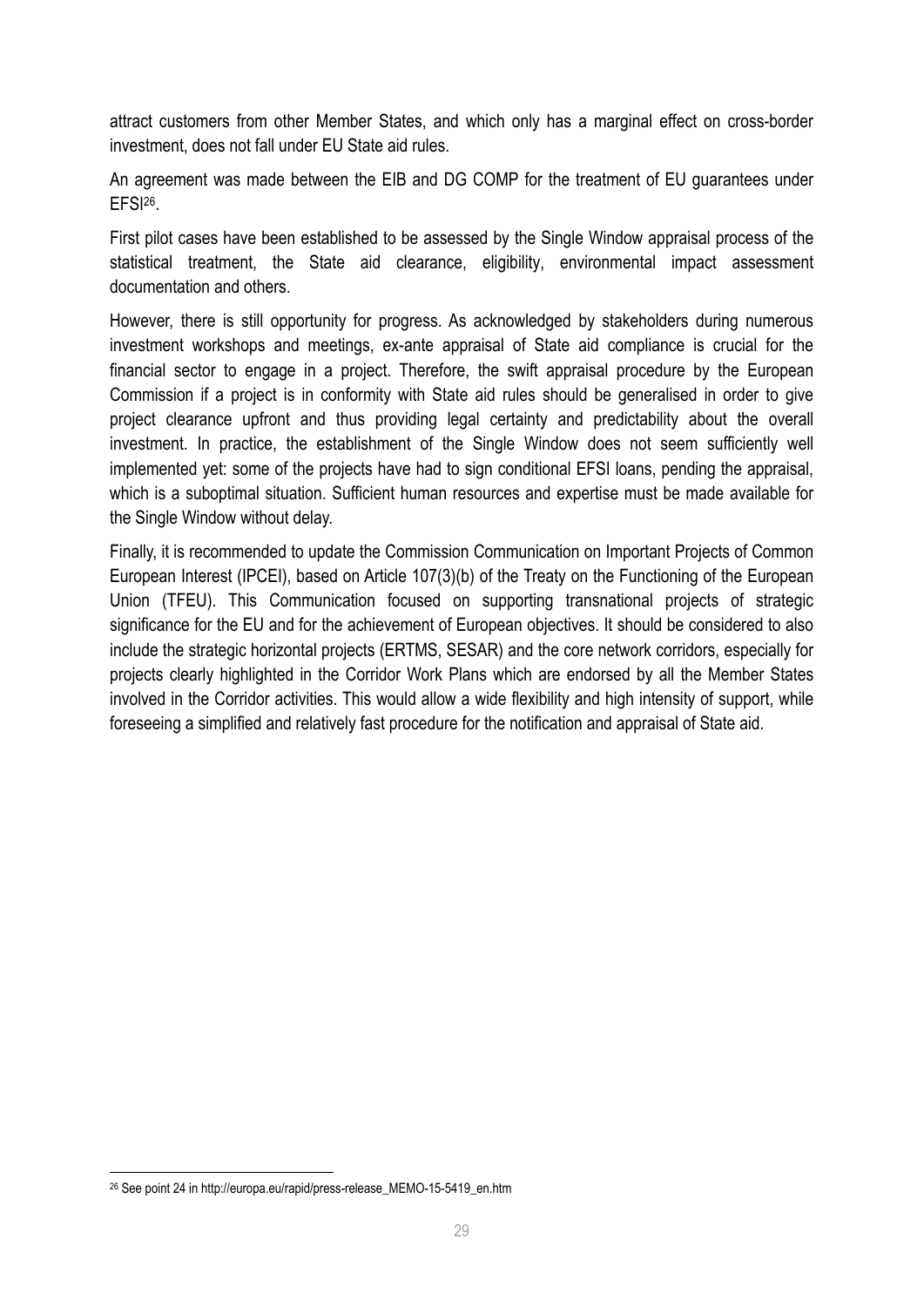### *Stream 3: Broadening funding and financing*

Public resources are increasingly scarce, but still essential to adequately involve private investors. Consequently, additional efforts and innovative ideas ensuring a coherent policy and funding/financing framework for infrastructure investments are of utmost importance.

### **Recommendation 7: The European Commission should propose a framework to find additional resources for projects of EU added value, for instance through the earmarking of revenues and cross-financing solutions.**

The CBS 1 report states that the European Commission should propose a framework to find additional resources for projects of EU added value in a comprehensive and multimodal setting, for instance through the earmarking of revenues and cross-financing solutions. "Polluter-pays" and "user-pays" principles should be more widely applied to reduce the burden borne by tax-payers for the construction and maintenance of infrastructure, as a way of eliminating distortion induced by asymmetric and inefficient taxations across transport modes, to promote more energy-efficient structures generating external benefits. For very large infrastructures with long implementation time and low direct financial return, it is worth exploring the possibility of establishing an "infrastructure fund-like" mechanism for their development and exploitation.

On this recommendation, some work is already on-going but there are very little results so far. However, a simplification of the Financial Regulation and the Common Provisions Regulations are under discussion by the European Institutions and a Reflection Paper on the future of EU Finances was adopted by the Commission in June 2017.

Based on these first measures, it is strongly recommended looking into widening the user-pays and polluter-pays principles so that the burden borne by tax-payers for the construction and maintenance of infrastructure would be reduced and all costs properly reflected in the financial assessment of the projects. This would generate extra resources to allocate to green transport investments. This should however remain fair for users and not jeopardise the use of sustainable modes of transports. A harmonisation of how these principles are applied in the different Member States would be useful.

In addition, the combination of grants and private finance (i.e. blending), which can be supported by EFSI, should be promoted when appropriate to support EU added value operations which address areas in transition (i.e. neither fully revenue generating and thus marketable, nor made up for full grant support) such as the initial roll-out of alternative fuels, certain components of innovation like greening of shipping fleets, certain rail investments like ERTMS etc.). Such projects which are too well advanced for a 100% grant support but at the same time not fully ready yet for being successful on the private financial market should receive such "boosting" by blending, until they reach the level of profitability and economic sustainability needed to pursue independently on the financial market.

Furthermore, it is encouraged to set-up CEF blending facilities for specific policy objectives. This would be especially relevant for projects with long implementation times and low direct financial returns which bring specific EU benefits ("EU added value"). Such benefits include for example deploying rail interoperability, supplying alternative fuels, deploying C-ITS services etc. A blending facility would change the current delivery mechanisms of EU support in a number of ways: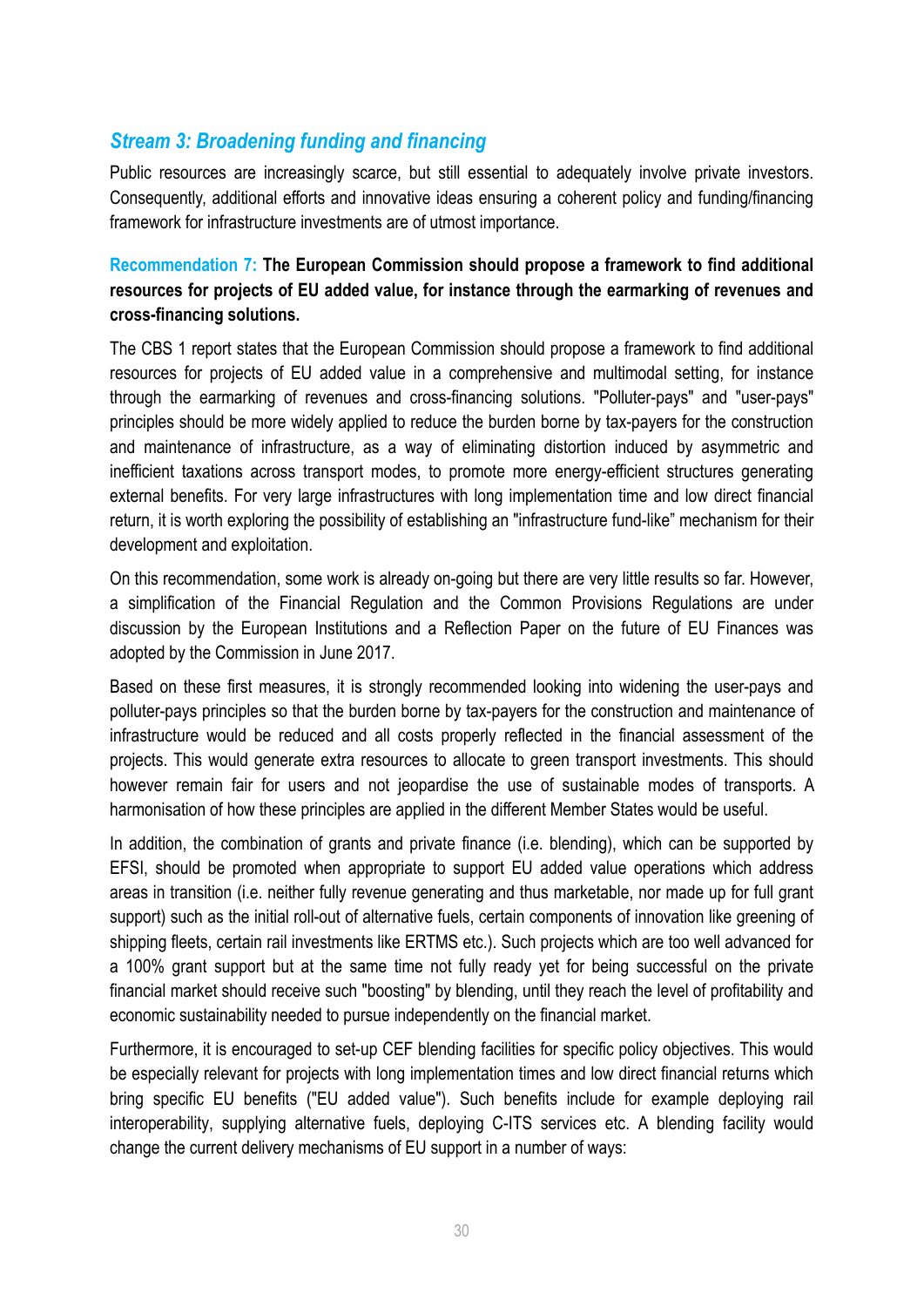- − It would offer the provision of EU support in a way attuned to project lifecycle the facility could be set over a period of time (for example three years), with projects applying when ready on a rolling basis;
- − It would, through bank engagement and "sponsorship" of a project, inject more due diligence into the project design;
- − It is attractive for promoters which can use the bank as an intermediate " one stop shop" to package the appropriate mix of grant, financial instrument and senior lending;
- − It can attract financing from Member States (i.e. structural funds) at the level of the facility;
- − It can be open to other relevant sectors, such as digital, and renewable end energy efficiency, with the same principle: projects for which revenues are not enough to cover the cost of investment.

In addition to the above, one should consider the setting up of a special (ad-hoc) fund in synergy with the CEF and its blending facilities, not bound to the duration of the MFF, with the same purpose of addressing projects with long implementation times and low direct financial returns which bring specific EU benefits and other specific problems which require ad-hoc financial efforts. Such projects can be for example the deployment of recharging and refuelling infrastructure for alternative fuels, the realisation of rail interoperability in the Iberian peninsula and in the Baltic States, the deployment of C-ITS services etc.

Finally, a realistic implementation of the simplified Financial Regulation, once adopted, should be ensured so that Member States do indeed leverage the joint use of EU instruments. This could allow inter-alia to widen synergies between CEF and ESIF with a more flexible transfer of resources from shared to direct management.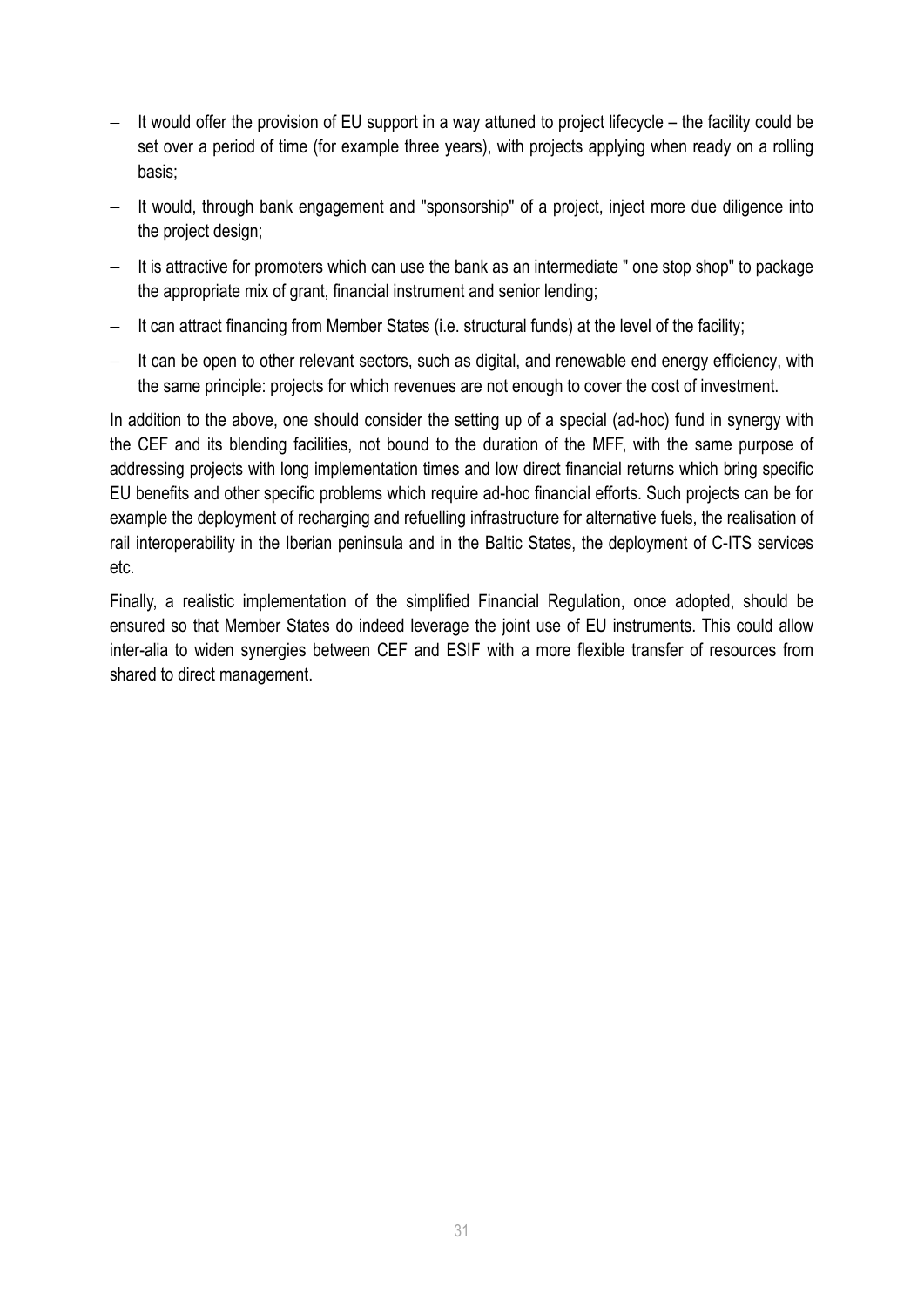### **Recommendation 8: The EC should propose a framework to monetise externalities.**

A crucial problem in finding suitable financial resources relates to the incomplete or inexistent identification of the external positive economies produced by the projects, which reduces their return on investment and consequently their financial appeal. As a result, infrastructure investments are allocated a lower amount of resources than their economic contribution, a situation further aggravated by a very limited use of earmarking. A special effort and creative solutions are required to better internalise these positive external economies.

Therefore, the CBS 1 report recommended that the European Commission should propose a framework to find additional resources for projects of EU added value through an improved implementation of the user-pay principle. This can be achieved by calculating more accurately the external costs and by monetising the external benefits induced by the development of infrastructure. Tools such as Eurovignette or the Emission Trading Scheme (under a potential widened scope) could be implemented in such a way as to make funding available for projects generating positive externalities.

With regard to this recommendation, some work is on-going but there are very little results so far, although the ETS Directive which is expected to set up Innovation and Modernisation Funds as well as the on-going discussion on green bonds are very welcomed.

In that context, it is recommended to develop quidance to identify and quantify the positive externalities generated by a project and to internalise them in its revenues.

A close follow up on the recast of the Eurovignette Directive is also needed, in particular in order to see if it could lead to a better re-allocation of road-charging revenues especially into road maintenance. This would avoid a suboptimal re-allocation of resources devoted to infrastructure investments and the negative impacts of poorly maintained infrastructure.

Besides, one should build on the Commission Decision<sup>27</sup> allowing the channelling of NER300<sup>28</sup> budget through the CEF Debt Instrument to support renewable transport demonstration projects (e.g. rolling out of innovative technologies to deploy elector mobility) and consider broadening the scope of the expected Innovation and Modernisation Funds under the revised ETS Directive to support renewable transport demonstration projects. This could be seen as an implementing measure for COP21/COP22 to pay for GHG savings. Finally, it should be considered to use the resources generated by green bonds to support projects which contribute to the decarbonisation of transport, such as rail projects and projects for the deployment of alternative fuels. For instance in October 2016, SNCF Réseau issued a Green Bond for a total amount of 2.65 billion euros. The resources from the issuance of Green Bonds are allocated to projects for the renovation and modernisation on the core network as well as the completion of new lines, to avoid emission of 2.9 million tons equivalent of  $CO<sub>2</sub>$  over the fourty next years.

If the above proves insufficient on the medium-term, a more ambitious scheme applicable to all modes of transport should be envisaged.

 $\overline{a}$ 

<sup>&</sup>lt;sup>27</sup> EU ETS Directive set the NER300: 300 million monetized allowances for the financing of commercial demonstration projects of innovative renewable energy. The Commission has proposed reinvesting at least EUR 436 m non-disbursed NER 300 funds from the first call to be redeployed using the InnovFin (EDP) facility and to increase investment in the transport sector. Eligible projects should promote innovative, replicable and scalable use of RES using the Debt Instrument under Connecting Europe Facility. To this end, on 19 May 2017 Member States approved, in the Climate Change Committee, a relevant amendment to the NER 300 Decision, which is currently subject to a three-month scrutiny period by the European Parliament and Council.

<sup>28</sup> https://ec.europa.eu/clima/policies/lowcarbon/ner300\_en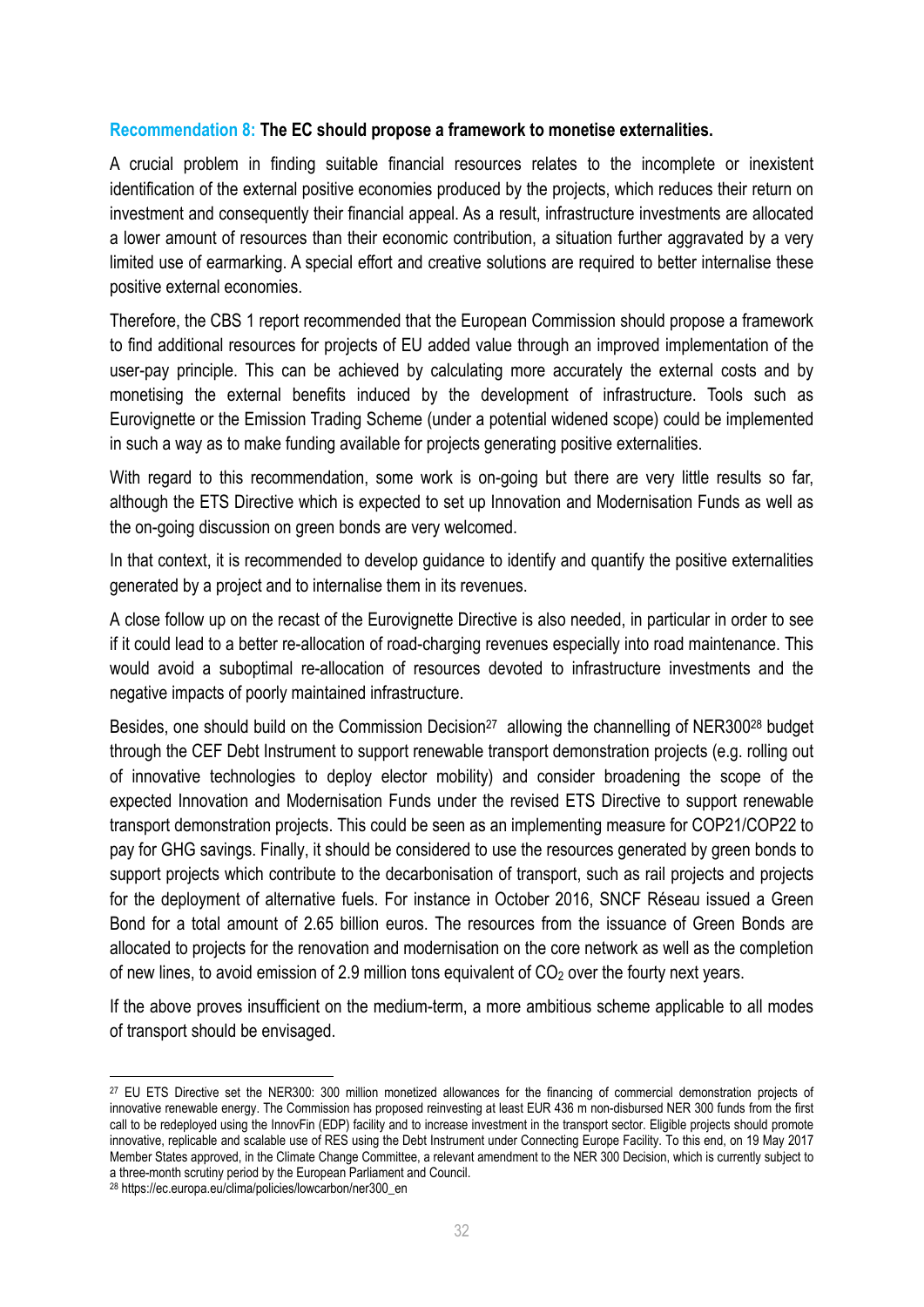### **Recommendation 9: The EC, the EIB and the National Promotional Banks should facilitate the blending of financing and the pooling of projects.**

As called for in the CBS 1 report, the European Commission should facilitate the blending and pooling by combining the grants from the Connecting Europe Facility (CEF) and the European Structural and Investment Funds (ESIF) with the financial instruments and products available under the CEF and the European Fund for Strategic Investment (EFSI). Financial instruments should be adapted to the needs of infrastructure sectors, the size of projects or geographical markets, and any other relevant features arising from the market needs. Consideration should also be given to developing, when appropriate, financial instruments that can better address project diversity regarding their size and risk.

### *Blending*

Blending is based on the principle that financial schemes and instruments can be combined. For example grants from CEF and ESIF with private finance (including EFSI or other EU-backed financial instruments). In the transport sector, for projects that have positive expected socio-economic values, there exists the full range of financial returns (in terms of the inherent financial viability of the investment): from fully viable based on the income stream generated by users (e.g. bus leasing) to not generating revenues to cover investment and therefore being highly dependent on public sector/government support (e.g. non-PPP rail infrastructure).

The provision of grants to privately financed projects, e.g. through the 2017 CEF blending call and a proportion of grants made under previous CEF call, extends EU support to privately financed projects. It is an appropriate support mechanism because many transport projects are on the margins of financial viability, and support solely through EU-backed financial instruments including EFSI would not be sufficient to deliver financial viability. The blending approach still allows the bulk of the finance to be provided privately, minimising overall public sector contribution, in line with the goals of the Investment Plan for Europe. Further, the use of the CEF budget ensures fulfilment of the TEN-T priorities.

| Economic<br>benefits | Financial<br>benefits | Approach                                                                    |
|----------------------|-----------------------|-----------------------------------------------------------------------------|
| $+$                  | $^{\mathrm{+}}$       | EIB/private finance exclusively                                             |
| $+$                  | +                     | EU-backed financial instruments (EFSI/CEF FIs) plus private finance         |
| $\ddot{}$            | $+/-$                 | EU grants plus private finance (incl. EU-backed FIs) blending call/facility |
| $+$                  |                       | EU grants plus public sector finance (CEF call/facility)                    |

The concept of targeted support to projects with differing financial viabilities is coherent and logical. One size does not fit all, and a range of mechanisms allows an efficient use of limited funds.

In addition, emphasis on private finance and blending can catalyse changes in investment strategies by Member States, for example, the delivery of roads can be fully public, fully private or through Concession/PPP structures; and the mode of support offered by the EU can influence this choice. For example, if support was offered only through blending or financial instruments, this would provide incentives for Member States and promoters to take an approach more focussed on the use of private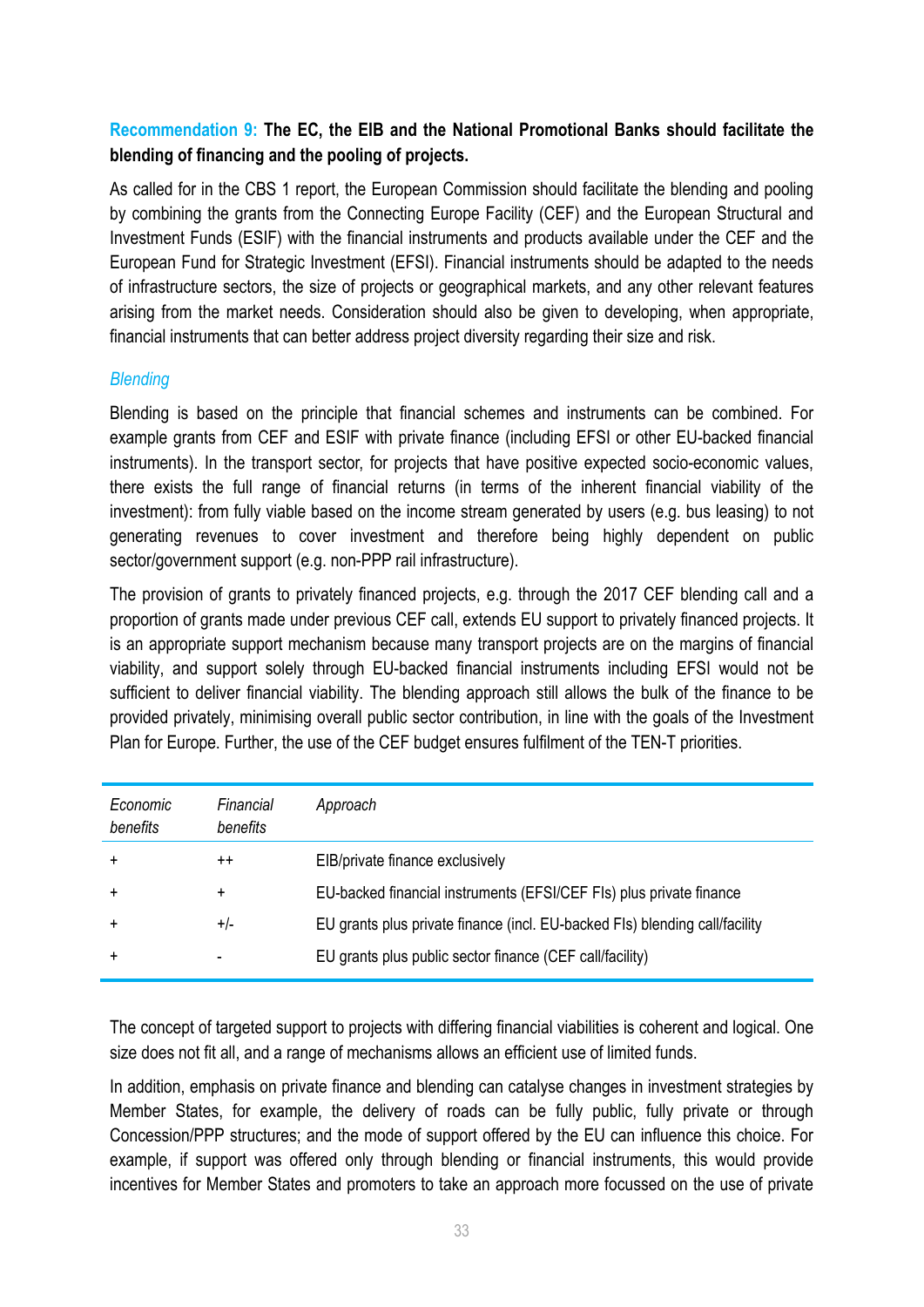finance. Therefore, in the design of future support schemes, the range of available support mechanisms needs to be protected and promoted.

The CBS Action Plan also recommended that the Commission reinforces the use of its right of scrutiny of the requests for grant support for revenue generating projects, for instance for Major Projects under ESIF, in order to better advise project promoters and shift them to a more efficient use of grants combined with financial instruments. This recommendation is still valid.

### *Pooling*

Pooling of projects can, under certain conditions, be very appropriate to cope with procedural and administrative costs and to mitigate risks. It can be either bottom-up or top-down. The first case refers to initiatives directly carried out by Member States or project promoters while the second refers to Investment Platforms or Facilities set-up by financial institutions. For instance, the EIB also supports small projects and companies through its aggregated products administered by suitable intermediaries.

Progress has been made since the publication of the Action Plan, with the set-up of Investment Platforms supported by EFSI. These include for example the Green Shipping Guarantee and the Port Accessibility Fund in Spain. An assessment of their outcome ought to be made in order to pave the way for further successful implementations in the future.

Apart from the above, there is still room for many other opportunities for both blending and pooling. First, the TEN-T pipeline should be assessed against the potential for blending of funding and financial instruments. Secondly, it is recommended to assess the outcome of the CEF blending call and to draw learnings from this first experience in setting up CEF blending facilities. Questions to answer include:

- Did it bring in additional EU-added value projects that otherwise would not have been financed?
- − Did it have an impact in focussing bank financing on high EU added-value projects?
- − Did it improve the design of projects?

Second, further guidance needs to be developed on how to set up PPPs in a blending context. Indeed, it appears that opportunities to do so are not being taken up and that this is due to the combined complexities of PPP procurement and the blending approach. Such guidance could take inspiration from EPEC's paper on blending ESIF with PPPs.

The existing pooling facilities like EFSI investment platforms and ad-hoc windows and facilities should also be assessed. To date to date, 34 platforms have been approved by the Investment Committee, 3 under the SME Window and 31 under the Infrastructure and Innovation Window, totalling more than EUR 3.5 billion of EFSI investments for more than EUR 27 billion of total investments expected to be mobilised. A number of EFSI investment platforms have been created pursuing transport objectives, notably the Accessibility Ports Infrastructure in Spain, the Marguerite Fund II, the ICO Infrastructure Risk Sharing Loan, and the Green Shipping Facility Guarantee Programme.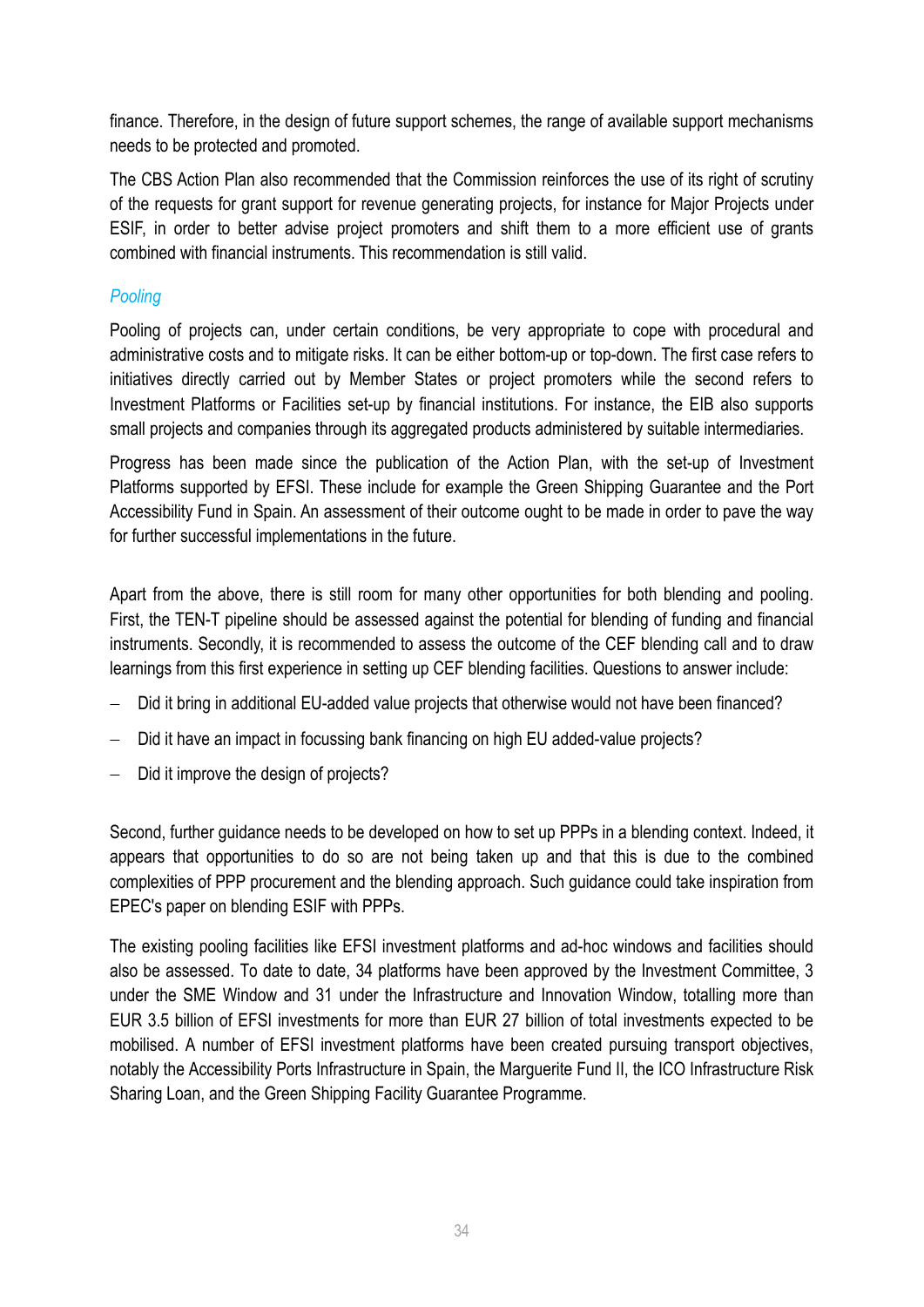Furthermore, lessons learnt from the mid-term evaluations and spending reviews of the different EU funding and financing programmes and instruments, including the CEF, should be adequately addressed in the set-up of the next MFF. Such evaluations give very valuable input for the future design of funding instruments.

Nevertheless, it is recommended to also carry out additional external, independent assessments of those EU funding and financing programmes and instruments. Indeed, these may provide different angles and highlight additional opportunities for improvement and rule out the risk of being criticised for self-complacency which often materialises for internal reviews.

A clearer division of tasks and missions between EIB interventions under EFSI and regular EIB interventions or interventions from commercial banks and other private investors needs to be established. This is closely linked to recommendation no 2, i.e. that there is feedback that EFSI is partly crowding out commercial banks and other private investors and that this should be adequately addressed, both to remedy the situation and to stop the complaints.

Moreover, the administrative costs for financing institutions in assessing small projects should at least partially be covered. Indeed, the transaction costs for banks such as the EIB to assess small projects is very high. For instance, these costs are borne by the EU budget for CEF project proposals.

Finally, the possibility to cooperate in a more systematic way with other financial institutions such as National Promotional Banks and the EBRD, with capacity to support small projects and provide technical advisory, should be leveraged. Noteworthy, the EIAH is already establishing Memorandum of Understanding (MOU) for collaboration with the NPBS and with the EBRD to provide advisory services to SMEs.

### *Showcases:*

The **Port of Calais** represents a successful case of blending EU grants and financial instruments. While grants were provided to make the project financially viable, the Project Bond Credit Enhancement was provided by the EIB with the support of the EU budget, allowing attracting bond investors for very long term financing. The bonds were bought by the Insurance Company Allianz.

**Accessibility Ports Infrastructure**: The EFSI Investment Platform developed by the EIB and ICO consists of a framework loan to fund rail and road access investments in state-owned ports in Spain through a State Fund - "PAF" (Port Accessibility Fund). The project will help to improve land connectivity in key ports all located in the TEN-T Network. The operation will be a natural continuation of the extensive support provided by the CEF and the EIB to the development of this seaport network over the last years.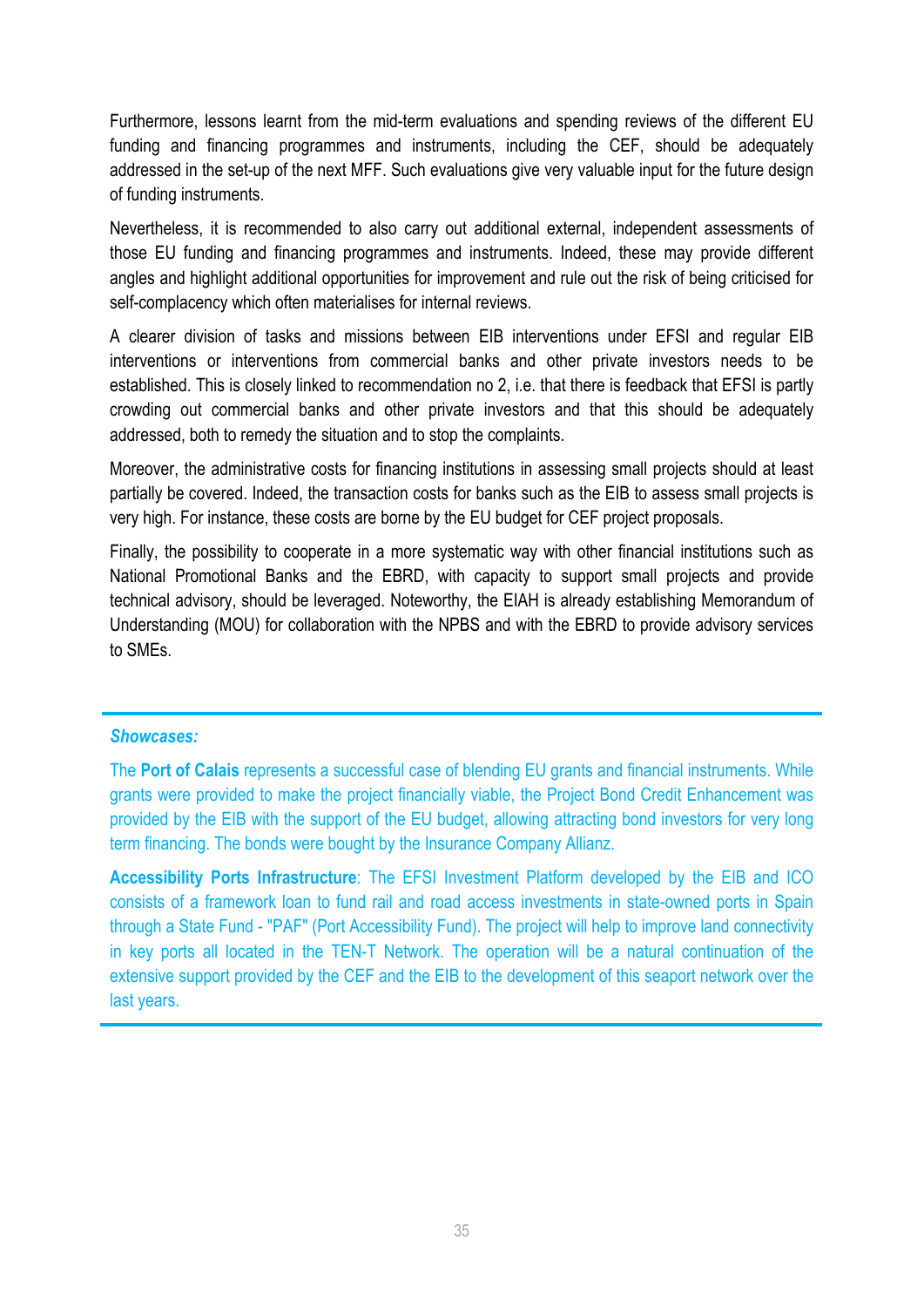### *Stream 4: Fostering an investment-friendly environment*

In order to adequately address the huge investment needs, a targeted cooperation of all actors is needed. Private investors require a friendly and stable environment (not only regulatory) to be willing for example to consider PPPs in infrastructure projects.

### **Recommendation 10: The EC should create a new infrastructure asset class.**

In their original versions, the Solvency 2 Regulation which sets rules for how much capital EU insurance companies must hold - and the Basel III Regulation were detrimental to long-term infrastructure financing. In the Action Plan, the creation of an asset class category, notably for infrastructure projects supported by the EU, was thus recommended. Such category would cover key European projects (CEF and EFSI-related) for which economic viability is proven.

This led to the adoption in February 2016 of an implementing act on Solvency 2 for so-called "qualifying infrastructure investments", which now benefit from a lower risk calibration. For example, the calibration of the stress factor for such investments in unlisted equity is lowered from 49% to 30% which leads to a lower capital charge.

A similar measure should now be considered within the revision of the CRD4/CRR (that transposed in Europe the BASEL III guidelines), notably for investments from the banking sector, i.e. a reduction of the capital requirements proposed for transport-related investments, possibly also as part of sustainable finance, according to conditions to be met by the promoter and the project.

The Commission Reflection Paper published in May on the deepening of the Economic and Monetary Union, suggests the creation of a "European safe asset". It would be a new financial instrument pooling together national debt to reinforce integration and financial stability of infrastructure of EU strategic interest such as TEN-T projects. The use of this asset for TEN projects which are infrastructure of EU strategic interest should be considered.

The paper also suggests options to better link of financial support from the EU budget to structural reforms, notably by modulating co-financing rates more systematically according to the economic conditions in Member States and strengthening the link between policy reforms and the EU budget. This could take the form of either a dedicated fund to provide incentives to Member States to carry out reforms or by making the disbursement of the ESI Funds, or part of them, conditional on progress in implementing concrete reforms to foster convergence. These measures should in turn reassure that investment made under the European safe asset will happen under a healthy environment of structural reforms.

Last but not least, the Commission formed a High Level Group on Sustainable Finance and asked it to come forward with recommendations to go (more quickly) towards a low carbon, more resource-efficient and sustainable economy. The final report of that group is expected end of 2017. Many of our CEF investments and TEN-T projects can be labelled 'sustainable investments'. Therefore it is very important to follow up on the work of that Group and see how it can further support investments in sustainable transport infrastructure.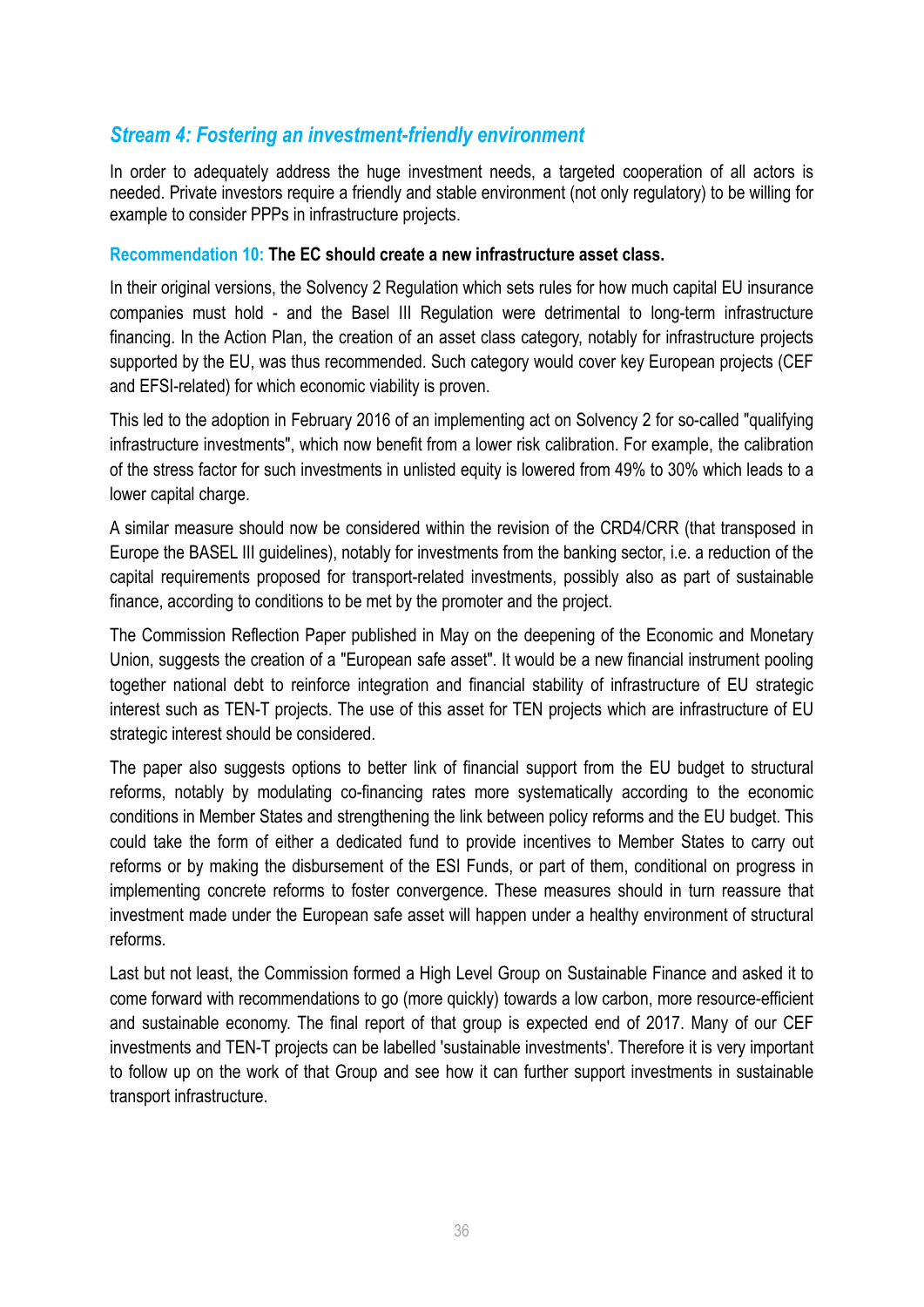### **Recommendation 11: The EC should propose a clear statistical treatment of PPPs.**

In the CBS Action Plan, it was recommended to clarify the role of EU guarantees provided by CEF financial instruments and EFSI in the off/on-balance sheet treatment of projects and to define ex-ante schemes of contracts involving national guarantees that can be kept off-balance-sheet to give certainty to investors. In addition, the active involvement of EUROSTAT in advisory functions was called for as well as to define the conditions for limiting the inclusion in the national debt/deficit to the sole cost of the guarantee provided by a Member State.

In September 2016, Eurostat issued a guide<sup>29</sup> in cooperation with EPEC. For example, this guide foresees that EU guarantees and contributions should be excluded from the weighting between public and private funds. Eurostat also started training for Member states.

Central to the success of the process and of the guidance itself was:

- − the input from the Commission to support Eurostat engagement to engage more broadly and to address stakeholder views on the existing guidance;
- − the input of EPEC, representing promoter views, and working closely with Eurostat to deliver the guidance document;
- − the structure and language of the document, which reflects contracts used by project promoters (some previous issues with the guidance came from the fact that drafting was grounded in statistical language and not comprehensible to project promoters);
- − the fact that it represents a material updating and refinement of the MGDD (Manual of Government Deficit and Debt), explicitly addressing issues which were unclear, and providing a synthesis of the overall balance sheet judgement.

Some stakeholders, whilst welcoming the direction of travel of the document, continue to press for elements of the guidance to be refined. The guidance itself, and the clearer position on the balance sheet impact of contractual choices, is expected to have a positive impact on the project pipeline over the medium term. There are already projects (e.g. the Liege Tram) where real progress has now been made as a direct result of the guidance.

From an EU funding perspective, the guide clarifies that EU guarantees and contributions should be excluded from the weighting between public and private funds. It also enshrines key principles such as the neutrality of EU funding and the private nature of EIB financing, which are basically favourable to PPPs and unleash the potential of EFSI. Eurostat also started training for Member states.

However, the original recommendation to define the conditions for limiting the inclusion in the national debt/deficit to the sole cost of the guarantee provided by a Member State has not yet been addressed. For example, projects with an important EU added value could receive a special treatment. It would be useful to assess the feedback (mostly positive) received on the new guidance and see if and how that guidance could be further refined. EPEC also made an assessment of the impact of the new procurement Directives which highlighted ambiguities to be clarified. Finally, it is recommended to finalise and publish the expected guidance on Concessions as soon as possible.

**.** 

<sup>29</sup> http://ec.europa.eu/eurostat/web/products-manuals-and-guidelines/-/KS-GQ-16-001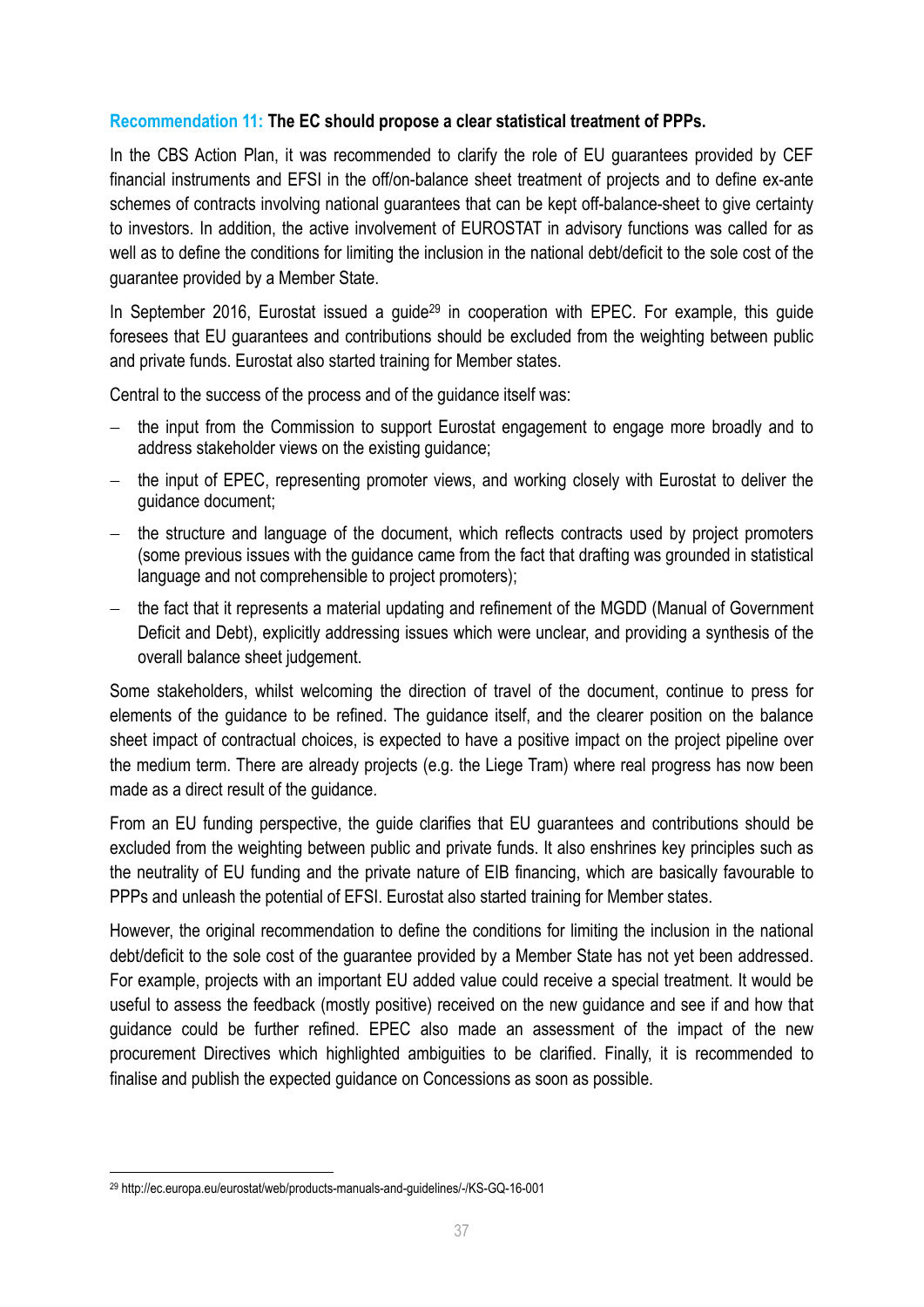### **Recommendation 12: The European Commission and the EIB should promote financial instruments and schemes.**

It was originally recommended that the European Commission and the EIB ensure in a joint effort a wide consultation with all the interested parties (project promoters, national promotion banks, commercial banks, institutional investors) on the financing of transport infrastructure, in particular for the exchange of best practices, the promotion of financial instruments or dedicated financial schemes, and provide regular information to the Member States and to the European Parliament.

It was also and still is clear that an appropriate and effective communication policy should be set up to the benefit of a better understanding and involvement of the general public. Indeed, projects face considerable delays when challenged by the public or stakeholders. This can be mitigated by the quality of the procedures used to engage the public and the choice of the point(s) in time at which those procedures take place during the project preparation.

Since the publication of the Action Plan, several ideas have been elaborated such as making public involvement mandatory in permitting procedures or carrying out a general public campaign about TEN-T strategy and projects.

However, it still remains to set-up principles for public consultation procedures for TEN-T projects and carry out for instance a TEN-T public information campaign. Consent processes should be aligned as much as possible, and public acceptance of infrastructure projects should be given special attention. These aspects should also be looked at when translating the results of the DG MOVE study on the facilitation of the implementation of TEN-T projects into concrete measures.

Similarly, the process for appeals of decisions on development consent should be improved. The institutions and Member States should also interact with major projects in an integrated and crosscutting way, not only on the basic infrastructure but also on any relevant issue ("breaking the silos"). This would also lead to contributing to multilevel institutional governance of large projects and crossborder projects.

Finally, innovative flagship projects along the core network corridors should be triggered as to highlight the positive impact of deploying innovative features of transport and the active involvement of local communities. Indeed, infrastructure projects aimed at long-distance transport and border-crossing often generate negative externalities for these local communities. However, positive externalities are also produced by means of reducing congestion. By complementing them with measures to make local transport also more efficient, one can produce further positive externalities and gain public support. For example, in the case of a new border crossing line for freight, one can also improve the local passenger rail connection to and introduce a common ticketing system. Innovative flagship projects can also group several small projects in order to give them more visibility and higher attractiveness to private investors. For example, ports willing to develop LNG facilities to refuel LNG-motored vessels could coordinate their strategy and group their investments.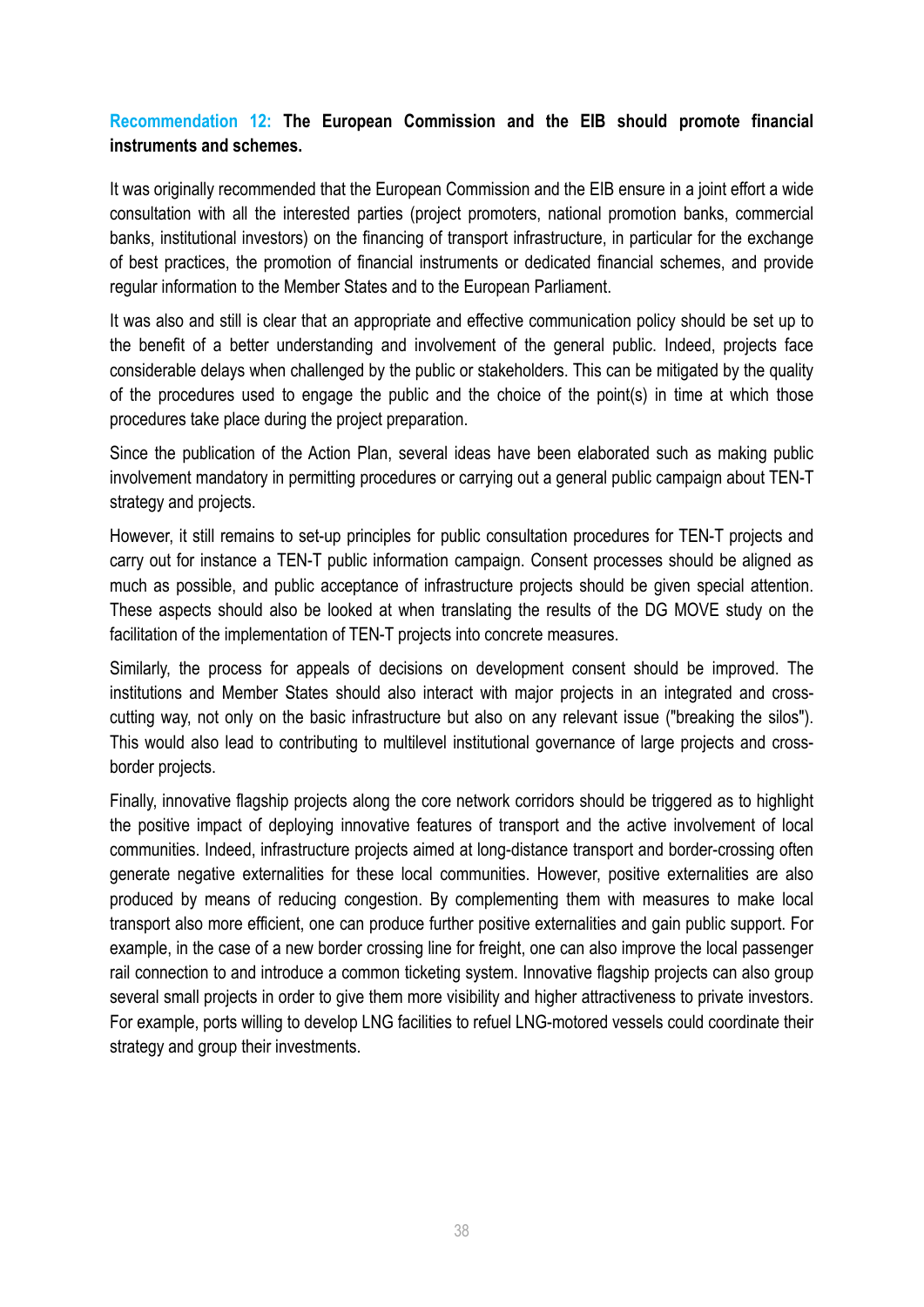### *Showcases:*

The promoters of the **Brenner Base Tunnel** involved the public from the earliest phases of preliminary planning on. This consultation included extensive communication with local municipalities and communities through information meetings (organisation of information-oriented and topic-specific evenings and meetings, set-up of information points, close contact with the media, weekly tours of the construction sites, regular visits from the Corridor Coordinator and all stakeholders, including the local mayors along the Brenner Corridor etc.). Since consultation had taken place early, there was still flexibility in project planning to take community concerns into account.

The project promotors of the project **Seine-Nord Europe (Seine-Scheldt)** established a thorough process of stakeholder involvement to gain their support. A consultation committee was established in October 2004, originally involving 215 institutions of which a large proportion of farmers. By the end of the consultation process, several years later, more than 1100 institutions had participated. The promoters paid special attention to the nature and complexity of the information provided, ensuring that it was adapted to the knowledge and interest of the relevant stakeholders. Specific complaints were responded to with information on the mitigation measures. The consultation process was held early enough so that concerns raised by affected stakeholders could be addressed.

*[Extracts from the DG MOVE study on the facilitation of the implementation of TEN-T projects 2016]*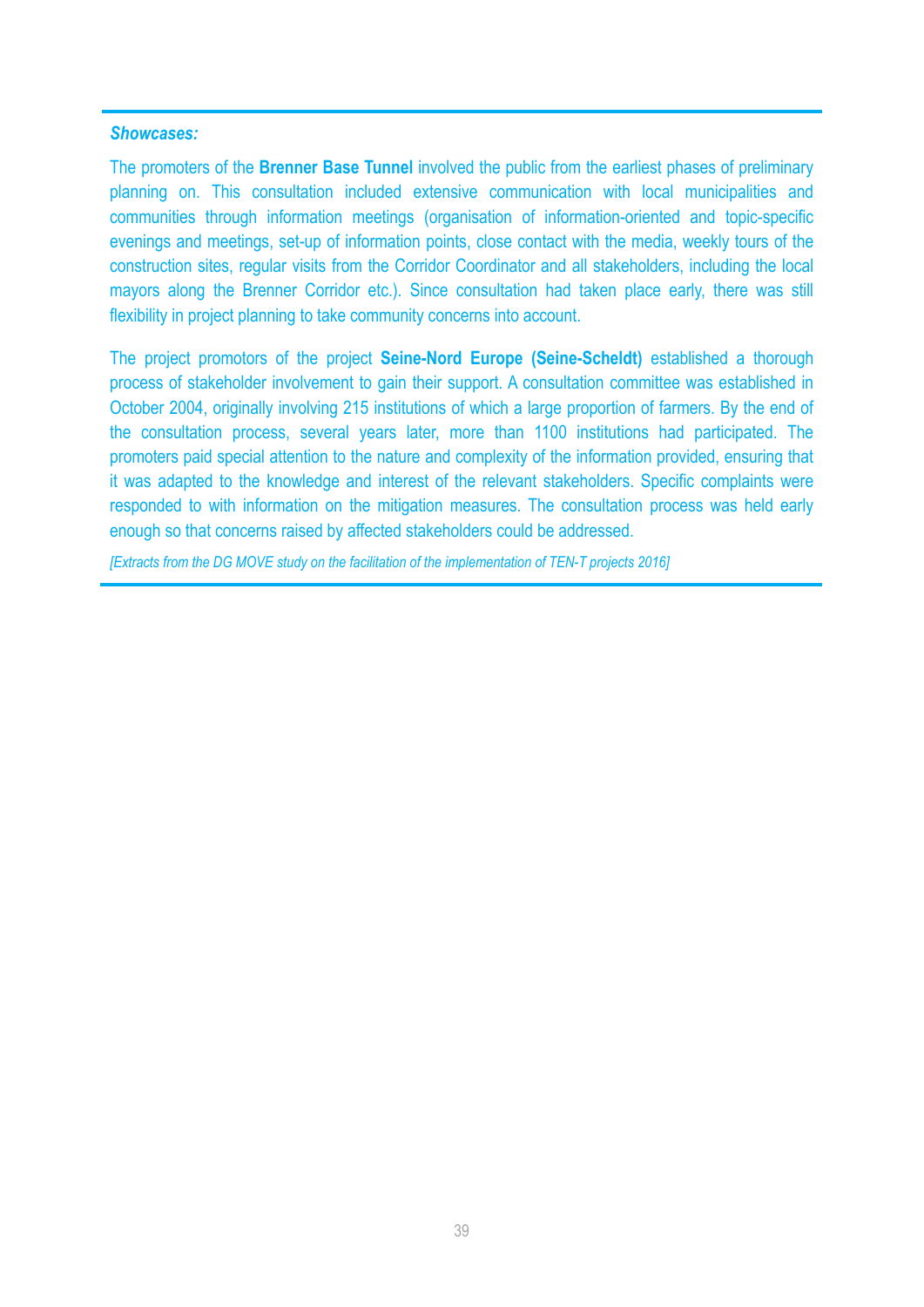### **IV. Conclusions and next steps**

The European Coordinators have worked very intensively in assessing and improving a stable and mature project pipeline for the realisation of the TEN-T core network corridors. Almost 3,000 projects have been identified through a wide participatory approach with all concerned corridor stakeholders, namely the Member States, infrastructure managers, the regions and the urban areas. The analysis leads to an investment need of around 750 billion EUR for the realisation of the corridors until 2030.

Today, the European Coordinators call for a stronger Investment Plan for Europe across three pillars: the EFSI in conjunction with CEF and other EU instruments, technical assistance and greater visibility of investment opportunities to help projects reach the real economy, and the removal of regulatory barriers at both national and EU levels.

It is clear that a coherent mix of public funding and private financing is the way forward. Funding and financing ought to be combined in synergy, leveraging on each other, to achieve the TEN-T vision. Grant support needs to be focused on the projects of highest European added value (cross-border sections, bottlenecks, horizontal priorities) while financial instruments should be promoted for revenue generating projects or segments of projects which are not sufficiently attractive to private investors. Streamlining the EU funding schemes, blending EU grants with financial instruments, planning a strategic pipeline of projects relying on the TEN-T corridor logic should be further promoted. In this respect, we call for the setting up under the next MFF of a specific blending instrument, linked to CEF 2, for transport infrastructure. It should link the public financing of all types of transport infrastructure with a real and measurable increase of the operational efficiency of the TEN-T.

The first CBS report of 2015 initiated a sound dialogue with the European Commission and Member States about how to improve the financing and regulatory framework for infrastructure investments in Europe. The present progress report shall contribute to engage in the further discussions and cooperation and to increase the efforts at all levels to boost infrastructure investments in Europe. As such, it is intended to also give a precise impetus for the discussions of the next MFF, closely aligned with the work of the European Coordinators on various policy areas (e.g. via the Issues Papers) and their Joint Declaration on the future of TEN-T and CEF.